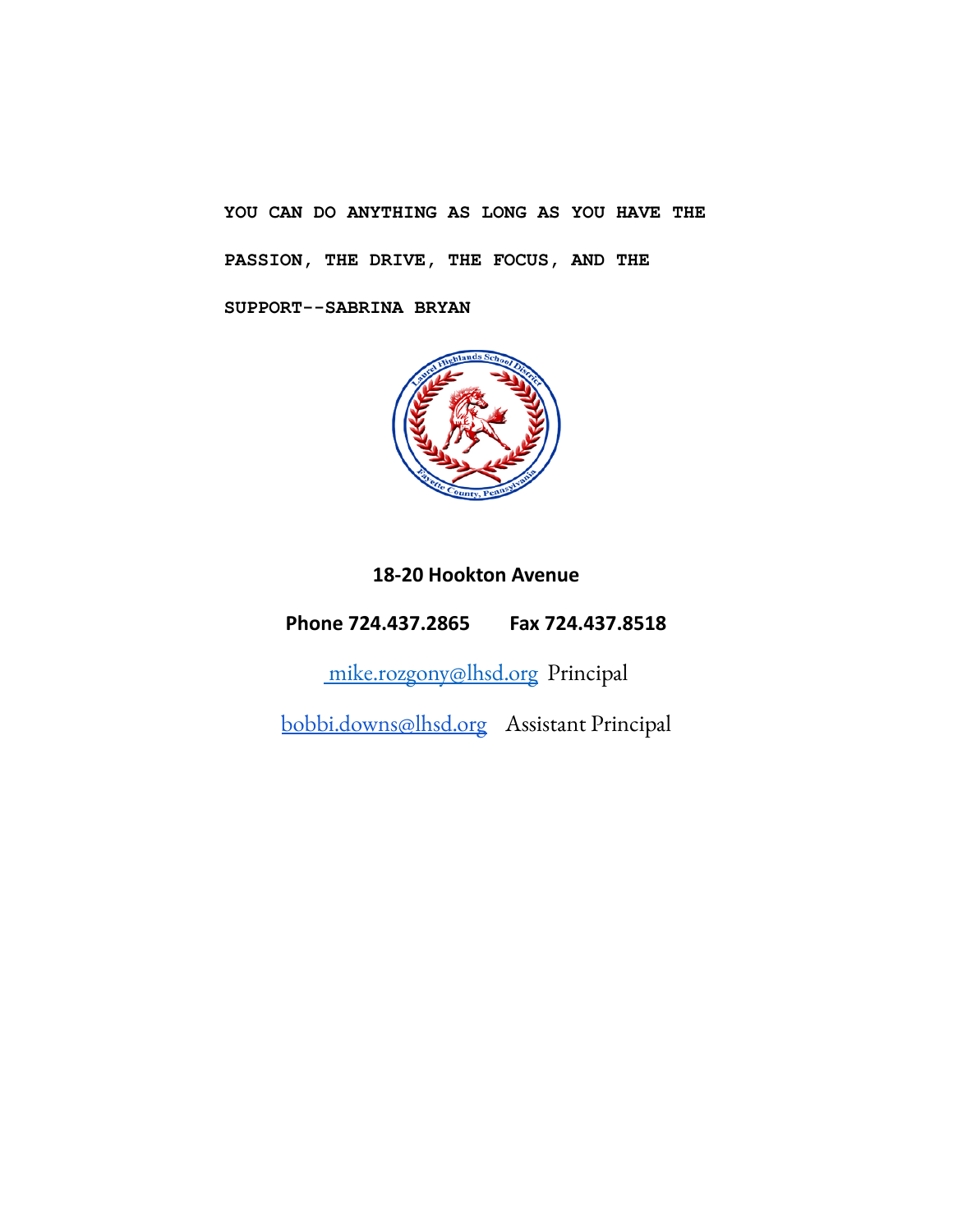# **Mission Statement**

The mission of the Laurel Highlands School District, in partnership with students, families, and the community, is to provide a rigorous, meaningful, and relevant education which prepares students to become productive members of an ever-changing global society.

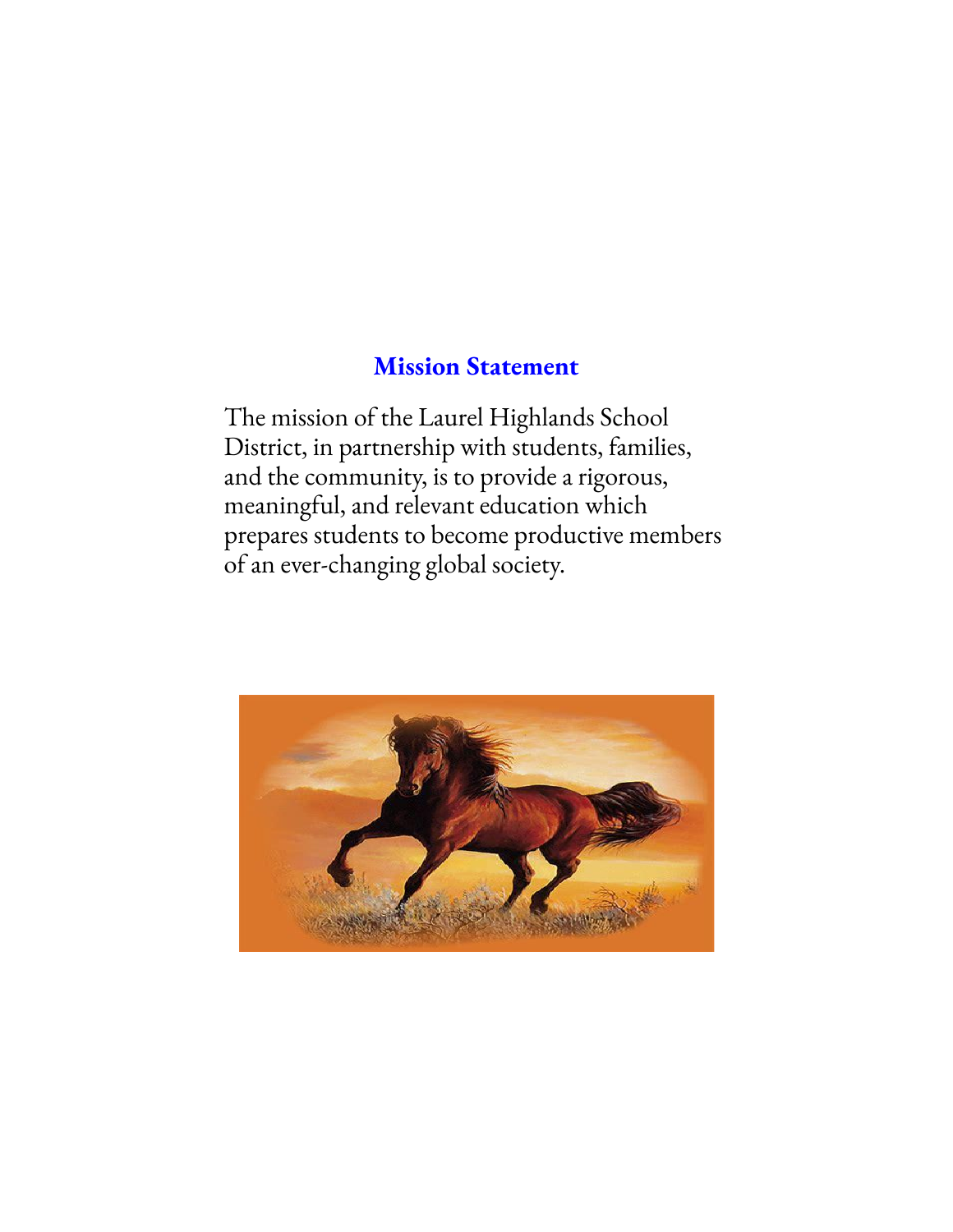# **TABLE OF CONTENTS**

**Preface Section Six**<br> **Prom the Principal Section Six**<br> **Section Six**<br> **Section Six** 

Student Responsibilities **Drug and Alcohol Policy** 

# **Section Two**

Arrival **Appendix**<br>
Dismissal **Appendix**<br>
Student/Pare Announcements School-Parent Compact<br>
Bell Schedule "A" Staff Email List Bell Schedule "A" Bell Schedule "B" Bell Schedule "C" Bell Schedule "D" Late Arrive or Tardy After School Regulations School Delays and Closings Gym Dress Requirements Bus Regulations

# **Section Three**

Cafeteria and Lunch **Guidance** Grading Scale Internet Policy Medication Policy Student Assistant Program English as a Second Language Homeless Students Information

#### **Section Four**

Extra-Curricular Eligibility Athletic Eligibility Cheerleader Rules Majorette Rules Student Council Policy National Honor Society

### **Section Five**

Dress Code

From the Principal **Attendance**, Discipline and Administration **Attendance**, Discipline and Administration **Drug/Alcohol Policy** Philosophy **Section One** Attendance Policy PBIS Information Student Control Policy Personal Electronics Policy

Student/Parent Signature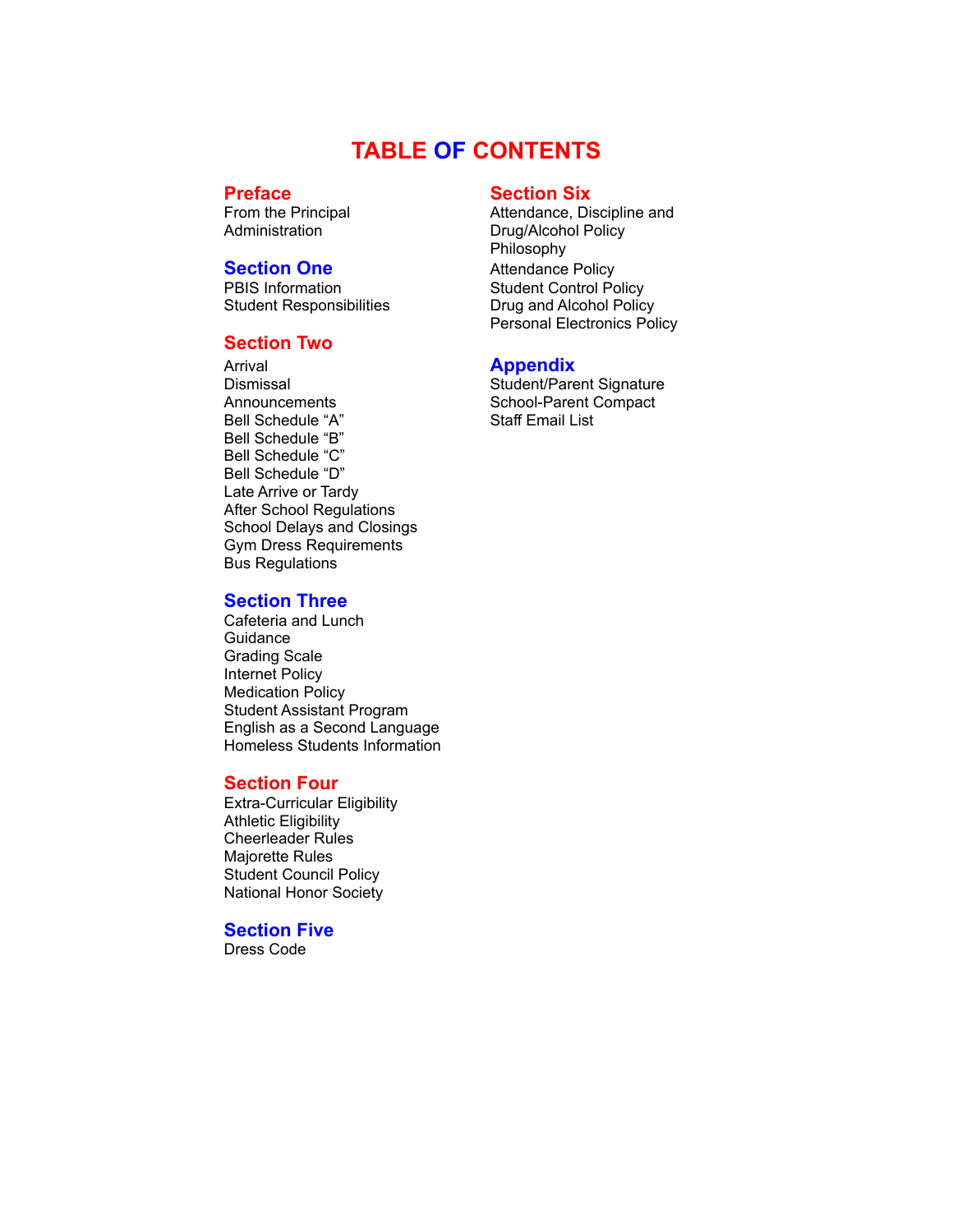# A Letter from the Principal

Dear Parents and Students,

Welcome to Laurel Highlands Middle School. Our entire faculty and staff are looking forward to another year of successful, engaging educational experiences. Each year, we strive to improve our ever-changing programs. Our focus is to exceed our previous years' accomplishments in all academic subjects ensuring all of our students thrive. This year all students will receive a district issued chrome-book which will provide many twenty-first century learning opportunities. We value your input and look forward to a quality working relationship to grow and build upon our student successes. Our administration strives to build relationships with improved communication, approachable, accessible, and making fair decisions (in the best interest of our students.)

We will strive to achieve our school district goals. The first, demonstrate increased academic achievement and growth district-wide. Second, develop a district system to collect and evaluate student, staff, parent, and community feedback annually. Third, establish a system that ensures the district's resources effectively address instructional priorities aligned with the district's vision and mission. Fourth, prepare all students with the essential skills to be successful in their future.

Our school doors open at 7:30 am with breakfast being served each morning. In order to maximize our instructional program, all students must be in their assigned homeroom at 8:00 am. Dismissal will begin at 3:01 pm. We recommend all eligible students ride the bus to and from school each day. Our buses will be equipped with video monitoring and GPS for your child's safety. The bus area is located at the front of the school. Only buses are permitted in this area during drop off and pick up times. Students who are transported by car must be dropped off and picked up in the designated area located off the Hookton Avenue entrance. Please follow the designated drop-off/pick-up procedures to ensure our students' safety. These procedures are posted on our LHMS web-site, [www.lhsd.org](http://www.lhsd.org/) .

We are looking forward to a wonderful year at LHMS. It takes a cohesive, well-tuned team to be successful. Let's make this the best year ever, by working together for our students.

Together in Education,

Michael Rozgony

Principal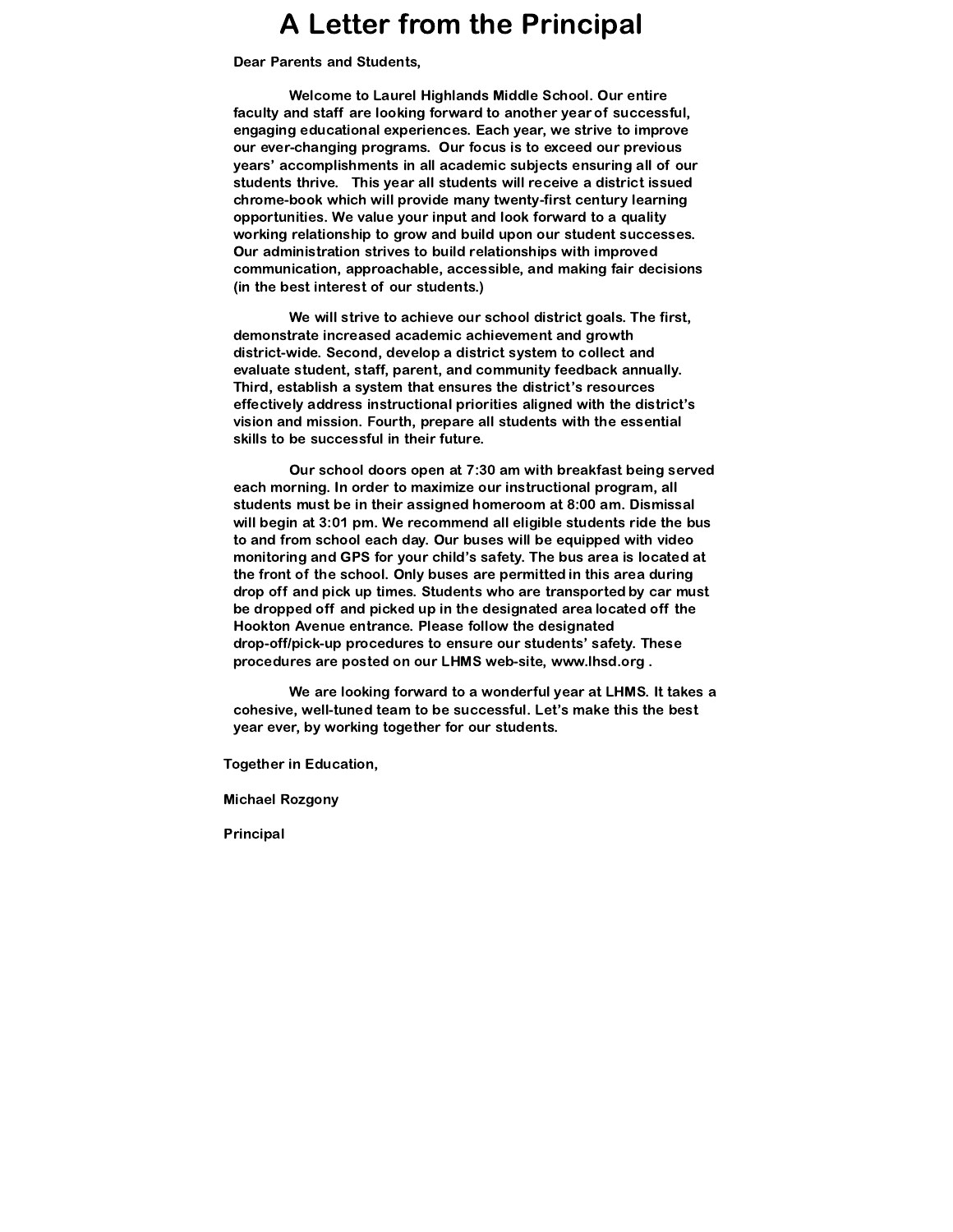# **Administration**

| Principal                  | mike.rozgony@lhsd.org   |
|----------------------------|-------------------------|
| Mr. Rozgony                |                         |
|                            |                         |
| <b>Assistant Principal</b> | bobbi.downs@lhsd.org    |
| Mrs. Downs                 |                         |
|                            |                         |
| <b>Guidance Counselor</b>  | nicole.bota@lhsd.org    |
| Mrs. Bota                  |                         |
|                            |                         |
| <b>Guidance Counselor</b>  | brandi.fike@lhsd.org    |
| Miss Fike                  |                         |
|                            |                         |
| <b>Guidance Counselor</b>  | cathy.kania@lhsd.org    |
| Mrs. Kania                 |                         |
|                            |                         |
| Secretary                  | michelle.malik@lhsd.org |
| Mrs. Malik                 |                         |
|                            |                         |
| Secretary                  | judy.ozanich@lhsd.org   |
| Miss Ozanich               |                         |
|                            |                         |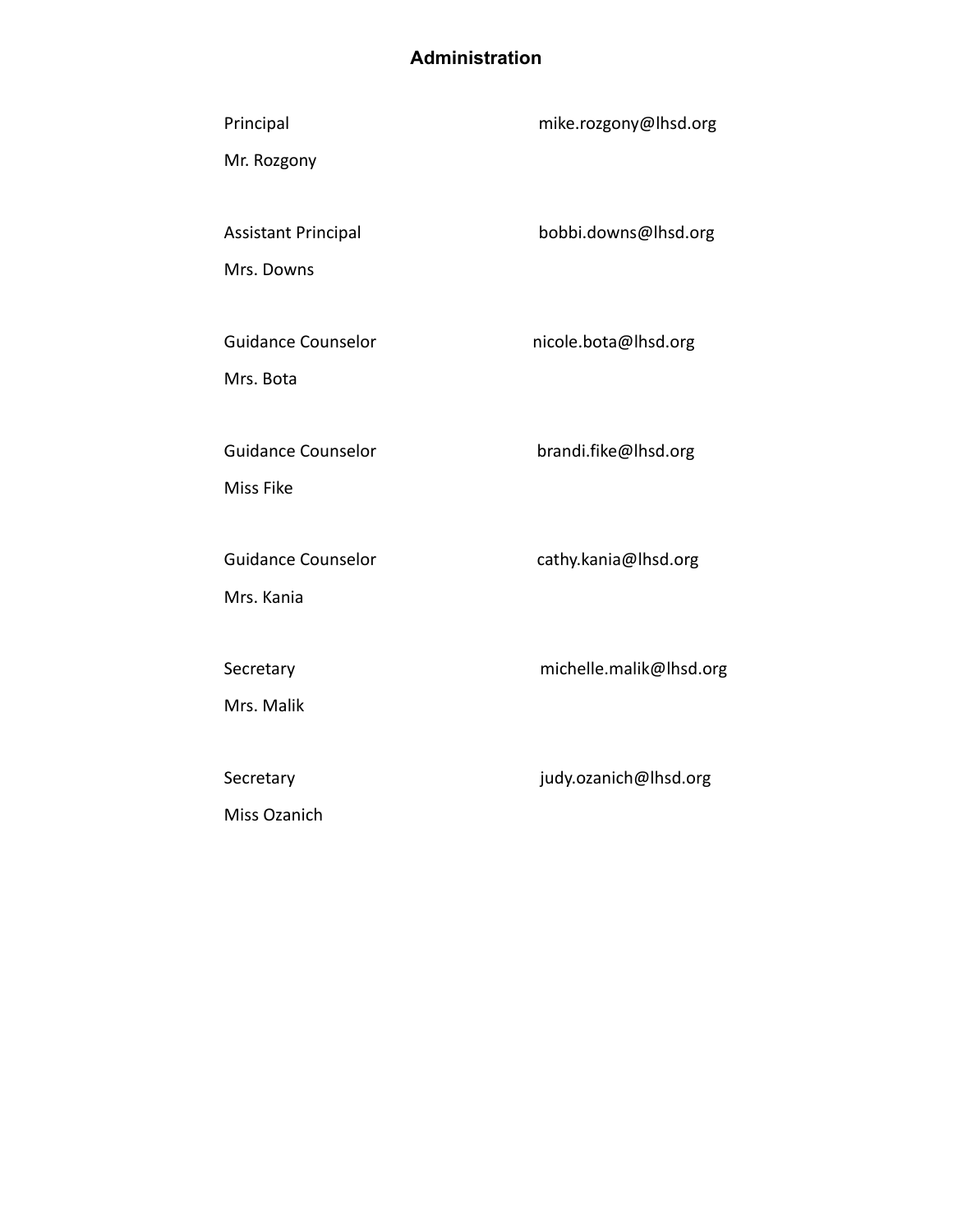# section

# 1

# **Responsibilities**

Students are to:

- 1. Be honest and ethical. Use manners, be kind to classmates, and be ready to learn.
- 2. Put forth their best effort in the classroom to develop and improve their learning skills.

3. Contribute to making the school a better place in which to learn.

- 4. Assist in protecting the health, safety and welfare of the school community.
- 5. Protect school property.

6. Dress and groom to meet health and safety standards.

7. Be aware of the rules and policies of the school and follow them.

- 8. Bring books and pencils to class. Be Prepared!
- 9. Exercise proper care when using school equipment.
- 10. Attend school daily and report on time to all classes.
- 11. Make the necessary arrangements to make up work when absent from school.

12. Use complimentary language and avoid name calling.

- 13. May bring backpacks to school. However, students must have a clear backpack to carry throughout the school day.
- 14. Must follow school protocol for cell phone use while in the building. Cell phones **must be turned off and in their lockers.**
- 15. Students will contribute to making the school a better place in which to learn.
- 16. Take care of their Google Chromebooks. Do not use stickers on your chromebooks, and do not walk with your chromebook open.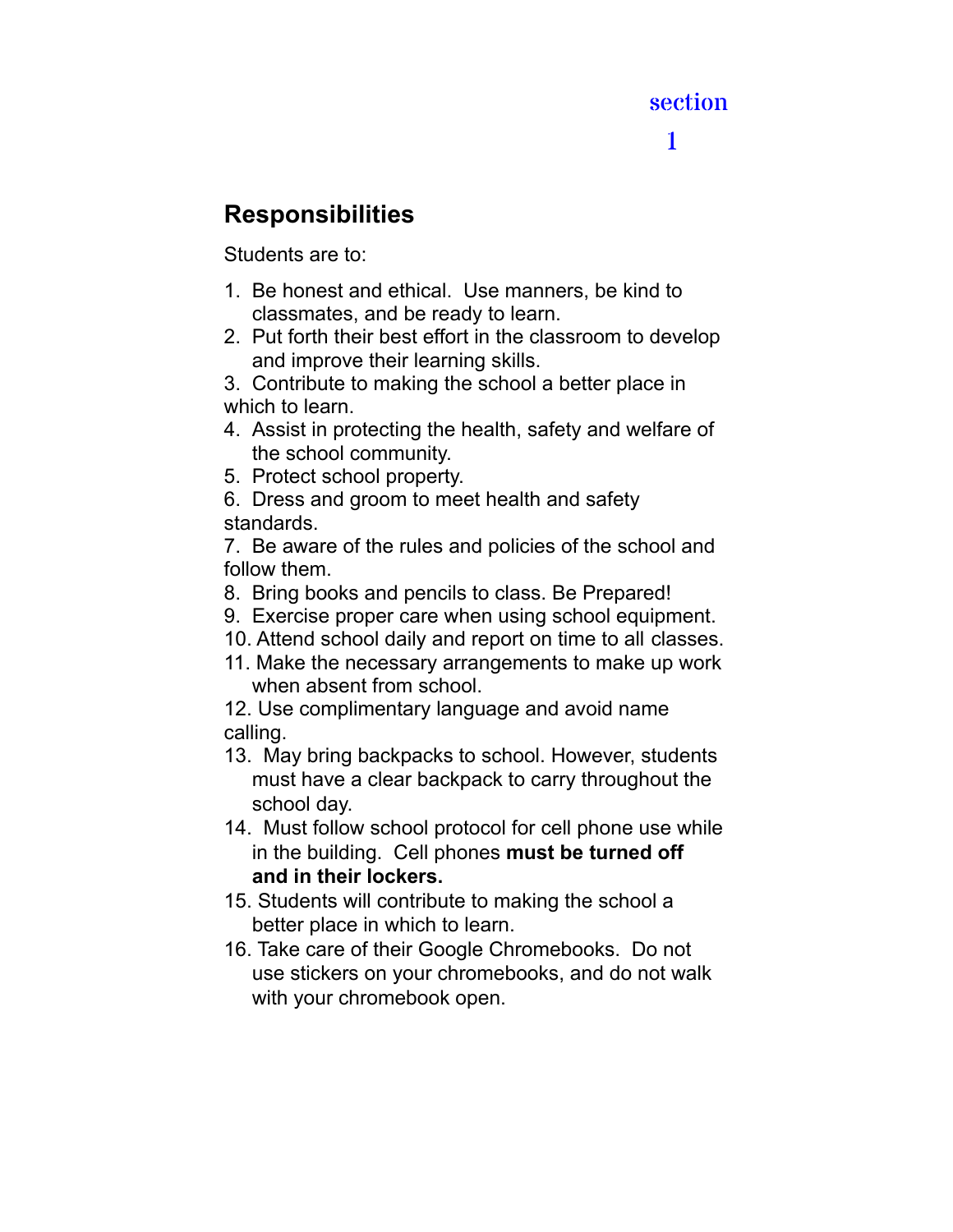# **Laurel Highlands Middle School** *Mustangs* Have **"PRIDE"**

LHMS has implemented the PBIS system, Positive Behavioral Interventions and Support system. Our mission is to provide a positive, safe, healthy, nurturing and respectful environment in which all students have the opportunity to become productive members for society. We will work towards our goals by:

- 1. Development of clearly defined and consistent student expectations and accountabilities which reflect our theme of *PRIDE*: **P**ositive, **R**espectful, **I**ntegrity, **D**iscipline, and **E**xcellence.
- 2. Maintenance of an open-ended flexible approach through the use of a data driven informational system.
- 3. Educationally sound methods that foster student character, safety, academic excellence and individual citizenship.
- 4. Students will receive a PRIDE ticket for exhibiting positive behavior, which will be exchanged to have their names proudly displayed on the Principal 200 Board. Once names of students connect 10 in a row, students will be called to the front lobby to receive positive reinforcement.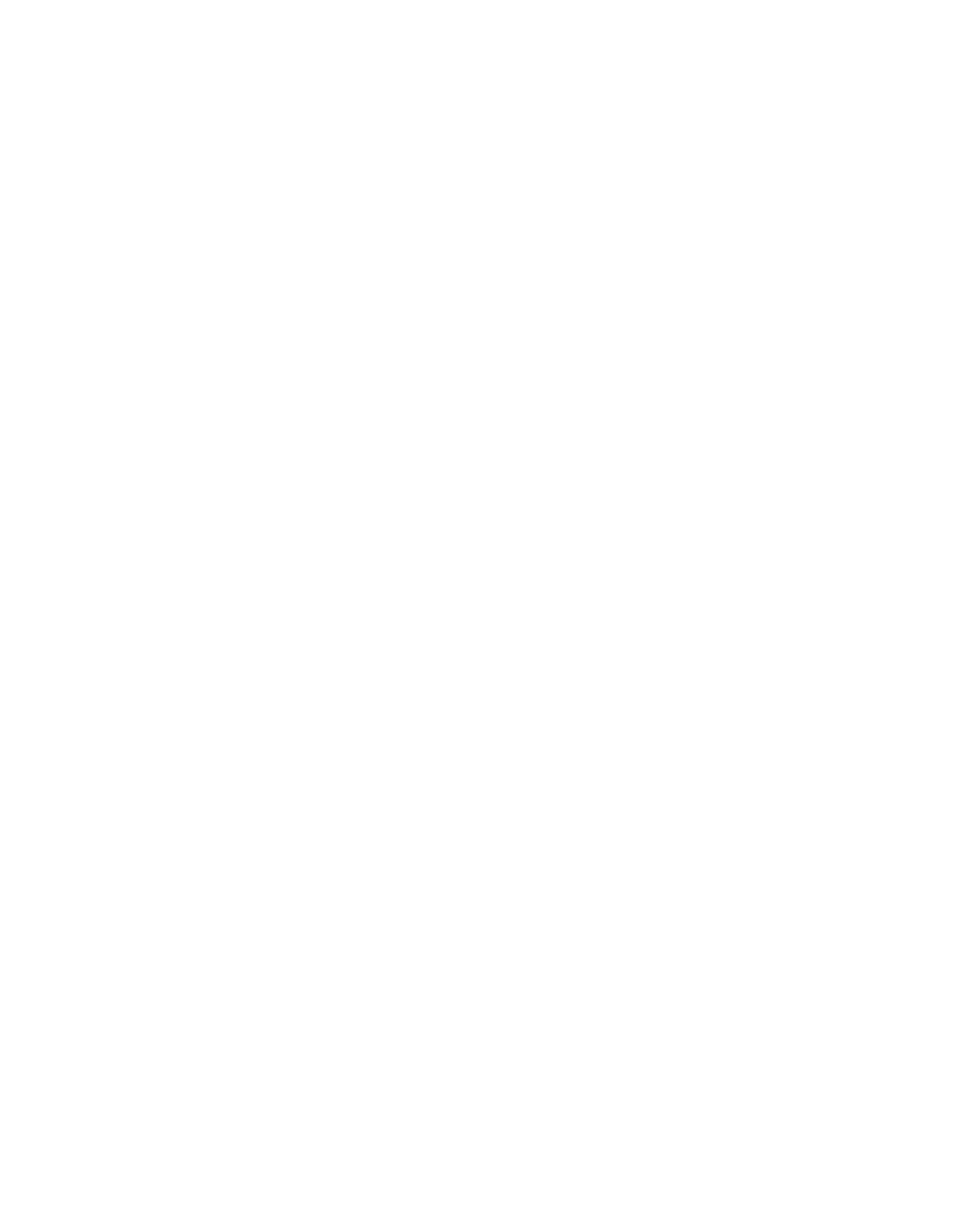# section

# 2

# School Procedures

# **Car Drop-Off/Pick Up Procedures**

Procedures will be sent out during the first week of school and can also be located on our District Website. [www.lhsd.org](http://www.lhsd.org) Please follow these procedures to keep our students and staff safe.

### **Arrival**

Students should not be in the building before 7:30 a.m. Students are to be dropped off at the Hookton Avenue entrance (lower end of building). Students are to report directly to the cafeteria until 7:45AM for breakfast.

### **Homeroom**

Students are to report to homeroom at 7:45. Students must be in the homeroom by 8:00 to be marked present for the day. Technology is to be turned off and placed in the locker.

# **Dismissal**

Car pick-up students will be dismissed at 3:01 p.m. Teachers monitor car pick-up. Please do not park in the bus lanes after 2:00 p.m.

# **Announcements**

Announcements are made at 8:03 a.m. and afternoon announcements are at the beginning of ninth period.

# **Change of Address/Phone Number**

Parents are asked to notify the office immediately of any change in the home address or home, cell and work telephone numbers.

# **Pledge of Allegiance**

Each student, as a good citizen showing proper respect for our country and flag, will be directed in the Pledge of Allegiance at the beginning of the announcements.

# **Code of Conduct**

The rules of conduct deal with acceptable behavior. The real goal of the school is to provide each student with a worthwhile educational experience. We want to provide each student with the educational skills that will be needed for success in school as well as in life. Here's a list of do's for all students that will lead towards the achievement of these goals:

- 1. Make wise use of your time in school.
- 2. Develop good study habits.
- 3. Make sure of homework assignments and complete homework assignments. Check your Google email daily and often.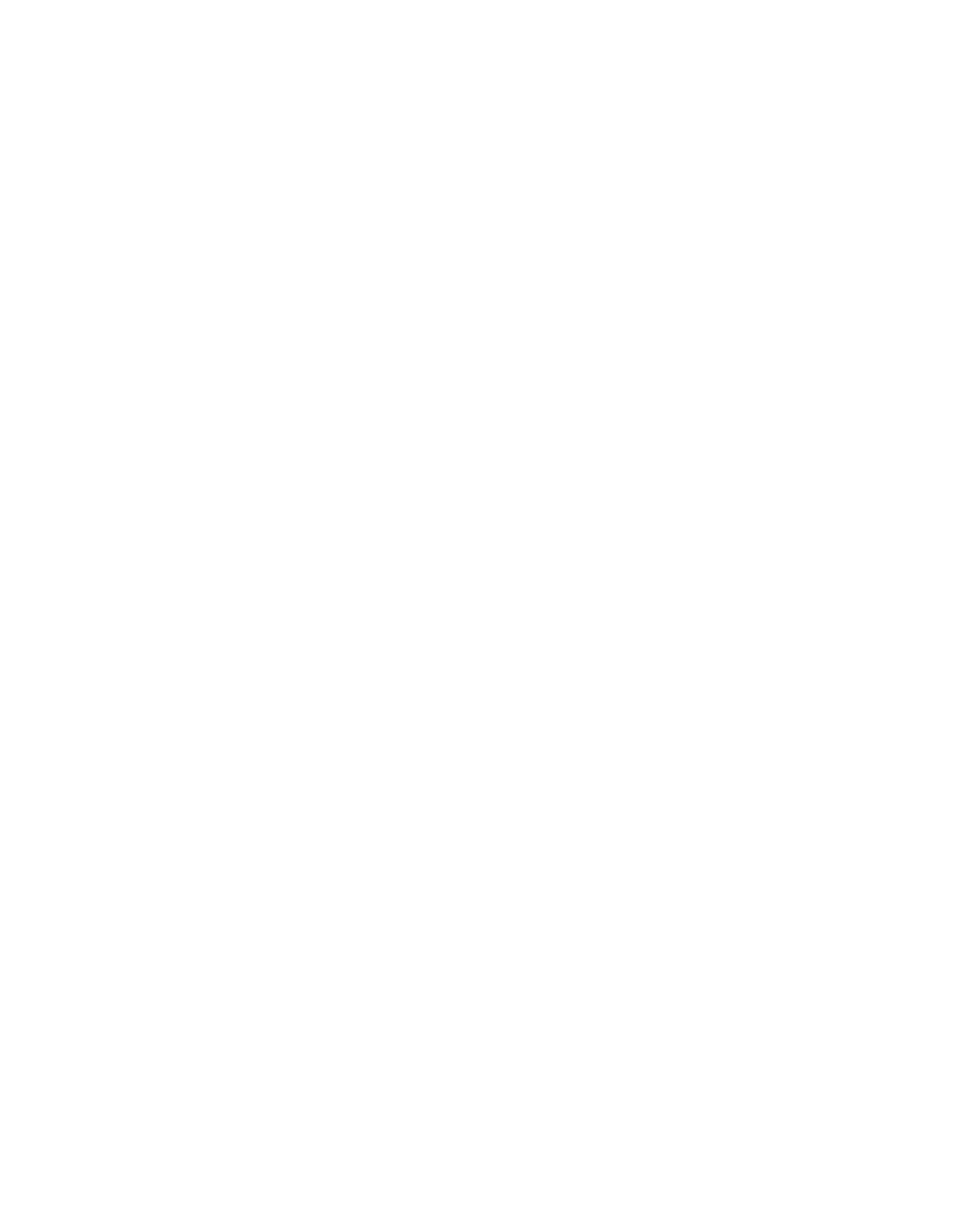# **Late Arrival or Tardy**

Students should make every effort to report to school or class on time. Tardiness interrupts the educational process. Students who arrive late to school must report directly to the office with a note from parent/ guardian or doctor, dentist, etc. stating the reason the student was tardy. Those who are habitually late, with four tardies, will be issued detention.

#### **After School Regulations**

No student is to remain in the building beyond the dismissal time unless under the direct supervision of a staff member. All students must have a parent/ guardian permission slip to stay for after school athletic events and/ or tutoring.

### **School Delays and Closings**

If school is delayed or closed due to inclement weather, announcement will be made over local radio stations, Pittsburgh TV stations, LHSD Twitter/Facebook and the Laurel Highlands School District app, available at the App Store and on Google Play. The district inclement weather recording can be accessed at 724-437-2821.

# **Gym Dress Requirements**

- 1. Dress Requirements: Students must change into separate gym clothes.
- 2. Must follow district dress code
- 3. Tennis shoes any style or color, but must be laced and tied.
- 4. Students may use a key/combination lock during gym class.

# **Bus Regulations**

Riding a school bus is a privilege that children should enjoy. Concerns about safety and behavior are addressed as needed to maintain safety and behavior are addressed as needed to maintain a safe situation on the school buses. Children are expected to conduct themselves on buses in an orderly manner. Courtesy toward others and respect for the law and for others is expected. Warnings or suspension from riding the bus will be given to the students by the principal. Bus drivers alert the principal if inappropriate behavior occurs. If the unwanted behavior continues, the student may lose the privilege of riding the school bus. A loss of bus privileges does not legally excuse a child from school. Bus routes will be published in the local paper and on the district website [\(www.lhsd.org\)](http://www.lhsd.org) the week before the start of school. All students must report to the designated bus stop prior to the pick-up time.

In order that we have a definite understanding as to the rules governing students who ride school busses owned and contracted by the Laurel Highlands School District, we present you with the following set of regulations:

- 1. The bus driver has the same authority on the bus as the teacher has in the classroom and it is the driver's duty personally, to report all misconduct to the principal in charge.
- 2. Student transportation is a service provided by the Board of School Directors and the State of Pennsylvania. This service can be denied to any student according to policies established by the Laurel Highlands School District.
- **3. Students may be denied the privilege of being transported**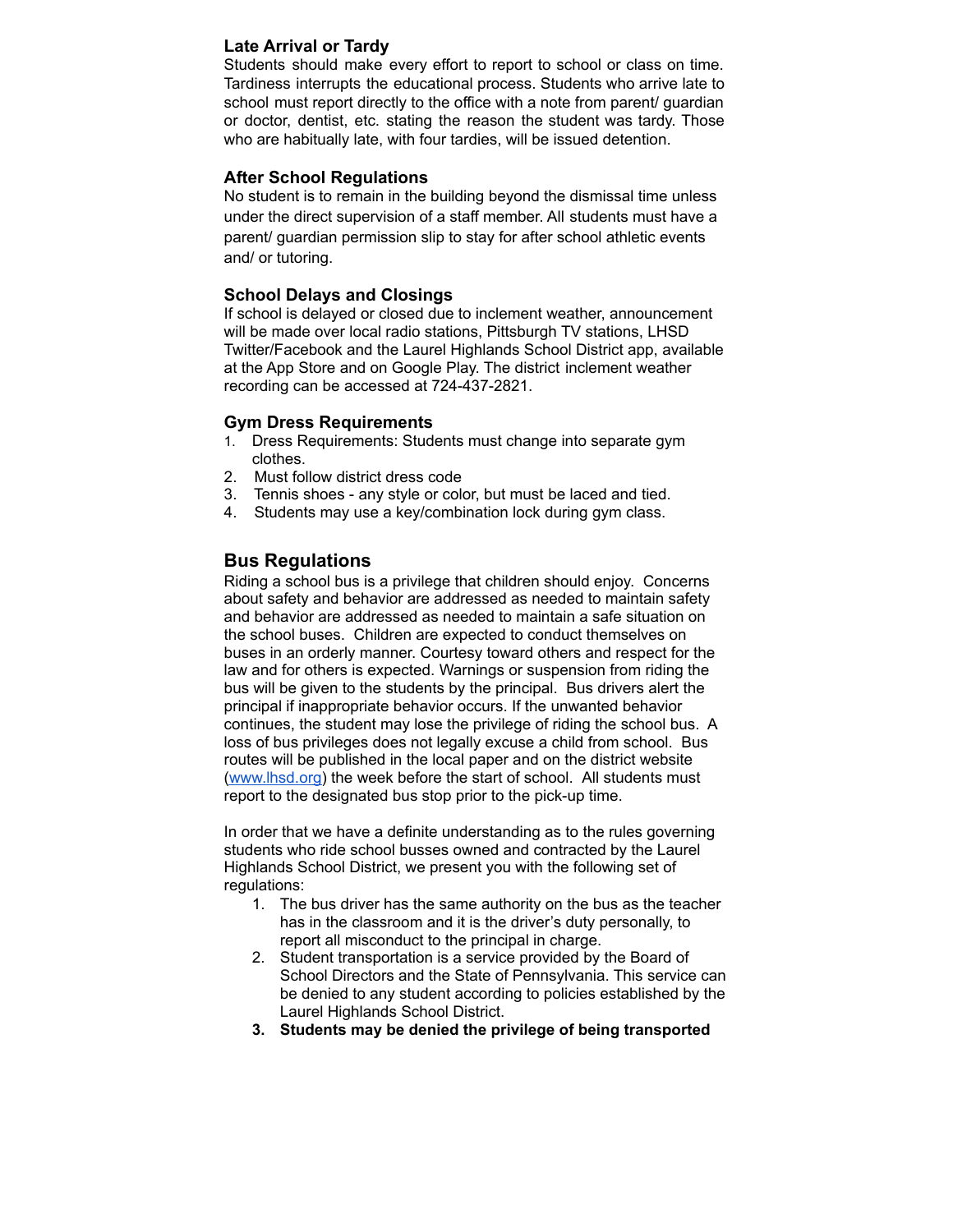#### **to and from school for the following reasons:**

- a. Using foul language at any time.
- b. Loud or boisterous noises that could distract the bus driver.
- c. Throwing or shooting objects.
- d. Smoking while traveling to and from school.
- e. Marking or destroying any part of the school bus will result in suspension plus cost.
- f. Striking or fighting any member of the traveling group.
- g. Spitting or throwing any trash on the floor of the bus.
- h. Refusing to sit in the seat assigned by the bus driver.
- i. Pushing or disorderly rushing to the school bus while loading or unloading.
- j. Placing arms or any part of the body outside the windows.
- k. Throwing objects or materials from the bus.<br>I. Failure to remain in the seat while the bus is
- Failure to remain in the seat while the bus is in motion.
- m. Boisterous or annoying yells to the passing public.
- n. Illegal use of the emergency door.
- o. Violating the property of others.
- p. Misconduct at the bus stop.
- 4. Students denied transportation must be present for each school session to prevent them from being marked illegally absent from school and subjecting to parents to arrest.
- 5. The above rules are established for safety and the concern of all children who ride the school busses.

6. The Elementary School Policy concerning bus misbehaviors will be as follows:

**First Offense- Detention Second Offense- 1-day bus suspension or detentions Third Offense- 3- day bus suspension Fourth Offense-5-day bus suspension Fifth Offense- 10-day suspension Sixth Offense- Bus Suspension for the remainder of the year.**

7. The above are standard discipline measures, but the school principal has the right to adapt these based on the frequency and severity of the action.

8. If there are too many problems on a bus, all students may be given assigned seats on the bus.

**Note:** Laurel Highlands School District has purchased and uses a number of video cameras on their busses.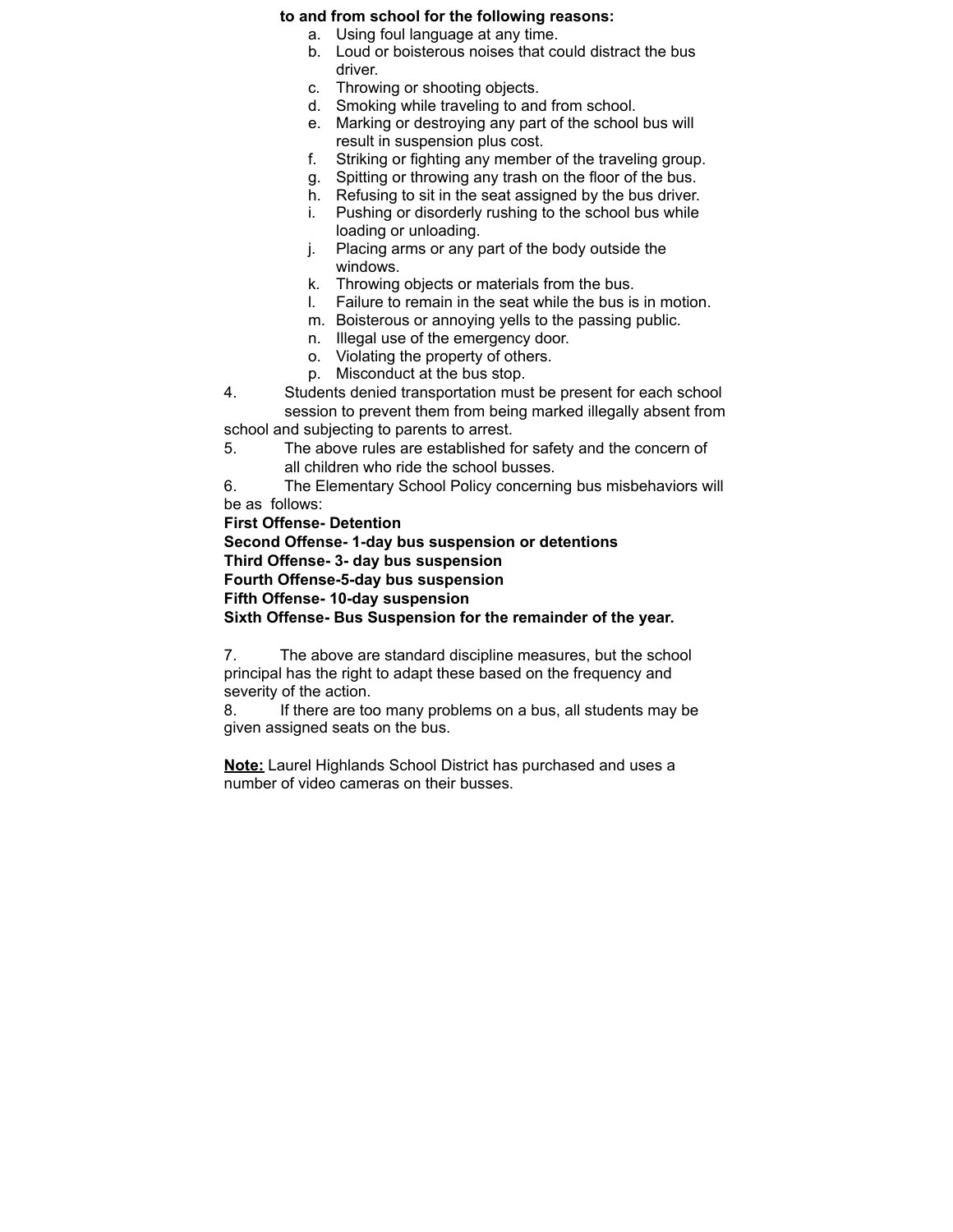# Bell Schedule "A" Regular

| Homeroom                                                | $7:45 - 8:07$   |
|---------------------------------------------------------|-----------------|
| Late Bell                                               | 8:10            |
| <b>First Period</b>                                     | $8:10 - 8:53$   |
| Late Bell                                               | 8:56            |
| <b>Second Period</b>                                    | $8:56 - 9:39$   |
| Late Bell                                               | 9:42            |
| <b>Third Period</b>                                     | $9:42 - 10:25$  |
| Late Bell                                               | 10:28           |
| <b>Fourth Period</b>                                    | $10:28 - 11:11$ |
| Late Bell                                               | 11:14           |
| <b>Fifth Period</b>                                     | $11:14 - 11:57$ |
| Late Bell                                               | 12:00           |
| <b>Sixth Period</b>                                     | $12:00 - 12:43$ |
| Late Bell                                               | 12:46           |
| Seventh Period                                          | $12:46 - 1:29$  |
| Late Bell                                               | 1:32            |
| <b>Eighth Period</b>                                    | $1:32 - 2:15$   |
| Late Bell                                               | 2:20            |
| <b>Ninth Period</b>                                     | $2:20 - 3:01$   |
| Dismissal                                               | $3:01 - 3:15$   |
| <b>Teacher Dismissal</b>                                | 3:15            |
| Café Begins                                             |                 |
| First Lunch Period                                      | 10:28 A/B       |
| Second Lunch Period                                     | 11:14 A/B       |
| <b>Third Lunch Period</b>                               | 12:00 A/B       |
| *A/B denotes lunches will be separated into two groups* |                 |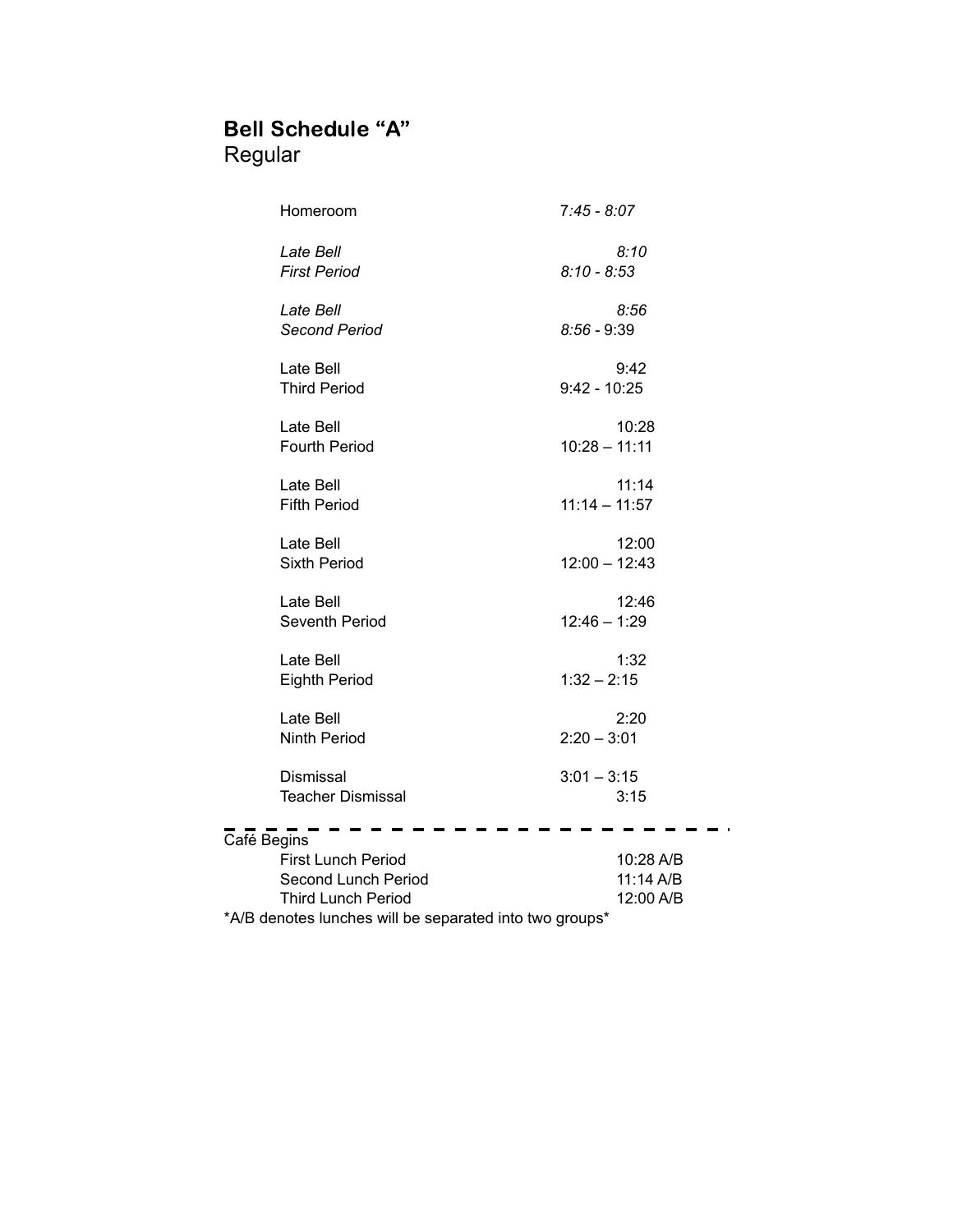# Bell Schedule "B"

|             | Homeroom                         | $7:45 - 8:07$   |       |
|-------------|----------------------------------|-----------------|-------|
|             | Activity                         | $8:07 - 9:07$   |       |
|             | Late Bell                        |                 | 9:10  |
|             | <b>First Period</b>              | $9:10 - 9:46$   |       |
|             | Late Bell                        |                 | 9:49  |
|             | <b>Second Period</b>             | $9:49 - 10:25$  |       |
|             | Late Bell                        |                 | 10:28 |
|             | <b>Third Period</b>              | 10:28 - 11:04   |       |
|             | Late Bell                        |                 | 11:07 |
|             | <b>Fourth Period</b>             | $11:07 - 11:43$ |       |
|             |                                  |                 |       |
|             | Late Bell<br><b>Fifth Period</b> | $11:47 - 12:22$ | 11:46 |
|             |                                  |                 |       |
|             | Late Bell<br><b>Sixth Period</b> | $12:25 - 1:01$  | 12:25 |
|             |                                  |                 |       |
|             | Late Bell                        |                 | 1:04  |
|             | Seventh Period                   | $1:04 - 1:40$   |       |
|             | Late Bell                        |                 | 1:43  |
|             | <b>Eighth Period</b>             | $1:43 - 2:19$   |       |
|             | Late Bell                        |                 | 2:24  |
|             | <b>Ninth Period</b>              | $2:24 - 3:01$   |       |
|             | Dismissal                        | $3:01 - 3:15$   |       |
|             | <b>Teacher Dismissal</b>         |                 | 3:15  |
|             |                                  |                 |       |
| Café Begins | <b>First Lunch Period</b>        |                 | 11:07 |
|             | Second Lunch Period              |                 | 11:46 |
|             | <b>Third Lunch Period</b>        |                 | 12:00 |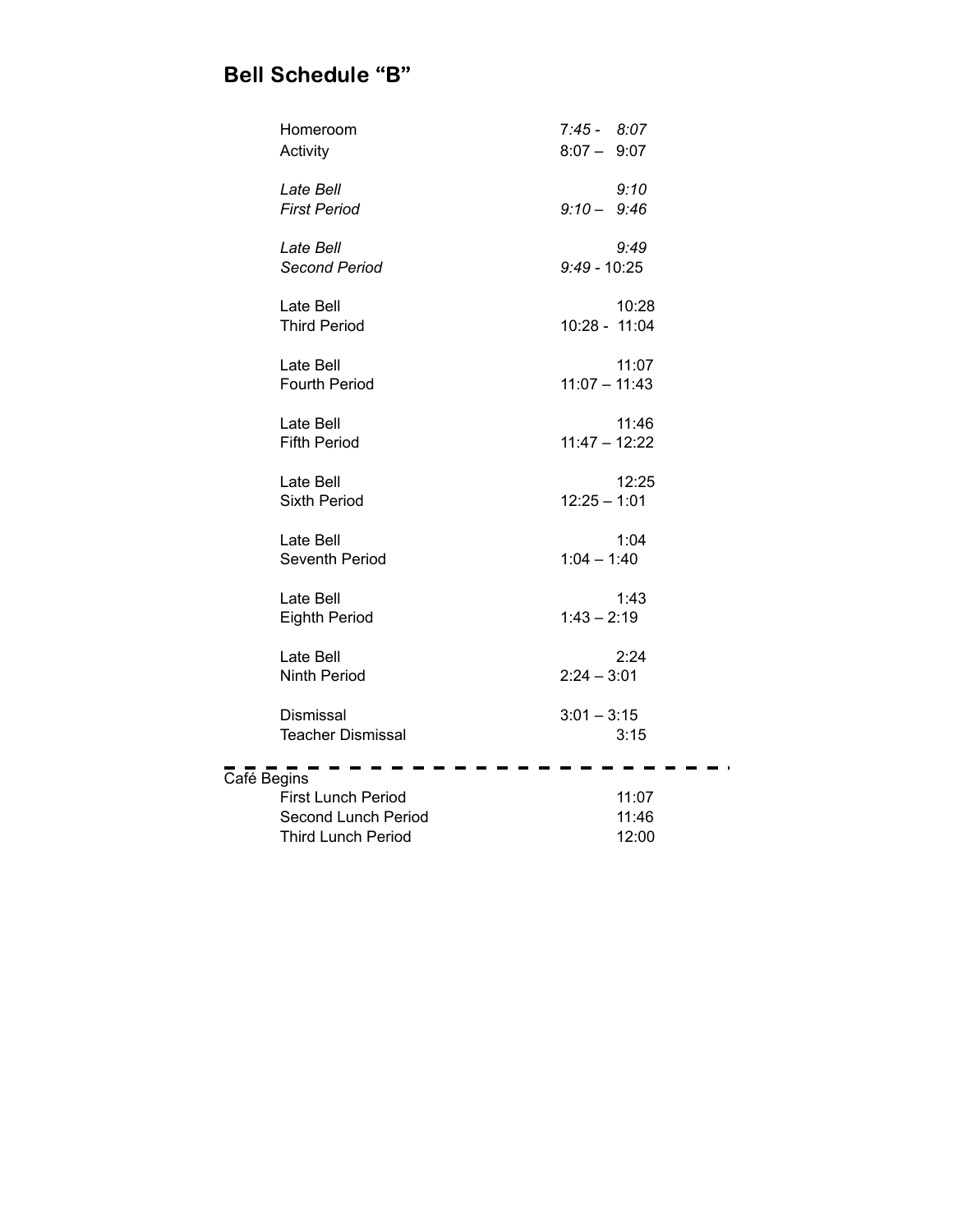# Bell Schedule "C" Winter Schedule

|             | Delay                    | $7:45 - 9:45$   |       |
|-------------|--------------------------|-----------------|-------|
|             | Homeroom                 | $9:45 - 10:07$  |       |
|             | Late Bell                |                 | 10:10 |
|             | <b>First Period</b>      | $10:10 - 10:38$ |       |
|             |                          |                 |       |
|             | Late Bell                |                 | 10:41 |
|             | <b>Second Period</b>     | $10:41 - 11:09$ |       |
|             | Late Bell                |                 | 11:12 |
|             | <b>Third Period</b>      | $11:12 - 11:40$ |       |
|             |                          |                 |       |
|             | Late Bell                |                 | 11:43 |
|             | <b>Fourth Period</b>     | $11:43 - 12:16$ |       |
|             | Late Bell                |                 | 12:19 |
|             | <b>Fifth Period</b>      | 12:19 - 12:52   |       |
|             |                          |                 |       |
|             | Late Bell                |                 | 12:55 |
|             | <b>Sixth Period</b>      | $12:55 - 1:28$  |       |
|             | Late Bell                |                 | 1:31  |
|             | Seventh Period           | $1:31 -$        | 1:59  |
|             |                          |                 |       |
|             | Late Bell                |                 | 2:02  |
|             | <b>Eighth Period</b>     | $2:02 -$        | 2:30  |
|             | Late Bell                |                 | 2:35  |
|             | <b>Ninth Period</b>      | $2:35-$         | 3:01  |
|             |                          |                 |       |
|             | Dismissal                | $3:01 - 3:15$   |       |
|             | <b>Teacher Dismissal</b> |                 | 3:15  |
| Café Begins |                          |                 |       |
|             | First Lunch Period       |                 | 11:43 |
|             | Second Lunch Period      |                 | 12:19 |

Third Lunch Period 12:55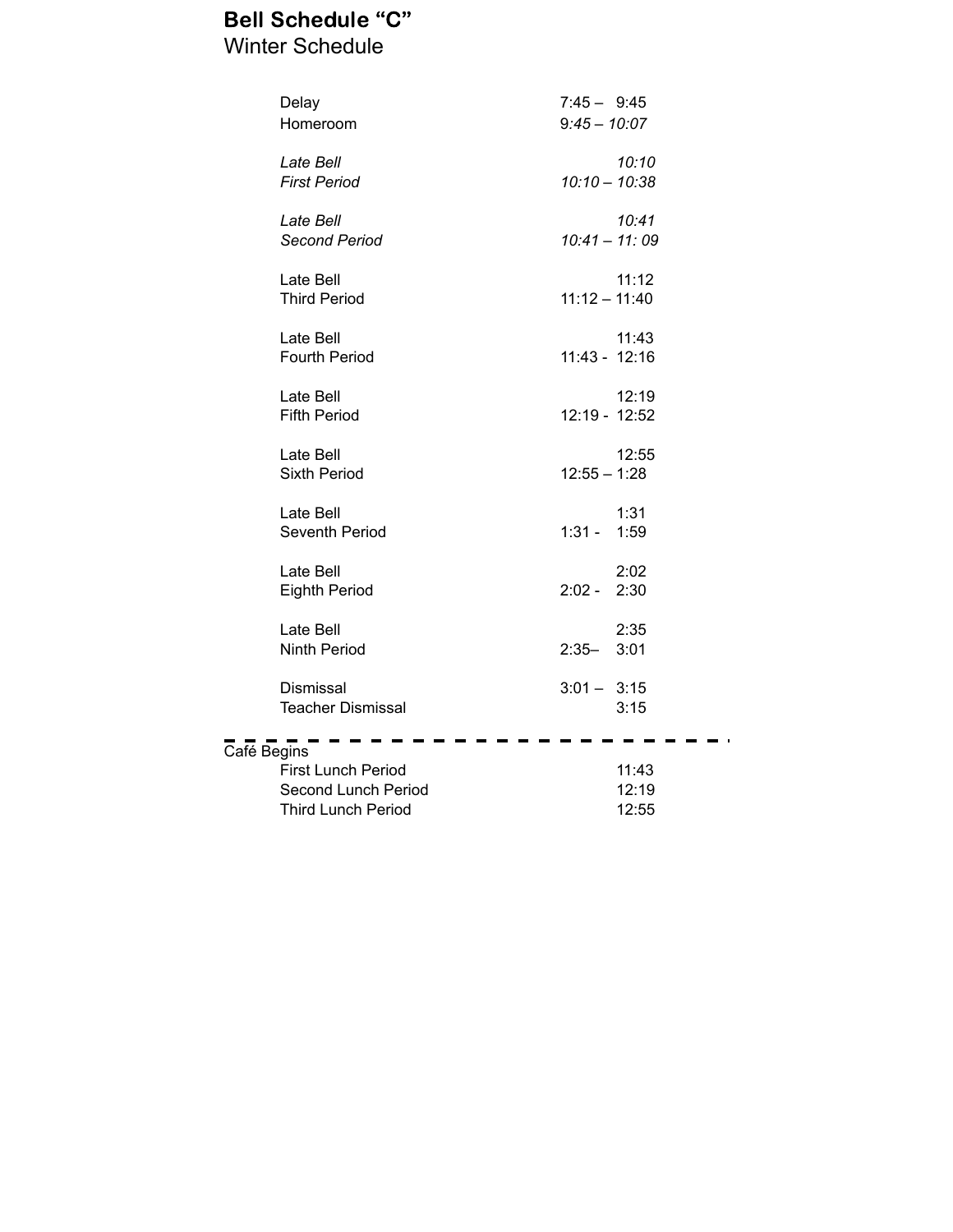# Bell Schedule "D" Activity Schedule

|             | Homeroom                                                                      | $7:45 - 8:07$   |                         |
|-------------|-------------------------------------------------------------------------------|-----------------|-------------------------|
|             | Late Bell<br><b>First Period</b>                                              | $8:10 - 8:44$   | 8:10                    |
|             | Late Bell<br><b>Second Period</b>                                             | 8:47 -          | 8:47<br>9:21            |
|             | Late Bell<br><b>Third Period</b>                                              | $9:23-$         | 9:23<br>9:57            |
|             | Late Bell<br>Eighth Period                                                    | 10:00- 10:34    | 10:00                   |
|             | Late Bell<br><b>Fourth Period</b>                                             | $10:37 - 10:50$ | 10:37                   |
|             | Late Bell<br><b>Fifth Period</b>                                              | $11:14 - 11:48$ | 11:14                   |
|             | Late Bell<br><b>Sixth Period</b>                                              | $11:41 - 12:25$ | 11:51                   |
|             | Late Bell<br>Seventh Period                                                   | $12:28 - 1:02$  | 12:28                   |
|             | Late Bell<br><b>Ninth Period</b>                                              | $1:07 - 1:41$   | 1:07                    |
|             | Late Bell/Activity Period<br><b>Activity Period</b>                           | $1:42 - 3:01$   | 1:41                    |
|             | Dismissal<br><b>Teacher Dismissal</b>                                         | $3:01 - 3:15$   | 3:15                    |
| Café Begins | <b>First Lunch Period</b><br>Second Lunch Period<br><b>Third Lunch Period</b> |                 | 10:37<br>11:14<br>11:51 |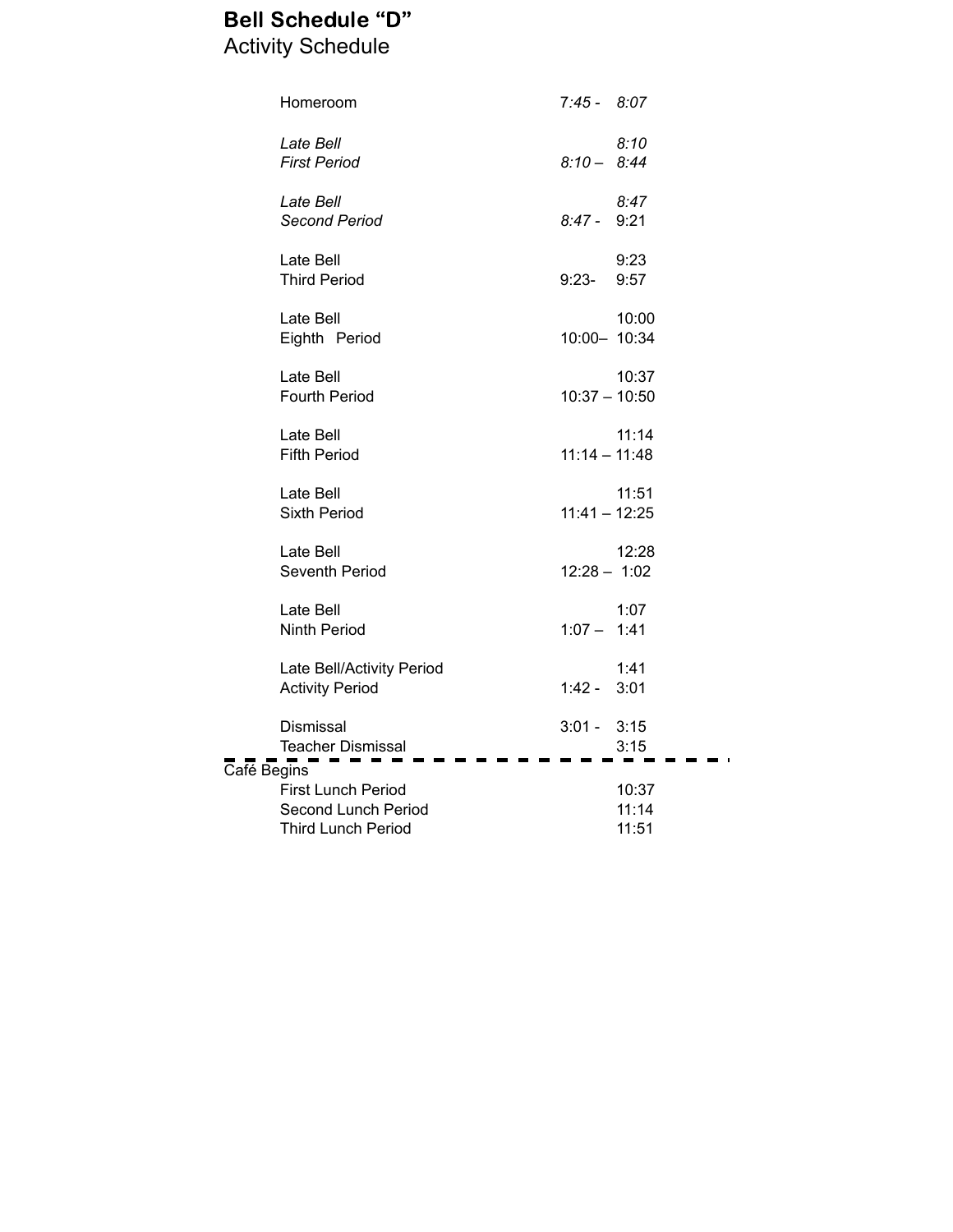# 3

# **Services**

### **Cafeteria and Lunch**

All students are assigned to the cafeteria for a lunch period. No student is to leave the building during lunch time. All students must eat their lunches in the cafeteria whether they purchase or bring all or part of their lunch. You may be sociable, but must listen to the directives of the cafeteria monitors.

# **Cafeteria Rules and Expectations**

- All students are to report directly to the cafeteria and remain there throughout their assigned lunch period.
- Quiet conversation will be permitted. **Loud boisterous behavior will not be permitted.** If it gets too loud, the teachers may use a no talking rule.
- All students will remain seated with their lunch until directed by the facility cafeteria monitors. Students are not permitted to leave their seats without permission.
- Each student is responsible for cleaning their place at the lunch table and depositing trash and recyclables in the proper container and returning tray.
- All food and drink must be consumed in the cafeteria. **Students are not permitted to take any food or drink outside the cafeteria.**
- Cafeteria monitors are responsible for enforcing all cafeteria regulations. Seating arrangements and general cafeteria procedures will be implemented at the discretion of the faculty cafeteria monitors with the approval of the principal.
- Inappropriate behavior will result in the student's removal from the cafeteria. **Students will be orderly and quiet during dismissal.**

# **Free, Reduced and Paid Lunches**

Cafeteria lunch forms for free and reduced lunches should be completed and returned the second day of school. A family is not approved until the form is received in our office. Until the form is received the student will pay the full price for the meals. Each family is required to submit a form even when income exceeds the amount needed to qualify for a free or reduced lunch. The collection of these forms helps the district receive additional income for educational programs for our children.

# **Cafeteria Prices**

Cafeteria prices may change for the 2021-2022 school year and may vary from year to year.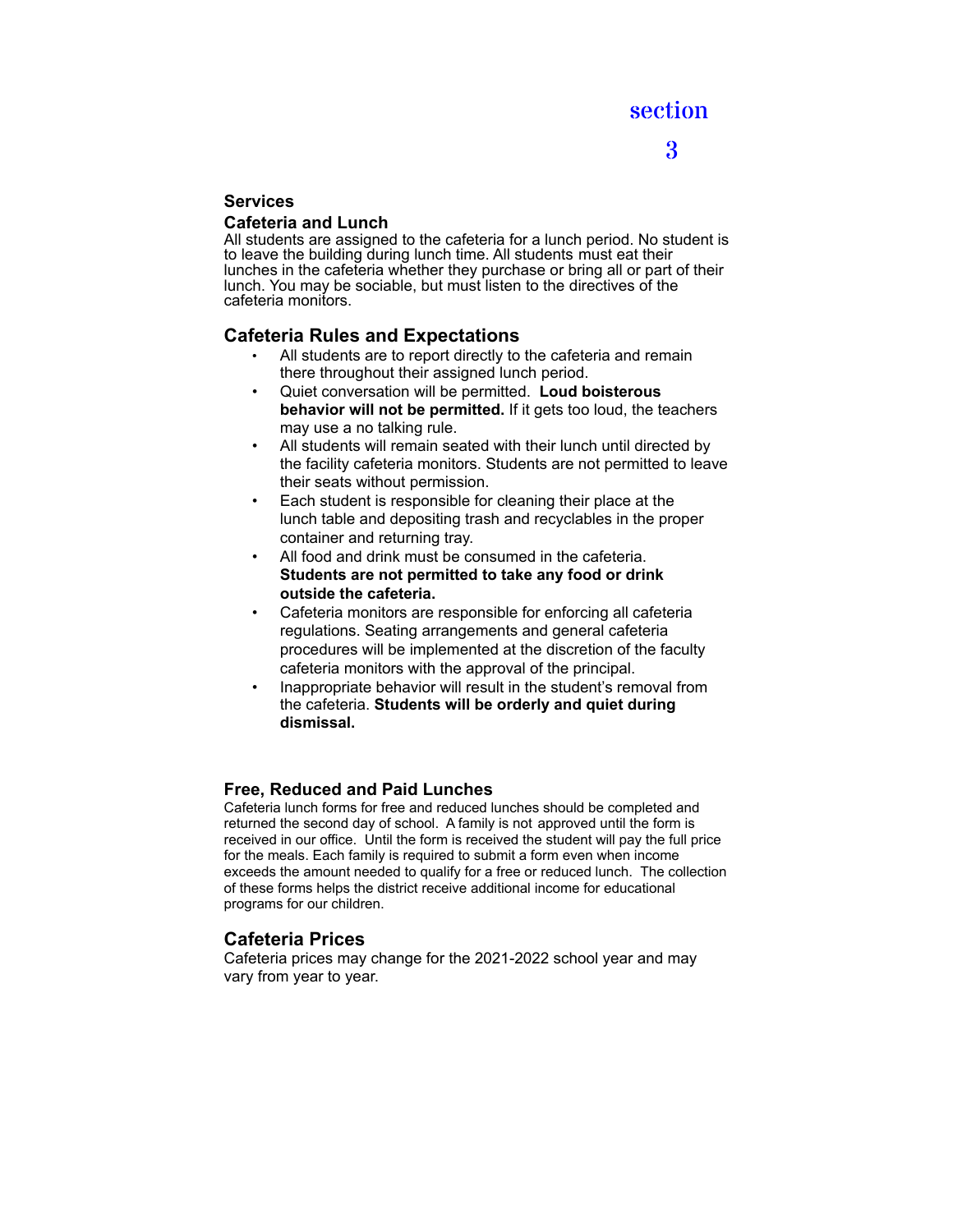# **Cafeteria-District Charge Policy**

This policy is designed for the convenience of the parents and students. We know that we sometimes forget, so we allow a student to charge a school meal only up to a total amount of \$10.00 before action is taken. A la carte and snack selections are not allowed to be charged if a student does not have a positive lunch balance.

### **Cafeteria-Delinquent Student Payments Policy K-12**

Any unpaid balances of \$50.00 or more will result in referral to the District Magistrate for payment. This procedure has been implemented to ensure that the lunch prices remain as reasonable as possible. By enforcing this procedure, we feel students that pay on time and keep their accounts up-to-date will not have to suffer as the result of others who abuse the program. Parents may advise the school cafeteria manager that they do not want their child to purchase snacks. This reminder will appear on the computer screen when your child goes through the cafeteria line and the child will not be permitted to spend money for snacks from their account. If at any time you need to know your child's account balance, please call the school or the Food Service Director at 724-437-2821, extension 1021.

### **Cafeteria Allergy/Peanut Free Food Preparation**

Due to the hazards of peanut allergies; the Laurel Highlands School District will not offer and/or prepare any of its food offerings with peanuts and/or peanut butter.

If a child has a food allergy or special dietary need, please notify the School Nurse immediately. If a child cannot have milk or dairy products with their meal, please provide us with a note from your doctor specifying a substitute beverage or item. This note must be renewed each year.

[jason.johns@lhsd.org](mailto:jason.johns@lhsd.org) Food Service Director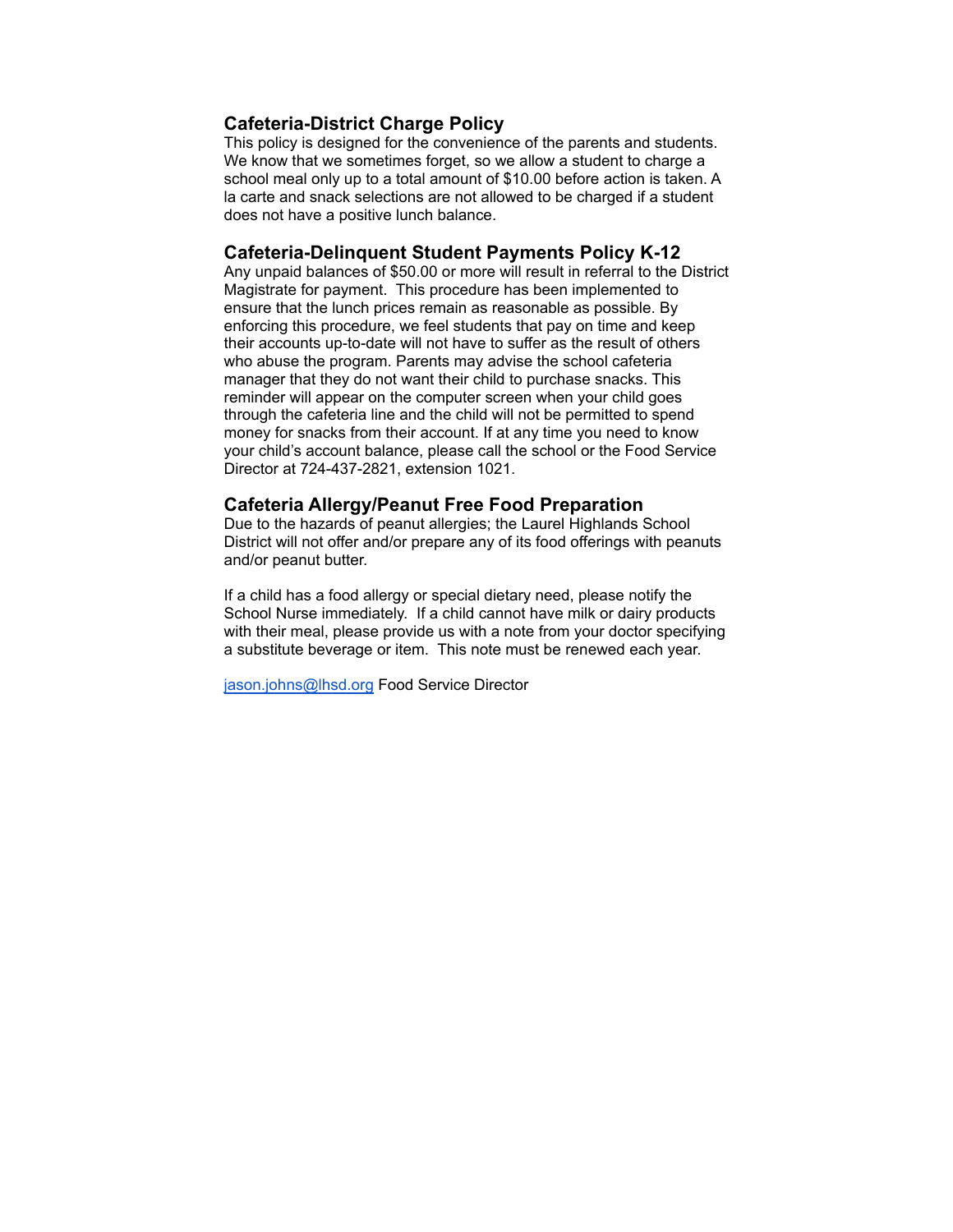# **Guidance**

Guidance and counseling services are available to all students through the office of the school guidance counselor. The guidance counselor is available to assist students with both educational and personal problems that have a bearing upon academic performance. Through the Student Assistance Program (SAP) special counseling can also be arranged for such problems as chemical dependency, depression, peer difficulties, and family problems. When appropriate, referrals can also be made for outside school counseling.

The guidance counselor helps coordinate the school testing program, maintains and monitors the complete record of academic performance of all students.

### **All counseling services are governed by school district and state regulations regarding confidentiality**

# Grading Scale

# **Grading Scale: Honor Roll:**<br>
Letter Percent **Average by g**

A 100 – 95% Recognition<br>
A- 94 – 90% Highest Hon C 76 – 73% Honor Roll. C- 72 – 70% D  $69 - 60\%$  $F = 59 - 0%$ <br>I Incomple Incomplete

Average by grade point for Honor Roll A- 94 – 90% Highest Honors 3.9 – Plus High Honors  $3.5 - 3.89$ B 86 – 83% Honors 3.0 – 3.49 B- 82 – 80% Students Receiving a "D", "F", or "I" in<br>C+ 79 – 77% any course will not be eligible for the any course will not be eligible for the

### **Guidance Counselors**

| bota.nicole@lhsd.org | Mrs. Bota  |
|----------------------|------------|
| brandi.fike@lhsd.org | Ms. Fike   |
| cathy.Kania@lhsd.org | Mrs. Kania |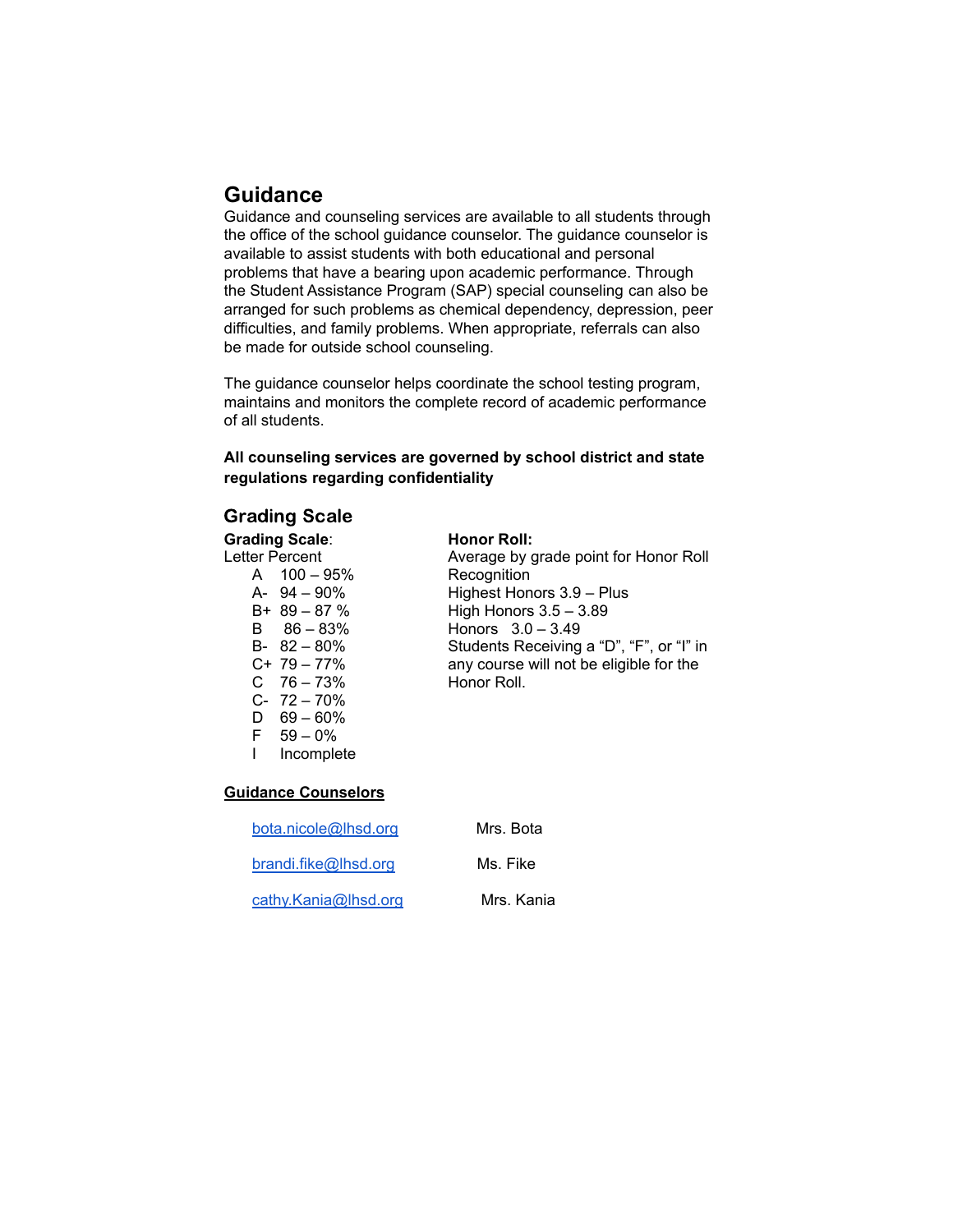# Laurel Highlands School District Internet Access and Network Resources Student Acceptable Use/ Internet Safety Policy

#### Purpose:

The Laurel Highlands School District will provide Internet Access and network resources to its students. The district's goal in providing these services is to promote educational excellence by facilitating sharing of information, innovation and communication that is consistent with the educational mission of the school district.

These computer and networked information resources are intended to be used for educational purposes and to carry out the legitimate business of the Laurel Highlands School District. They will be used to support the district's curriculum,

the education community, and research and communication for district staff and students.

With the Internet comes the availability of material that may not be considered appropriate in a school setting. The Laurel Highlands School District takes precautions, including Internet filtering to restrict access to this inappropriate material. The School District, however, cannot regulate and monitor all of the information received or sent by persons who use the Internet. In addition, the district cannot ensure that students who use the Internet will be prevented from accessing inappropriate materials. The School District believes, however, that the availability and value of the Internet far outweighs the possibility that users may access materials that are not consistent with the educational goals of the district.

#### **Authority:**

**Monitoring** – The Laurel Highlands School District reserves the right to log, monitor, and review all Internet and other network usage. This logging, monitoring, and review may be conducted without cause and without notice. Each user of a district's computer, by the use thereof, agrees and consents to such logging, monitoring and review and acknowledges that he/she has no right or expectation of confidentiality or privacy with respect to Internet or any other network usage. Network storage areas may be treated like school lockers. Network administrators may review student files and communications to maintain system integrity and to ensure that students are using the system only for appropriate purposes. Users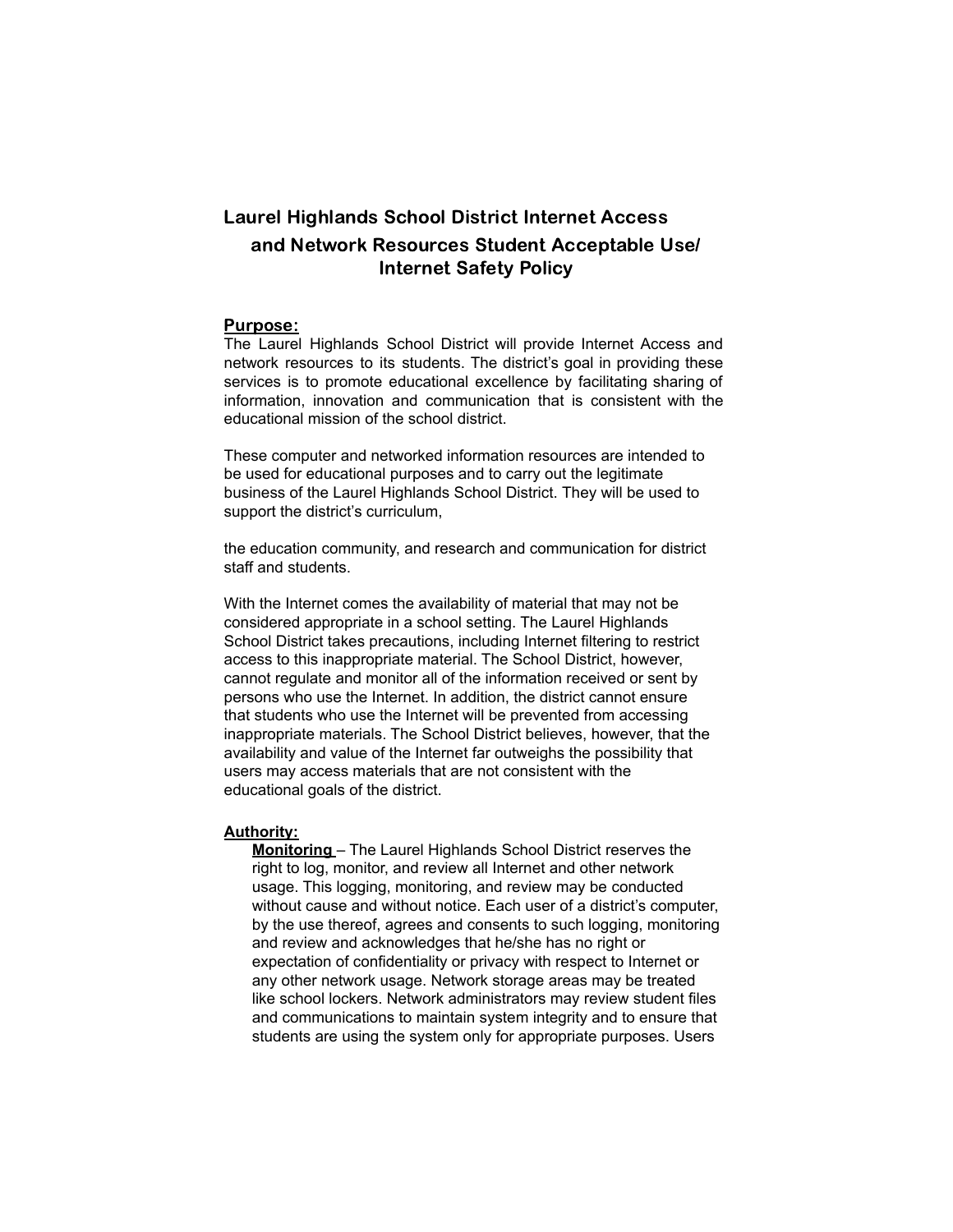should expect that files stored on district servers or computers will not be private.

**Filter** – The Laurel Highlands School District will employ the use of an Internet filter as a technology protection measure pursuant to the Children's Internet Protection Act. The filter may not be disabled for use by students or other minors for any reason.

**Access Agreement** – All students who use the Internet and other network facilities must agree to and abide by all conditions of this policy. Each user must sign this School District Internet and Network Access agreement, which is attached to this Policy. The student's parent(s)/guardian(s) must sign the Agreement and Notice to Parents/Guardians.

Students may not use the School District's computers for access to the Internet without the approval or supervision of a teacher or School District Staff member.

### **Acceptable Use Policy**

**Prohibitions** – Use of the Internet and networking technology must be in support of the educational mission and curriculum of the Laurel Highlands School District. With regard to all users the following is prohibited.

- Use for inappropriate or illegal purposes, or to facilitate illegal activity.
- Use for commercial, private advertisement, or for-profit purposes.
- Use for lobbying or political purposes.
- Used to infiltrate or interfere with a computer system and /or damage the data, files, operations, and software or hardware components of a computer system.
- Hate mail, harassment, discriminatory remarks, threatening statements, or other antisocial communications on the network.
- The illegal installation, distribution, reproduction, or use of copyrighted software.
- Use to access, view, or obtain material that is pornography.
- Use to transmit material likely to be offensive or objectionable to recipients.
- The use to obtain, copy or modify files, passwords, data, or information belonging to other users.
- The use of another person's account or password.
- To load or use unauthorized games, programs, files, music, or other electronic media.
- Use to disrupt the work of another person (the hardware or software of another person shall not be destroyed, modified, or abused in any way).
- Used to upload, create, or attempt to create a computer virus.
- The unauthorized disclosure, use, or dissemination of personal information regarding minors.
- Use for purposes of accessing, sending, creating or posting materials or communications that are abusive, sexually oriented, threatening, and contrary to the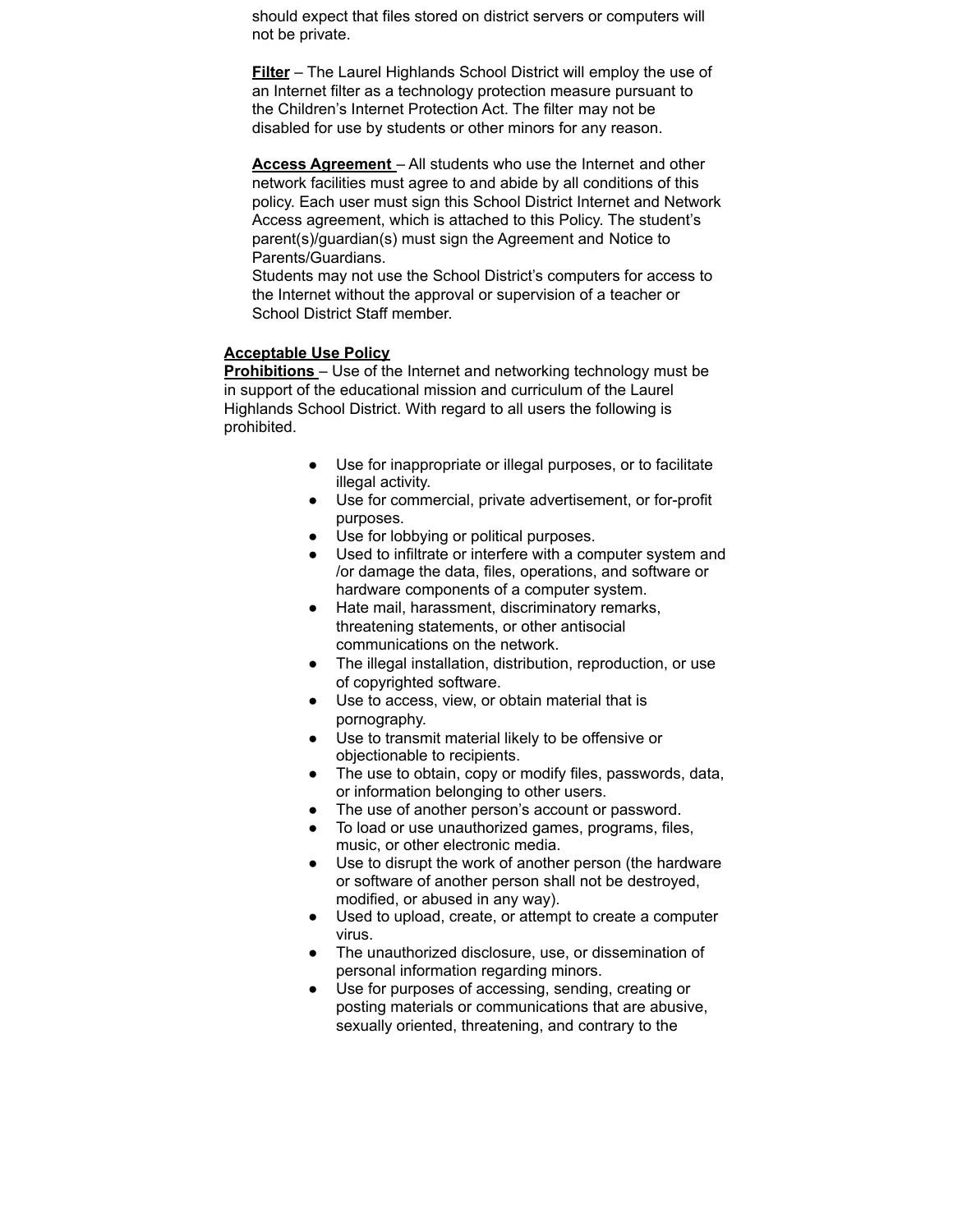School District policy on harassment.

- Used to invade the privacy of others.
- The posting of anonymous messages.
- Any attempt to circumvent or disable the Internet filter or any security measure.
- Use inconsistent with Network etiquette and other generally accepted etiquette

**Students** – Student users (and any other minors) also:

- Shall not use the system to access inappropriate materials or materials that may be harmful to others.
- Shall not disclose, use, or disseminate any personal identification information of themselves or other students.

**Etiquette** – Users must abide by the generally accepted rules of network etiquette. They include but are not limited to the following:

- Be polite. Do not become abusive in messages to others. General School District rules and policies for behavior and communicating apply.
- Uses appropriate language. Do not swear or use vulgarities or other inappropriate language. Do not reveal the personal addresses or telephone numbers of others.
- Respect the rights of other users to an open and hospitable technology environment, regardless of race, sexual orientation, color, religion, creed, ethnicity, age, marital status, or handicap.

**Internet Safety** – The Laurel Highlands School District will educate minors about appropriate online behavior. This will include but not be limited to interacting with other individuals on social networking websites and when in chat rooms. Additionally, the district will instruct students regarding the awareness, response and consequences of cyber bullying.

**Security** – Security on any computer system is a high priority, especially when the system involves multiple users. Each user is required to report any security problems to the System Administrator. The problem is not to be demonstrated to other users.

#### **Consequences of Inappropriate Use:**

The student shall be responsible for damages to equipment, systems or software that are a result of deliberate or willful acts. In addition to other appropriate disciplinary actions, failure by any user to follow the procedures and prohibitions listed in this Policy may result in the loss of access to the Internet and network. Illegal activity or use may be reported to the appropriate authorities for possible prosecution. The School district reserves the right to remove a user account from the network to prevent unauthorized or illegal activity.

The use of the Internet is a privilege, not a right. School district administrative staff, along with the network administrator, will deem what is appropriate and inappropriate use and their decision is final.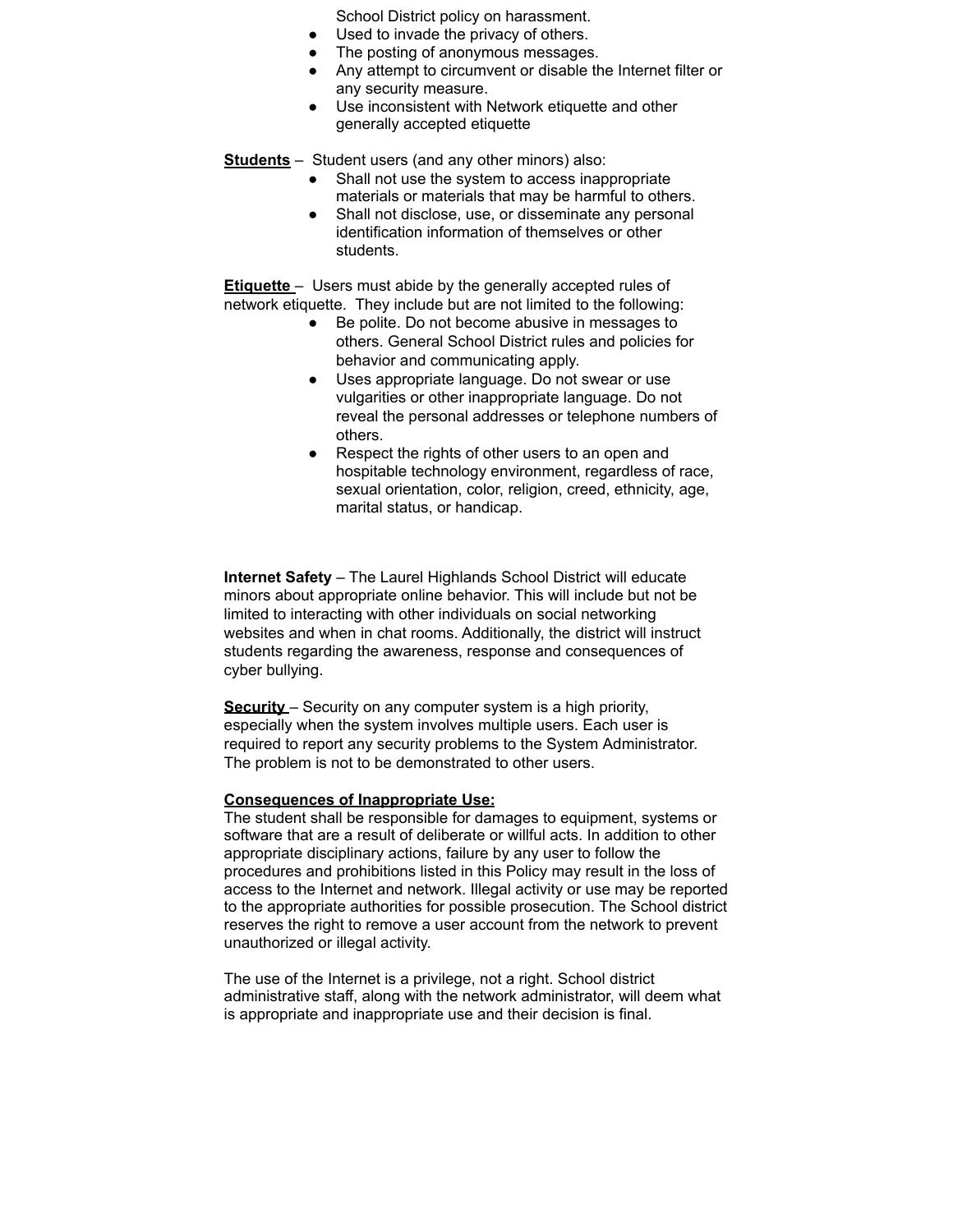#### **Other Issues:**

**Disclaimer** – The School District makes no warranties of any kind, express or implied, for the service it is providing. The School District is not responsible and will not be responsible for any damages, including loss of data resulting from delays, non-deliveries, missed deliveries, or service interruption. Use of any information obtained through the use of the School District's computers is at the user's risk. The School District disclaims responsibility for the accuracy or quality of information obtained through the Internet.

**Charges –** The School District assumes no responsibility or liability for any charges incurred by a user. Under normal operating procedures, there will be no cost incurred.

**List serves and Software** – Subscription to list serves must be pre-approved by the School District. A student may not download or install any commercial software, shareware, or freeware onto network drives or disks.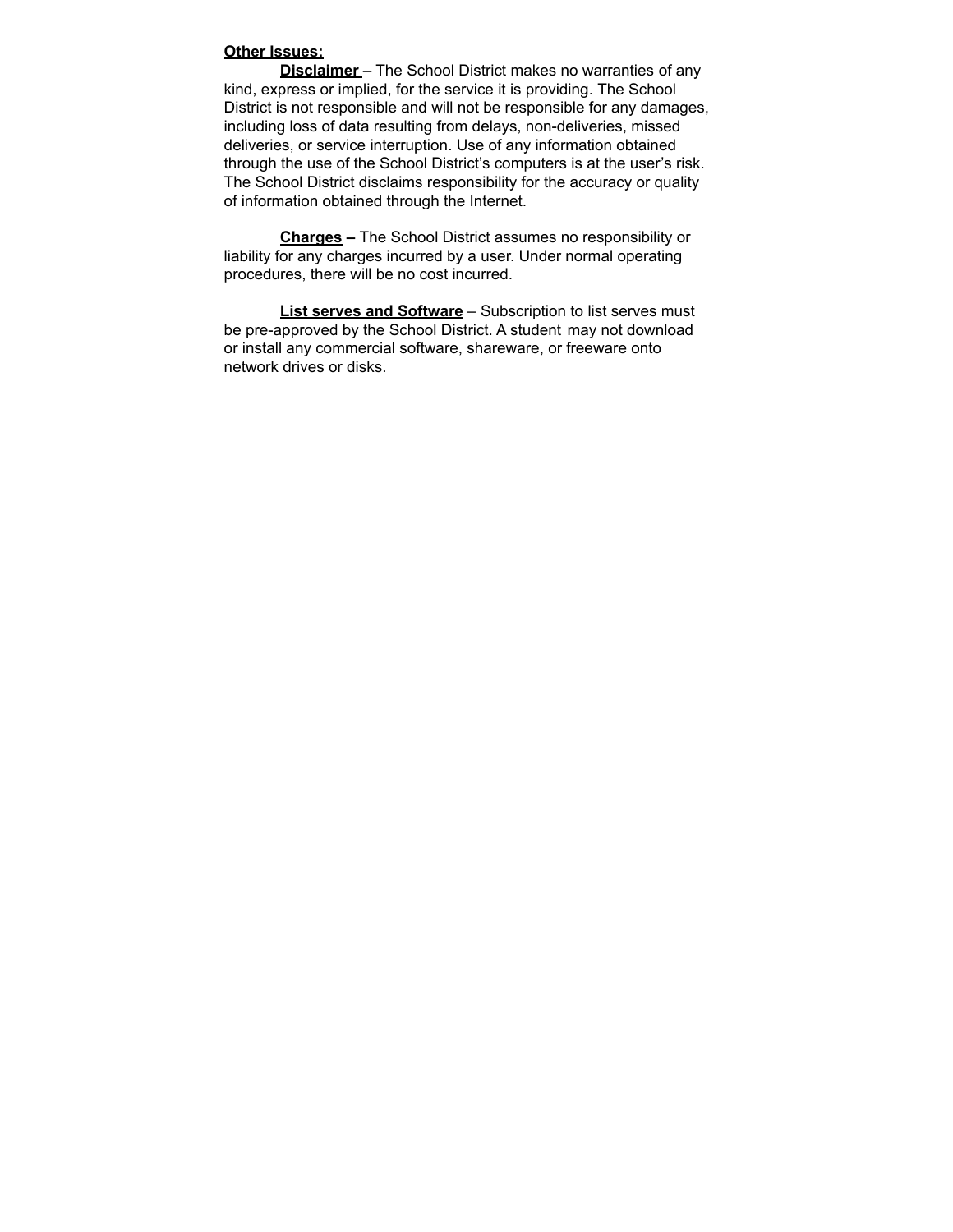### **Health Services Nurse's Office**

School health services are coordinated by the school nurse. Prior to going to the nurse's office, students who need to see the nurse must obtain a pass from the student's classroom teacher. If the nurse is not available, students in need of health services should report to the office.

Parents or guardians will be responsible to inform the nurse of the student's health concerns and any changes in the student's health.

Students taking medication are to report to the nurse with a medication form from their physician. The nurse will keep the medication during the school day, and at the appropriate time, the student will report to the health room to take the medication.

#### **Immunization**

All students admitted to the Laurel Highlands Middle School must meet the current immunization requirements of the Commonwealth of Pennsylvania.

#### **Medication Policy and Procedures**

This communication is to establish guidelines for children who must take prescription medication while in school.

Prescription medication can be given on a daily basis at school by complying with the following policies and procedures:

- 1. Furnish a written authorization from the child's physician and parent or guardian. (Medical authorization forms are available at school.)
- 2. Send only those prescription medications which must be given during school hours. (Medications given three times per day should be given before and after school.)
- 3. IMPORTANT: Medication should be sent in the original prescription container.
- 4. Parents/Guardian must bring medication to the office. Do not send medication with your child on the school bus. Medication will be prohibited in desks, locker, or to be carried by students during the school day.
- 5. The child is to go to the nurse's office and request his/her medication at the scheduled time.
- 6. Over-the-counter medications WILL NOT be given at school without a doctor's authorization.

YOUR COOPERATION IS NECESSARY FOR THE SAFETY OF ALL CHILDREN AND CLARIFICATION OF POLICY FOR SCHOOL PERSONNEL. FAILURE TO COMPLY WITH ALL GUIDELINES WILL PREVENT SCHOOL PERSON- NEL FROM HANDLING YOUR CHILD'S MEDICATION.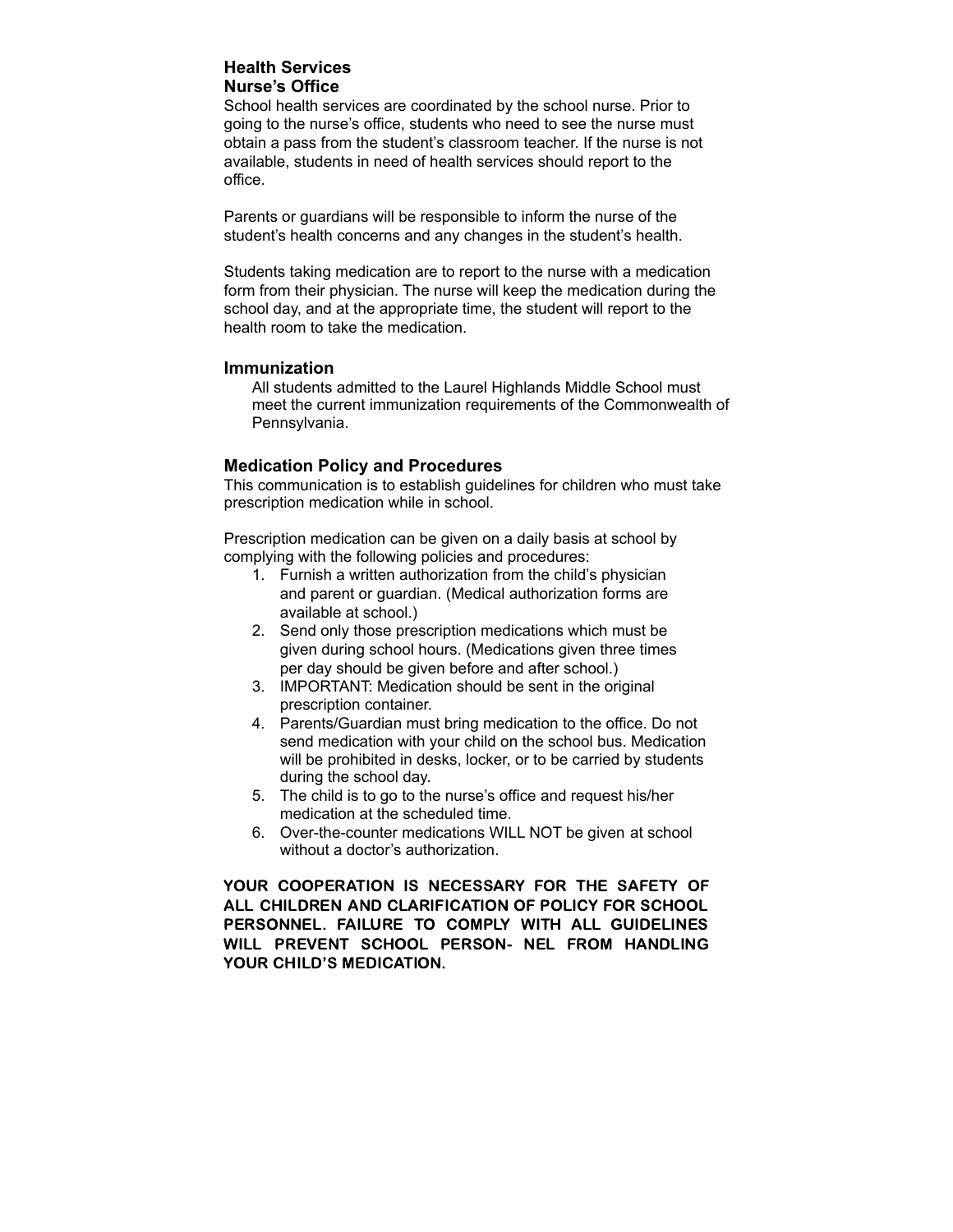# LAUREL HIGHLANDS SCHOOL BOARD ADOPTED POLICY

"NO PATENTED DRUG, PRESCRIPTION, MEDICINE OR OTHER CONTROLLED SUBSTANCE SHALL BE PERMIT- TED TO BE BROUGHT UPON THE SCHOOL PROPERTY OR INTO ANY SCHOOL BUILDING UNLESS PERMISSION IS FIRST GRANTED BY A SCHOOL NURSE AND FOLLOWING CONSULTATION WITH THE PRESCRIBING PHYSI- CIAN. CONDITIONS IMPOSED BY THE SCHOOL PHYSICIAN AND AUTHORIZED SCHOOL PERSONNEL SHALL BE STRICTLY FOLLOWED."

#### **Student Assistance Program**

Laurel Highlands Middle School in response to its commitment to educational excellence has instituted a Student Assistance Program. Initial implementation of the Student Assistance Program began in April of the 1990-1991 school year. The core team is composed of interested and appropriately trained teachers, school nurse, guidance counselor and an administrator.

Many students are troubled by problems which interfere not only with their academic and curricular performance but also with their emotional, physical, mental and social development. The main goal of the Student Assistance Program is to systematically and professionally respond to student's problems as they are manifested in school. The Student Assistance Program will provide a structured, organized approach to offer assistance to students troubled by physical, emotional, student truancy, sexual, medical, family, or chemical use problems. It will also provide a structured, organized liaison between the school and outside agencies. This would include assisting in the adjustment of the student returning from outside placement.

- 1. This statement does not alter or replace existing administrative policy, disciplinary procedures, contractual agreements, or state law, but serves to assist in their utilization.
- 2. Students will be encouraged to seek assistance to determine if personal problems are causing unsatisfactory academic or curricular performance. If performance problems are corrected, no further action will be taken.
- 3. The team shall focus on educational concerns rather than attempting to resolve major social problems.
- 4. All records and discussion of personal problems will be handled in a confidential manner.

Parent consent is a requirement of the Student Assistance Program.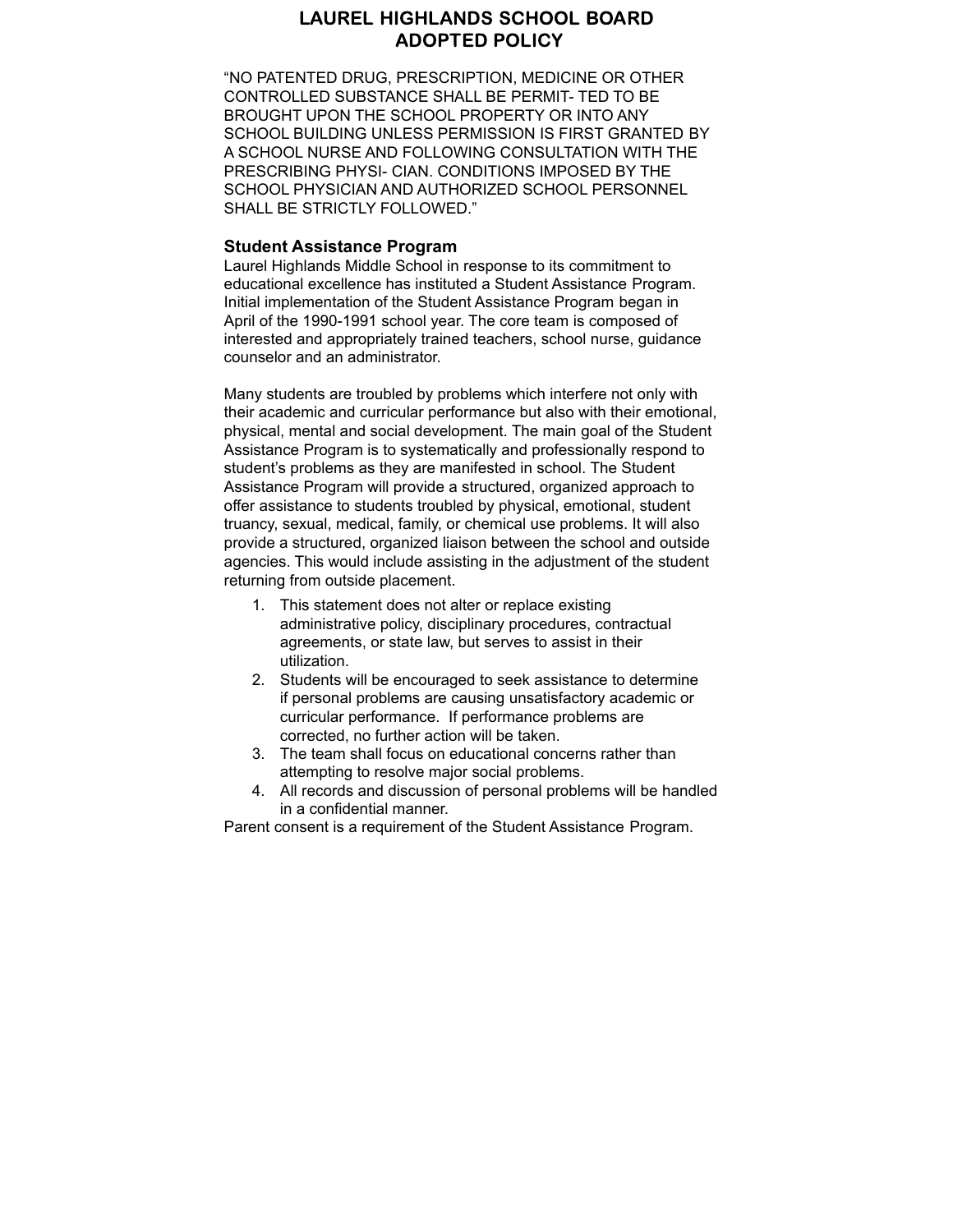# **Laurel Highlands School District Annual Public Notice of Child Find Activities**

The Laurel Highlands School District uses the following procedures for screening, identifying, and evaluating specific needs of school-aged students requiring special programs of service.

The district meets the health screening requirements as described in Section 1402 of the School Code. The district routinely conducts screenings of a child's hearing acuity in following grades:

Kindergarten, 1, 2, 3, 7, and 11, and other grades according to need. Visual acuity is screened in every grade. Height and weight data are collected yearly at every grade level and Body Mass (BMI) is calculated. Visual acuity, hearing acuity, height and weight screenings are conducted throughout the school year at the child's home school. School nurses work with the private schools (such as Montessori, New Directions, etc.) to provide required screenings. Dental exams are con- ducted in the spring of each school year in Kindergarten, grades 3 and 7 at the respective schools. Physical exams are conducted in the spring of each year. Physicals are conducted in Kindergarten, grades 6 and 11, as well as scoliosis screenings in grades 6 and 7.

Kindergarten registration is held in the spring of each year. Currently all school districts throughout Fayette County are holding kindergarten registration during the same week in order to take advantage of local media to inform parents of the need to register students who will attend kindergarten in the fall. Students are to accompany parents when registering for kindergarten. During the registration, kindergarten teachers will screen each student's readiness skills, speech/language therapists will screen the student's articulation and language abilities, and the nurse will review the student's health record including immunizations. Classroom teachers assess gross motor and fine motor skills, academic skills, and social-emotional skills on an on-going basis and referrals made for follow-up when needed.

Throughout the school year, the district will administer standardized tests to students, beginning in kindergarten. These tests may include the Group-Mathematics Assessment and Diagnostic Evaluation (GMADE) and Dynamic Indicators of Basic Early Literacy Skills (DIBELS) administered in K, 1, and 2. 4-Sight tests will be administered throughout the year in grades 3-8. Results of these tests are provided to the parent/guardian each year. In addition, elementary teachers will test students to see if they have learned the particular skill being taught. These tests are given throughout the year.

The Pennsylvania System of School Assessment (PSSA) is administered at the mandated grade levels each school year. Other testing occurs on the basis of individual need. Vocational interest tests may be given in the secondary schools. Report cards are issued quarterly. Any parent who has a question about the testing program should contact the Building Principal. The Pennsylvania Alternate School Assessment (PASA) is available for students who meet the eligibility for this assessment

If the student is experiencing academic, social, and/or behavioral issues that are impacting the student's education, then the student may be eligible for intervention to address the student's concerns. Every attempt will be made to maintain the student in his/her regular education environment prior to considering special education services. Screening information is utilized by a team consisting of the building principal, classroom teacher, guidance counselor, and school psychologist to determine if adjustments can be made in the child's current program and/or if a multidisciplinary evaluation is warranted. Once the student's needs are identified the team will discuss strategies to implement in the child's current program. If a student does not make progress, parents will be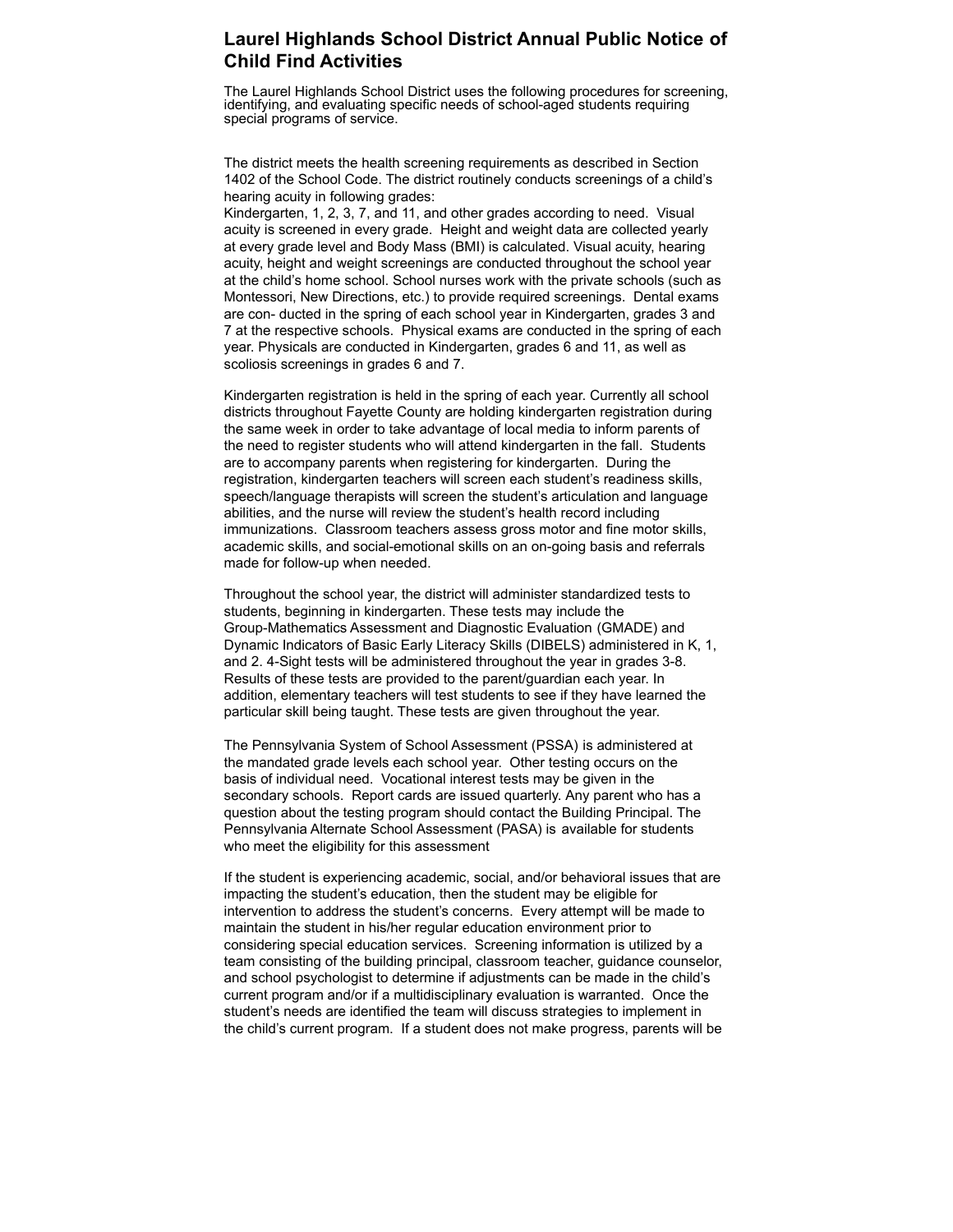asked to give written permission for a multidisciplinary evaluation.

Parents with concerns regarding their child may contact the building principal at any time to request a screening or evaluation. The request shall be in writing, if the request is made orally, the parent will be asked to make the request in writing and will be provided with the proper form. Communication with the parents and students shall be in English or their native language. For parents with a hearing impairment, the school district will provide a person to communicate in sign language.

After the multidisciplinary evaluation is completed, an Evaluation Report (ER) is compiled with parent input and includes recommendations for the types of intervention necessary to accommodate the child's specific needs. Parents are provided with a draft copy of the ER to review prior to the meeting where the results of the evaluation are explained and discussed. An Individualized Education Plan (IEP) is developed for those students qualifying for special education services. This plan includes demographic information regarding the student; his/her strengths and needs with goals and objectives that address needs, along with specially designed instruction and related services necessary to accomplish the goals and objectives. The IEP Team consists of the following: the parent, the building principal/LEA, a special education teacher and a regular education teacher. Other team members may include: the student when appropriate, the school psychologist, public agency representative, other teachers or specialists, other administrative staff, etc. Parents are an integral part of the IEP team and are encouraged to be physically present at the IEP meeting. The district makes every effort to ensure parent participation. The district notifies the parent in writing and makes documented phone calls to make parents aware of the IEP conference and the importance of parent participation. Parents are then presented with a Notice of recommended Educational Placement (NOREP) with which they may agree or disagree. If parents agree, the IEP is implemented. If parents disagree with the recommendation, the issue may be taken to mediation or to a due process hearing.

The Laurel Highlands School District operates a comprehensive continuum of services for special needs students. For the most part identified exceptional students are served in their home school. Types of services available include: Learning Support that is primarily for students with academic learning needs. Life Skills Support that focuses primarily on the need for independent living skills. Emotional Support which addresses social and emotional difficulties, Multiple Disabilities Support which is for students with more than one disability, Physical Support for students who need is the result of a physical disability, Autistic Support for those students diagnosed with Autism and/or Pervasive Development Disorder, Speech/Language Support that is for students who have articulation and/or expressive/receptive language difficulties, Hearing Support for students who are hearing impaired/deaf, Vision Support which is for students who are blind or visually impaired, and Gifted Support for those students identified as mentally gifted. The Laurel Highland School District works closely with neighboring school districts and Intermediate Unit # 1 to place students who cannot be served within the district. The small number of students whose needs can not be accommodated in the public school setting can receive services in an approved private school or other licensed facilities at school district expense. No such placement is made without an IEP meeting and parental agreement. Laurel Highlands intends to serve students at the home school or within the district before considering other placements. If a child does not qualify for special education services, he/she may still be considered a protected handicapped student and require services under Chapter 15. A protected handicapped student is a student who is school aged with a physical or mental disability that substantially limits or prohibits participation in or access to any aspect of the school program. The Laurel Highlands School District provides each protected handicapped student the aids, services or accommodations which are needed to provide equal opportunity to participate in and obtain the benefits of the school program and extra-curricular activities to the maximum extent appropriate to the student's abilities. If you believe your child comes under this classification and is in need of a service to assist him/her in benefiting from his/her education, you should contact your building principal.

The Laurel Highlands School District recognized the need to protect the confidentiality of personally identifiable information in the education records of exceptional children. The Laurel Highlands School District Confidentiality Assurance Policy has been prepared as to insure the privacy rights of both the parents and the exceptional child in the collection, maintenance, release, and destruction of these records. The Laurel Highlands School District and its staff are required by Federal law and State and Federal Rules and Regulations to protect the rights of students. The foundation of these rights comes from Federal Legislation entitled the Family Educational rights and Privacy Act of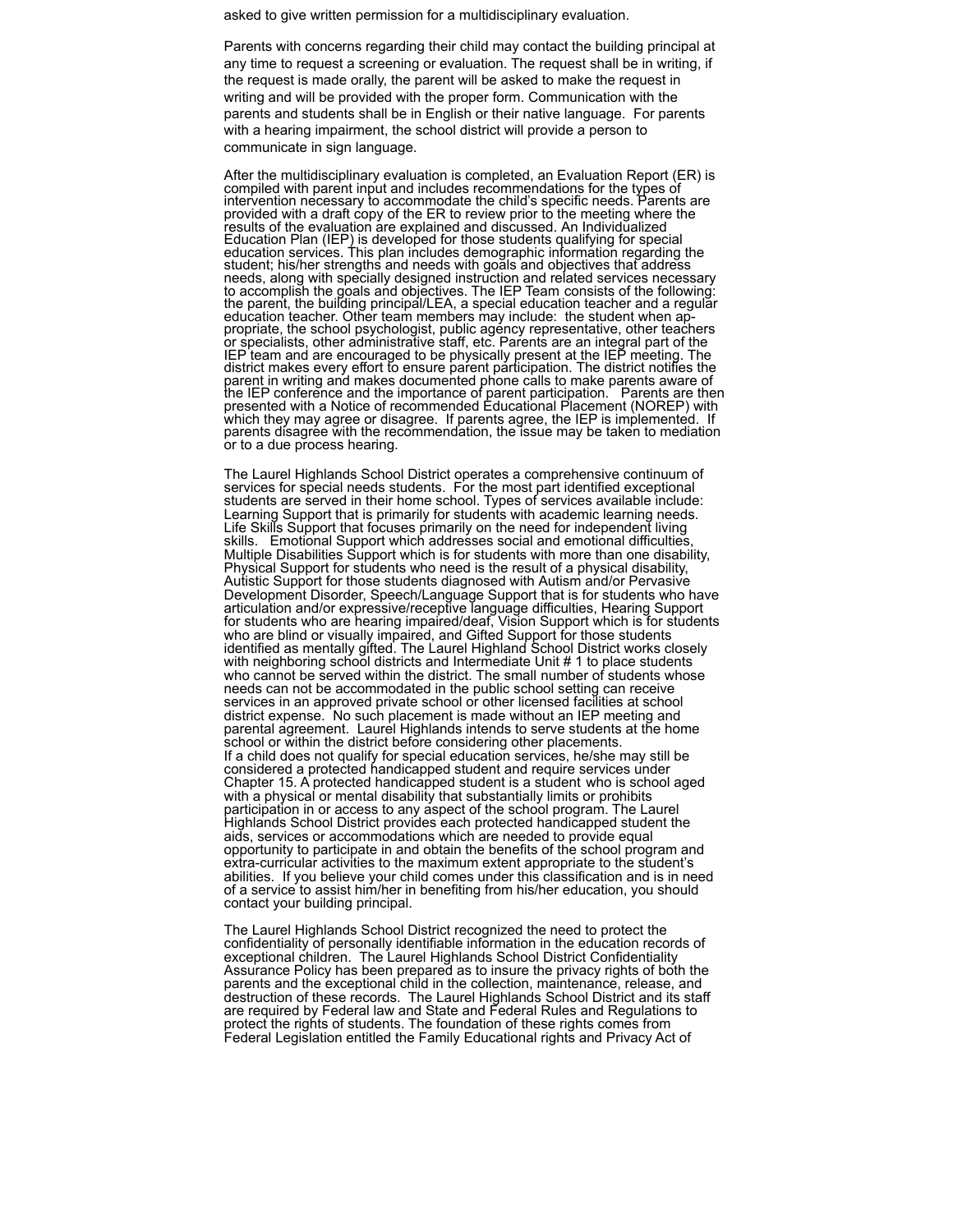1974 – FERPA (also known as the Buckley Amendments). All students are protected by the State Regulations contained in Chapter 12 known as Student's Rights and Responsibilities. In addition, State Rules and regulations protect regular and special education students' rights and privacy.

School records are always open and available to parents and only to school officials who have legitimate "need to know" information about the child. Disclosure of information means to permit the release, transfer or other communication of education records to any part, by oral, written and /or electronic means. This means that information about a student can- not be shared in conversation without permission. This also applies to other personnel who do not have an educationally relevant reason to possess knowledge.

The parents of a student or eligible student have the right to inspect and/or challenge their child's or their own educational records, to receive copies of the records, and to have a school official explain the records if requested as outlined in the Laurel Highlands District Policy. The school district will disclose directory information which includes: the student's name, address, telephone number, date and place of birth, major field of study, participation in officially recognized activities and sports, weights and heights of members of athletic teams, dates of attendance, degrees and awards received, the most recent previous educational agency of or institution attended by the student, and other similar information. Should the parent of a student or eligible student wish to refuse disclosure of this information, a written notice or refusal of disclosure of directory information must be sent to the Principal within twenty (20) days of this public notice. To inspect your child's or your records, contact the Building Principal.

The Laurel Highlands School District will release information from a student's education record without prior consent to officials of the other primary or secondary schools or school systems in which a student seeks or intends to enroll. Tran- scripts to post-secondary institutions in which a student seeks or intends to enroll will be sent upon request of parents of a student or eligible student. Parents, upon written request, may receive a copy of records that may be released by the school district. The parents have the right to request that their child's or their educational records be changed if they are inaccurate, misleading or violate student's rights, and to have a hearing if that request is refused.

A more detailed explanation of these rights, the procedure to follow, and the limitations on the release of records are presented in the school district's policy on the collection, maintenance and release of student records. You may obtain a copy of this policy by contacting the Building Principal.

#### **Early Intervention**

In Pennsylvania, a child between three years of age and the school district's age to begin school who has a developmental delay or one or more of the physical or mental conditions listed above, will be identified as an "eligible young child." The parents of these children have the same rights described above.

The Pennsylvania Department of Education is responsible for providing programs and services to eligible young children under Act 212 of 1990, the Early Intervention Services System Act. Screening for preschool children is available through the Child Alert Program operated by Intermediate Unit #1. To schedule an appointment for screening call Barbara Rothermel at 1.800.328.6481. For additional information, contact Lori DiCenzo at 724.437.2821

A developmental delay is determined by the results of a developmental evaluation. The results of one or more domain areas (adaptive, personal-social, communication, motor or cognitive) have to show at least a 25% delay or a score of 1.5 standard deviations below the mean (Standard Score of 77 or below). The delay results in the need for specially designed intervention/instruction (SDI) in order to participate in typical activities and routines.

Children with a developmental delay may show weaknesses in the following areas:

**Adaptive** – Pre-kindergarten aged children with a developmental delay may have difficulty dressing/undressing; using utensils to eat, removing shoes without assistance, distinguishing between nonfood/food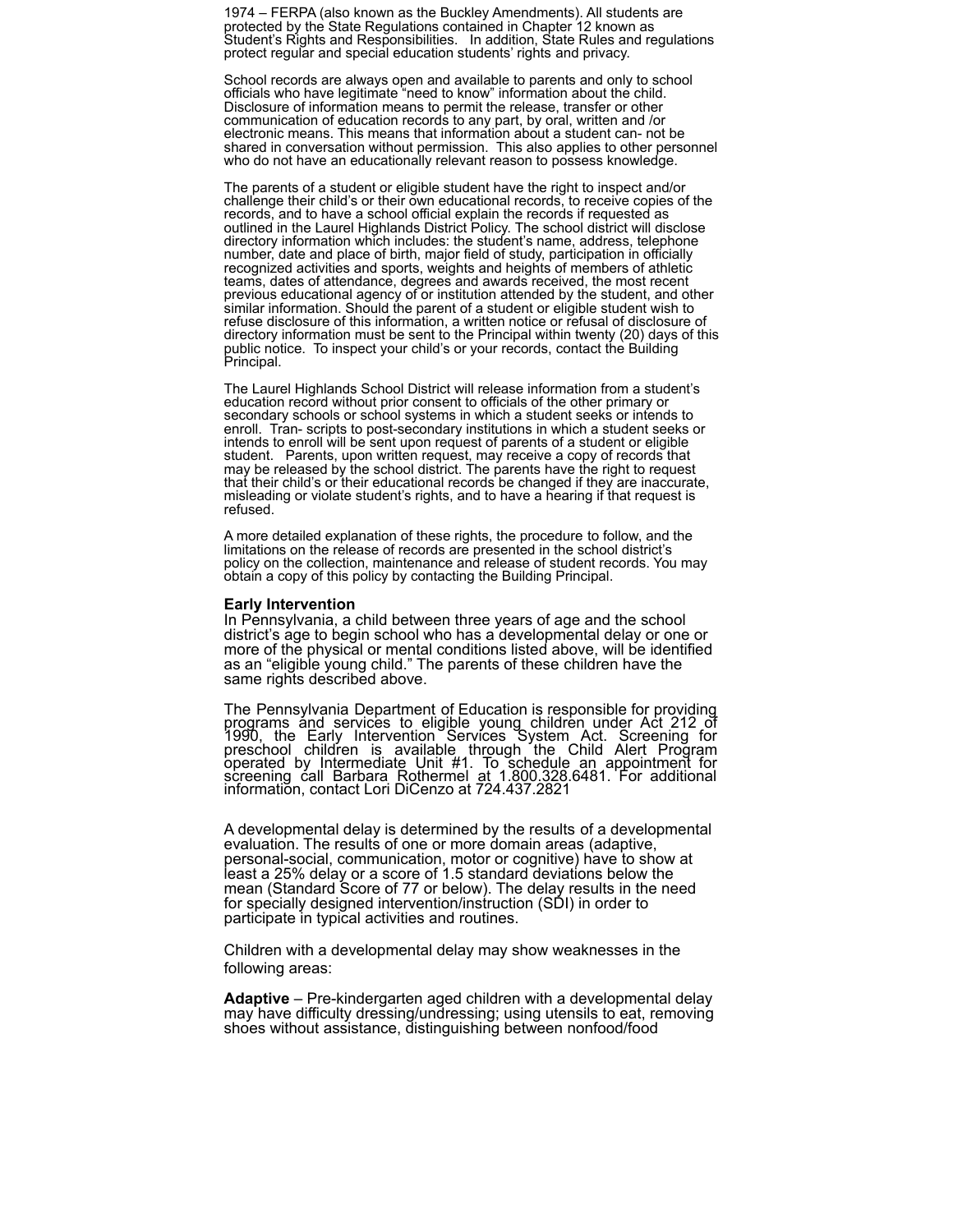substances, or have difficulty with toileting needs. One may have difficulty moving independently around the house, understanding that hot is dangerous, putting away toys when asked, indicating an illness or ailment to an adult, or demonstrating caution and avoiding common dangers.

**Personal-Social** – Pre-kindergarten aged children with a developmental delay may have difficulty responding positively to adult praise, rewards or promise of rewards; greeting familiar adults spontaneously, enjoying simple stories read aloud, helping with simple house-hold tasks, initiating social interaction with familiar adults, expressing affection/liking for peers, playing cooperatively with peers, stating first name, last name, age, or whether he is a male/female; using objects in make-believe play, using 'I' or 'me' to refer to himself, or recognizing facial expressions of common emotions.

**Communication** - Pre-kindergarten aged children with a developmental delay may have difficulty following 2-step verbal commands, associating spoken words with pictures, recalling events from a story presented orally; engaging in extended and meaningful nonverbal exchanges with others, using words to get his/her needs met, responding to 'yes' and 'no' questions appropriately, or asking 'with' questions.

**Motor** - Pre-kindergarten aged children with a developmental delay may have difficulty running without falling, kicking a ball without falling, walking up and down stairs alternating feet without assistance, walking backward, imitating the bilateral movements of an adult, pointing with his index finger independent of the thumb and other fingers, scribbling linear and/or circular patterns spontaneously, using the pads of fingertips to grasp a pencil, holding a paper with one hand while drawing or writing with the other hand, fastening clothing without assistance, cutting with scissors, copying a circle, or imitating vertical and horizontal markings.

**Cognitive** - Pre-kindergarten aged children with a developmental delay may have difficulty attending to one activity for 3 or more minutes, reciting memorized lines from songs or TV shows, showing interest in age-appropriate books, matching/naming colors, responding to one and one more, giving three objects on request, matching shapes, identifying objects by their use, identifying items by size, identifying colors of familiar objects not in view, or identifying simple objects by touch.

Developmental disabilities are birth defects related to a problem with how a body part or body system works. They may also be known as functional birth defects. Many of these conditions affect multiple body parts or systems. Researchers have identified thousands of different birth defects. Birth defects can have a variety of causes, such as:

Genetic problems caused when one or more genes doesn't work properly or part of a gene is missing, problems with chromosomes, such as having an extra chromosome or missing part of a chromosome, environmental factors that the expectant mother is exposed to during pregnancy, such as Rubella or German measles or if she uses drugs or alcohol during pregnancy.

For further information in the screening procedures, evaluation procedures, and provision of services to protected handicapped students, contact Dr. Jesse T. Wallace, Superintendent of Schools, 304 Bailey Avenue, Uniontown, PA 15401 or call 724-437-2821

#### **Age Waiver Public Notice**

Due to the decrease of enrollment and small classes in the Laurel Highlands School District special education maybe out of compliance due to age range according to PDE. A student with a disability eligible to receive special education services may not be placed in a class in which the chronological age from the youngest to oldest student varies beyond three years in the grades K-6 and 4 years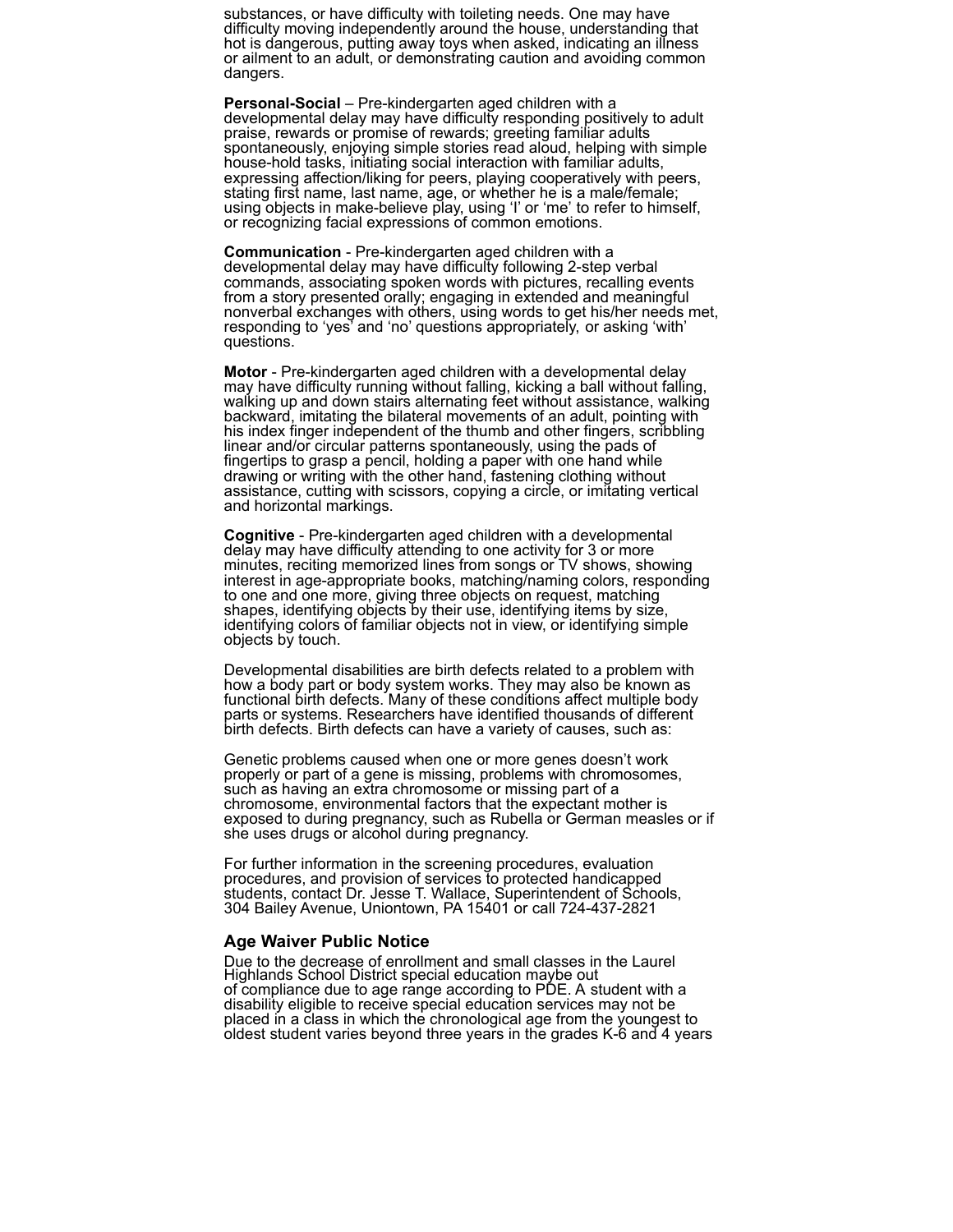in grades 7-12 unless an exception is determined to be appropriate by the IEP team of the student whose age is outside the age range of the program where the student would be receiving special education services. (22 Pa. School Code 14.42(f)) A statement will be written into student's IEP's indicating age differences. Parents will also sign a waiver informing them of the age range of their child's special education program

and their child's IEP will not be adversely affected by this change. Their child's needs will be met through the students IEP.

#### English as a Second Language (ESL)

Students whose primary home language is other than English may be eligible for support services as a student with limited English Proficiency or as an English Language Learner.

Students registering for school for the first time in Laurel Highlands must complete the Home Language Survey, as required by Federal law. If the student indicates that English is not the primary language spoken in the home or if the student recently relocated to the United States, a school counselor will conduct an evaluation to determine the student's English proficiency. Those students who demonstrate a low level of English proficiency will receive an in-depth evaluation in the areas of reading, writing and speaking English. Staff from Intermediate Unit #1 will conduct this evaluation.

Upon completion of the evaluation, the Intermediate Unit #1 staff member and the school counselor will meet the student and their family to discuss the results. If the student is not proficient in reading, writing and speaking English, the student must participate in English as a Second Language (ESL) support until they can demonstrate proficiency. An ESL teacher will be provided to work directly with the student to improve their English reading and writing skills. Parents of students with limited English proficiency can obtain more information about this program from the building principal or by contacting Lori DiCenzo, Director of Pupil Personnel Services at 724-437-2821 X 1007

#### **HOMELESS STUDENTS**

Homeless students are defined as individuals lacking a fixed, adequate, regular and nighttime residence, which include children and youth who are: 1. Sharing the housing of other persons due to loss of housing or economic hardship or a similar reason. 2. Living in motels, hotels, trailer parks or camping grounds due to lack of alternative adequate accommodations. 3. Living in emergency, transitional or domestic violence shelters. 4. Abandoned in hospitals. 5. Living in public or private places not designed for or ordinarily used as regular sleeping accommodations for human beings. 6. Living in cars, parks, public spaces, abandoned buildings, substandard housing, transportation stations or similar settings. 7. Living as migratory children in conditions described in previous examples. 8. Living as run-away children. 9. Abandoned or forced out of homes by parents/guardians or caretakers. 10. Living as school age unwed mothers in houses for unwed mothers if they have no other living accommodations. For more information, refer to the school board policy on Homeless students.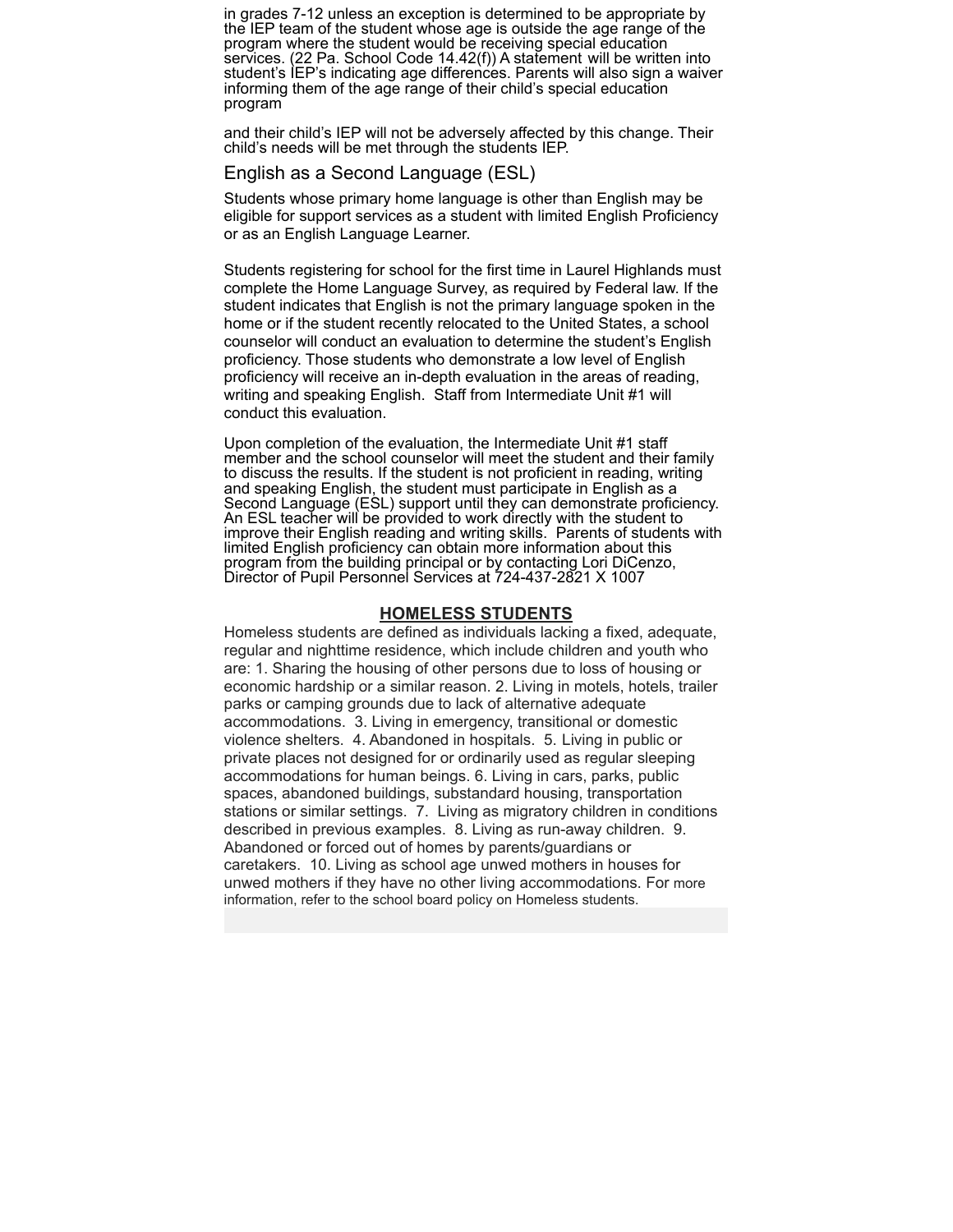# section

# 4

**Activities Extra-Curricular and Activity Eligibility** Participation Requirements

> 1. Students are eligible for extra-curricular activities if the student has a 2.0 grade point average in four full credit subjects in the preceding semester. Students who wish to participate in inter scholastic athletics must also comply with the WPIAL academic regulations. These regulations require students to pass at least four full credit subjects or their equivalent (two full credit classes on a block schedule) during the previous grading period in order to participate in that activity during the first ten days of the next grading period. At the end of the school year the student's final credits, rather than the credits for the last grading period, shall be used to determine eligibility for the next grading period.

During each grading period, students must continue to pass four full credit subjects or their equivalent (two full credit subjects on a block schedule) in order to participate in that activity. Eligibility shall be cumulative from the beginning of the grading period and shall be reported weekly. In cases where a student's cumulative work from the beginning of the grading period does not, as of any Friday, meet the standards provided in this article, he/ she shall be ineligible from the immediate following Sunday through the following Saturday and until such a time that his/ her grades meet these standards.

2. Students cannot participate in any co-curricular activity on the day of their absence from school.

Students who report to school after 8:15 am and/or students who are dismissed early, will not be permitted to participate in any co-curricular activity held on that day unless documentation is provided to the principal showing evidence of a medical appointment, legal appointment, binding religious obligation or attendance of the funeral of a relative or close friend. If the tardiness occurs on a Friday, these provisions shall apply to any co-curricular activity held on the following Saturday or Sunday.

Students who are absent ten (10) or more days during any semester shall not be permitted to participate in any co-curricular activity during the following semester. Variances, as stipulated in WPIAL regulations, will be considered.

3. Students who are suspended or expelled from school are not permitted to participate in or attend any co- curricular activity held during the period of their suspension or expulsion. Students who are assigned to detention are not permitted to participate in or attend any co-curricular activity during the time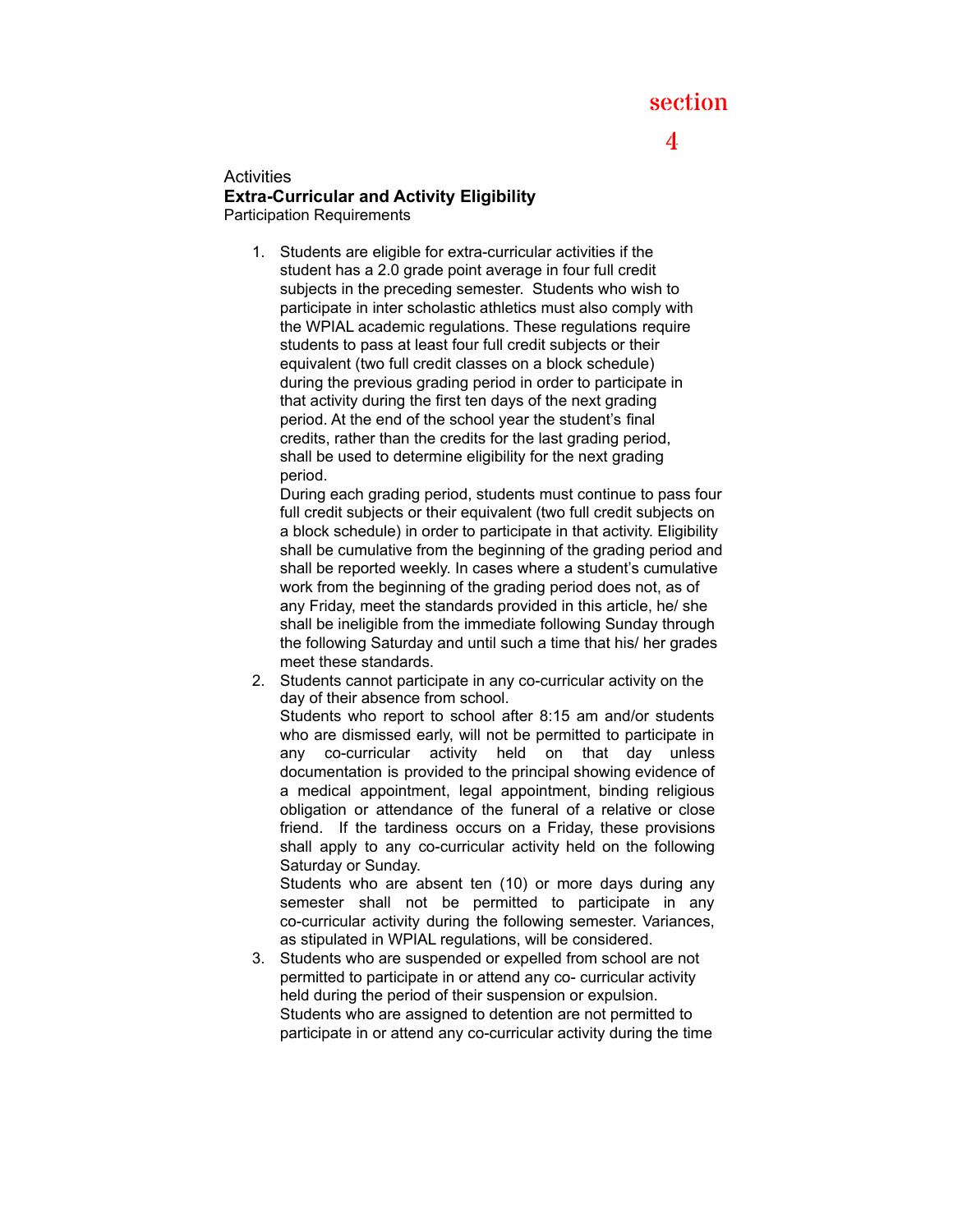of that detention. Any student suspended two or more times and/ or displays inappropriate behavior,

will not be permitted to participate in school sponsored field trips/ activities/ events, as per principals' discretion.

#### **Athletic Eligibility**

A seventh or Eighth grade student is eligible to compete in interscholastic sports if he or she:

- Has a passing grade in five full credit subjects the preceding semester,
- Maintains a passing grade in five full credit subjects during the time of the participation,
- Has a doctor's certificate and the parent's consent on file with the athletic director,
- Has not been a behavioral problem, and
- Obeys the guidelines set by the coaches of the sport.

Bylaws for Athletic Eligibility 1999-2000

Article XVIII Junior High/ Middle Schools Junior High School/ Middle School (7th, 8th, and 9th grade Competition Wherever Housed)

### The entire constitution and by-laws govern both senior and junior high/ middle schools. However, Article XVIII is additional rules and regulations which apply to junior high/ middle schools only<sup>1</sup> Section 1. Age.

- A. A pupil of a junior high/ middle school wherein interscholastic athletic competition is limited to grades seven and eight shall be ineligible to complete in interscholastic events upon attaining the age of fifteen (15) years, with the following exceptions:
	- 1. If the age of 15 is attained on or after July 1, the pupil shall be eligible, age-wise, to complete through that school year.
- B. A pupil of a junior high/ middle school embracing the 7th, 8th, and 9th grades shall be ineligible to compete in interscholastic athletics contests upon attaining the age of sixteen (16) years, with the following exception:
	- 1. If the age of 16 is attained on or after July 1, the pupil shall be eligible, age-wise, to compete through that school year.

#### **Section 2. Certification of Contestants**

A. The eligibility of all contestants representing a junior high/ middle school shall be certified by the principal of the school in accordance with PIAA rules. Such statements, including the name of the pupil, public school district in which the pupil resides, date of birth, age on last birthday, date of enrollment for the current school year, number of semesters of attendance beyond eighth grade including the present semester, number of seasons of competition beyond eighth grade including the present season, and the certified minimum weight classification for wrestling, shall be presented in writing to the principal of the opponent

school or schools on the official form entitled, "PIAA Junior High/ Middle School Certificate of Eligibility" at least four days prior to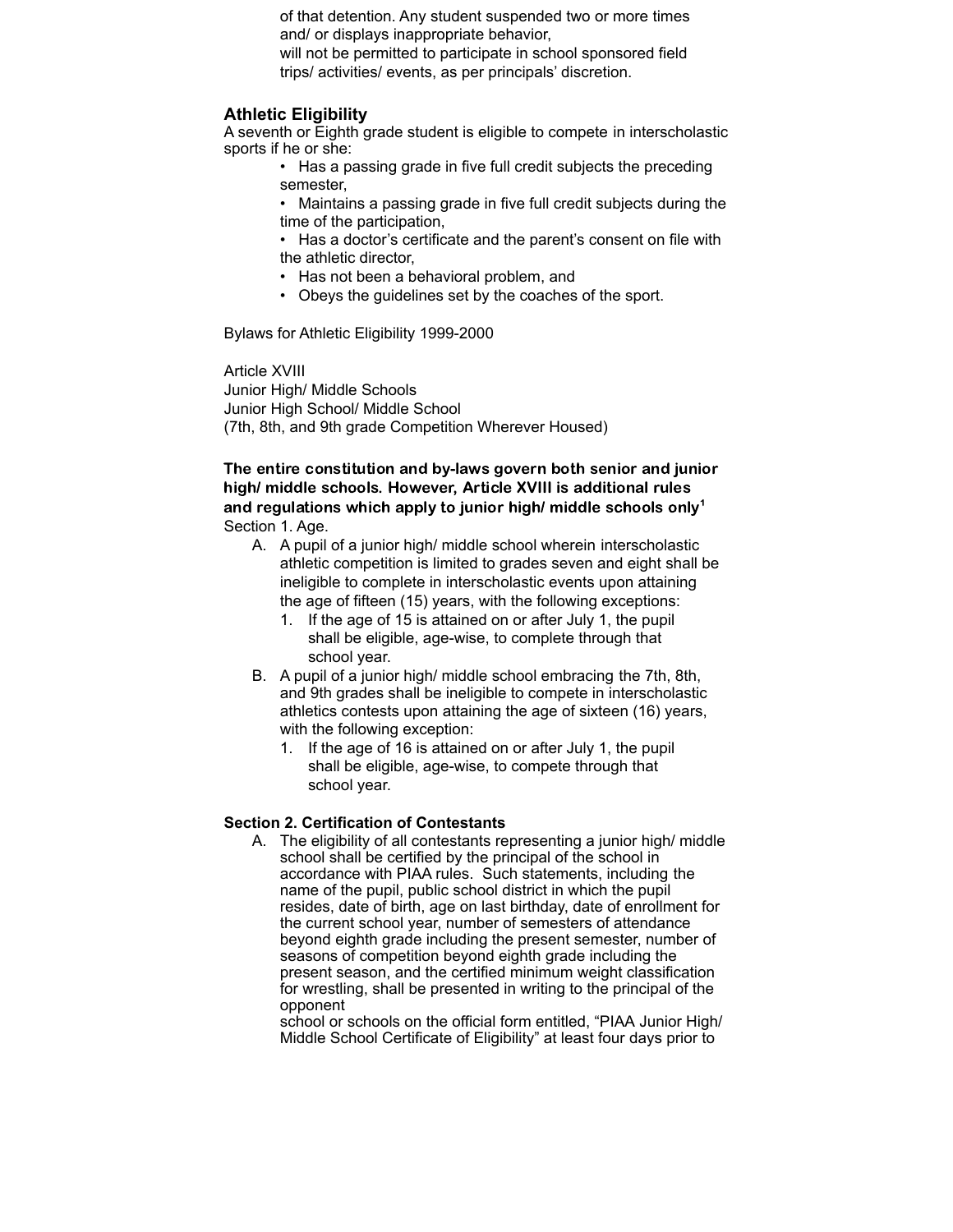every contest.

#### **Section 3. Eligibility of Seventh, Eighth, and Ninth Grade Pupils to Participate in Senior High School Interscholastic Athletics**

- A. Students in the 7th or 8th grade who have not attained the age of fifteen years before July 1 and students in the 9th grade who have participated in one season in that sport during the school year, may not compete or practice with students in the 10th, 11th or 12th grades.
- B. Students in the 7th or 8th grade who have attained the age of fifteen years before July 1 and students in the 9th grade, who have not participated in one season in that sport during the school year, may, with written approval of the high school principal and the junior high/ middle school principal, compete and practice with students in grades 10, 11, and 12. If the student first participates in a junior high/ middle school scrimmage or contest, he/she is committed to that level of competition in the sport involved for the entire school year. If the student does not participate in a scrimmage or contest the option to compete at the junior high/ middle school level of competition or senior high level of competition must be exercised not later than 21 days after the student begins practice. Once this option is exercised, it may not be changed in the sport involved for the entire school year. 2
- C. Pupils of Junior High/ Middle Schools entering the Tenth Grade No pupil shall represent both the Junior High/ Middle School and Senior High School during the same sport

# **Section 4. Period of Participation**

- A. No pupil is eligible for practice for or participation in interscholastic athletics prior to entry into seventh grade.
- B. No junior high/ middle school Pupil shall participate in any sport for more seasons that there are grades included in the school, nor shall a pupil participate in any sport for more than three seasons in grades seven through nine.

#### **Interpretation**

# **February 4, 1984, Section 4B**

'Grades included in the school' does not include any grades below the seventh grade.

# **Cheerleader Rules and Regulations**

#### **Scholarship**

- Any student making an application for cheerleader must have a grade point average of 2.8 overall at the end of the third nine week grading period and have not made a (D) in any subject that year.
- Any cheerleader earning a (D) in any subject will be suspended for a nine-week period. Failure to improve the grade will result in full suspension from the squad following a review by the sponsor, a guidance counselor, and principal or appointed designee.

#### **Character**

• Any student making an application for cheerleader and receiving an unsatisfactory rating or recommendation from a faculty member will be disqualified for tryout.

Any cheerleader suspended during any nine-week grading period will be suspended from the cheerleading squad,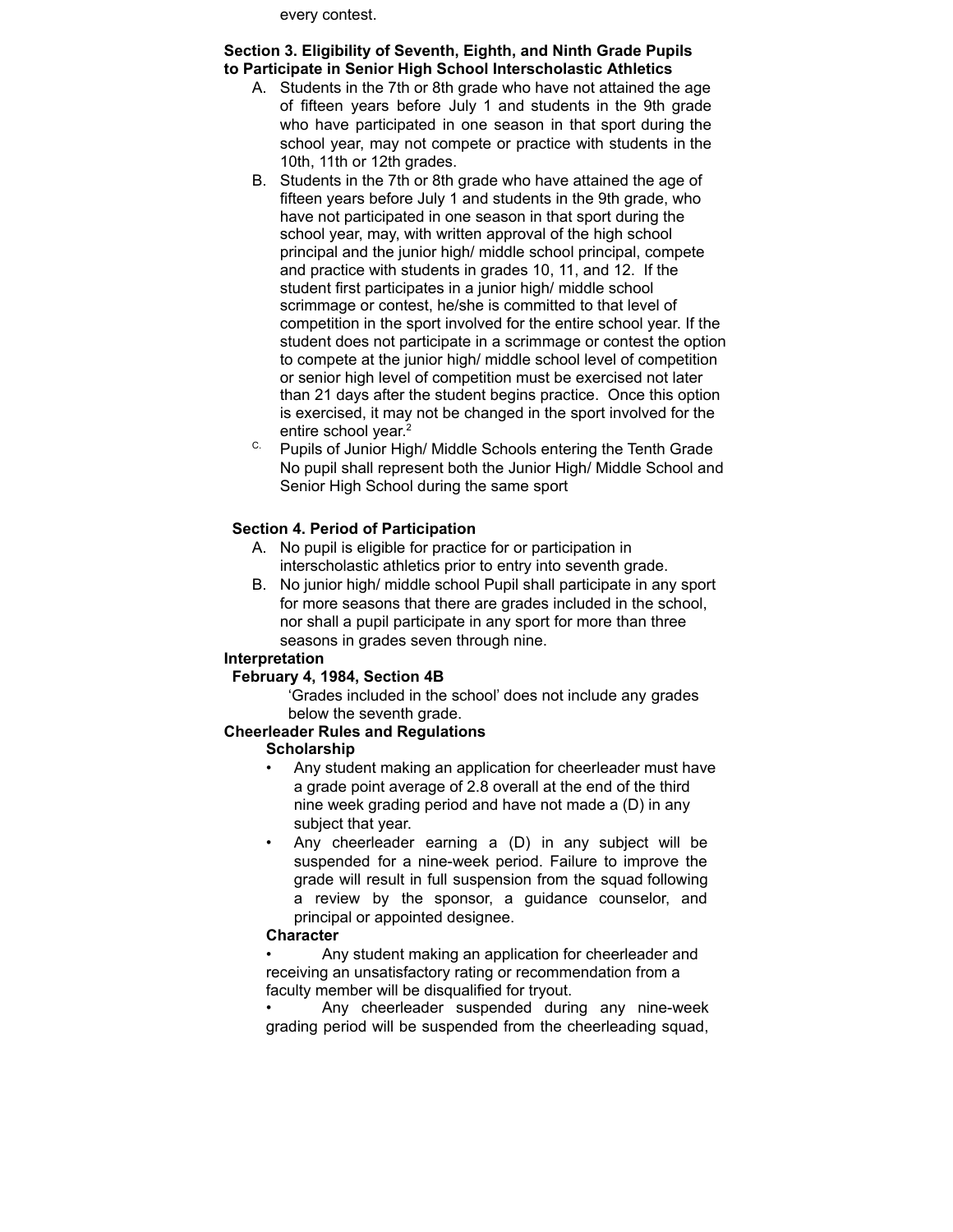pending review of the sponsor, guidance counselor, and principal or appointed designee.

#### **Attendance**

• Cheerleaders and any student making an application for cheerleader must maintain the attendance standards as set forth by the Laurel Highlands School District.

### **Extra-Curricular Activities and Field Trips**

• Extracurricular activities, field trips, and dances may be denied to any student that has been suspended and/or continues to disobey school rules and policies.

# **Majorette/Silk Rules and Regulations**

- 1. Any student making an application for majorette and receiving an unsatisfactory rating from any teacher will be disqualified from tryouts. Any majorette/ silk suspended during any nine week grading period will be suspended from the squad.
- 2. Your grade point average must be 2.8 overall at the end of the third nine week grading period and not have made a (D) in any subject that year. Any majorette earning a (D) in any subject will be suspended for the nine week grading period. Failure to improve the grade the following nine-week period or a (D) in another subject will result in full suspension from the squad following a review by the sponsor.
- 3. Appearance: Majorettes are responsible for appearing in clean uniforms, socks, and footwear during performances.
	- a. Hair must be neat, clean and in a specified style during a performance.
	- b. Majorettes must be in uniform for all parades unless otherwise stated.
	- c. No jewelry of any kind is to be worn while in uniform.
	- d. Failure to comply will not be tolerated.
- 4. Attendance: Excessive tardiness and low attendance will not be tolerated. If you miss more than three days in a nine week grading period without a doctor's excuse you will not be permitted to perform. In the event of persisting low attendance as reviewed by the sponsor, guidance, and principal, the majorette/silk must maintain the attendance standards as set forth by the Laurel Highlands School District.
- 5. Transportation must be provided by the parents for the majorettes/ silks to and from all practices and performances. After school, your ride must be here promptly. There will be no exceptions made.
- 6. Any uniform worn by the majorette will be the property of the Laurel Highlands Middle School. Some new uniforms may have to be purchased through fundraisers by the majorettes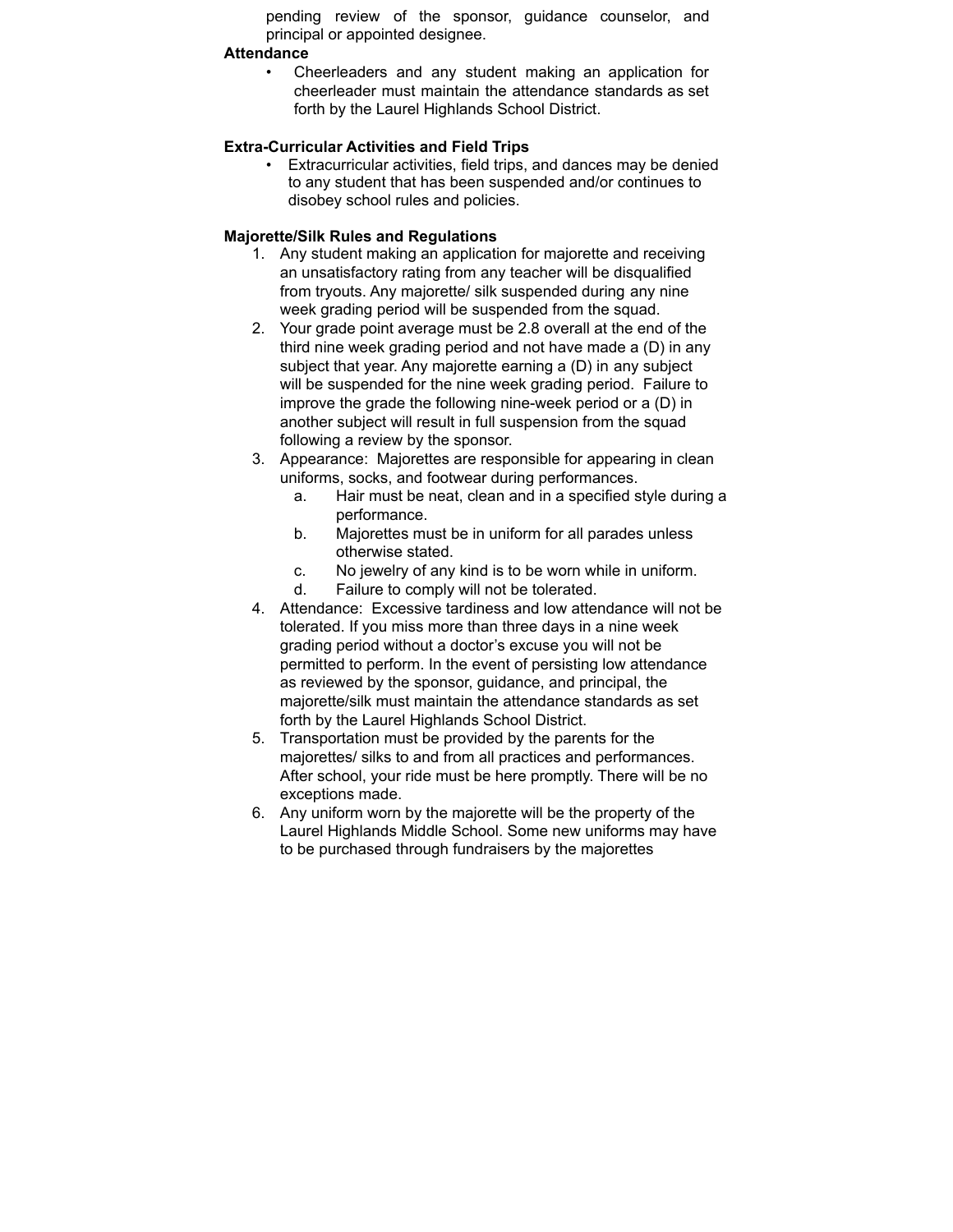#### **Student Council Representation**

Students nominated for Student Council by their homeroom:

- must have a "B" average from the previous school year or nine week grading period
- maintain the attendance standards as set forth by the Laurel Highlands School District; and
- cannot have been suspended from school for any reason within the previous two years.

Any discipline concerns or problems, or a "D" or "F" grade in a major subject during the school year will result in removal from student council.

Final approval of all representatives will be made by the principal or vice principal.

#### **Middle School National Junior Honor Society**

The National Junior Honor Society Chapter of the Laurel Highlands Middle School is a duly chartered and affiliated chapter of this prestigious national organization. Membership is open to those students who meet the required standards in five areas of evaluation: scholarship, leadership, service, citizenship, and character. Standards for selection are established by the national office of National Junior Honor Society. Students are selected to be members by a five-member Faculty Council, appointed by the principal, which bestows this honor upon qualified students on behalf of the faculty of our school each twelve months.

A student in the second semester of the seventh grade is eligible for membership. For the scholarship criterion, a student must have a cumulative GPA of 3.80 or better on a 4.00 scale. Those students who meet this criterion are invited to complete a Student Activity Information Form that provides the Faculty Council with information regarding the candidate's leadership and service. A history of leadership experiences and participation in school or community service is also required. Eligible candidates as a minimum requirement must participate in at least two student activity organizations each year.

The purpose of the National Junior Honor Society is to create enthusiasm for scholarship, to stimulate a desire to render service, to promote leadership and develop character. Along with the Student Activity Information Form, each candidate is required to write a one-page double spaced, typed essay (12 pt. font. 1" margins) explaining why you believe you qualify for membership to this organization.

The Faculty Council reviews the school disciplinary records to evaluate a candidate's character. Any student who has a Level I, II, III, IV suspension will not be eligible for consideration regardless of their grade point average. In addition, any student with eight or more unexcused absences in the first semester of grade seven will be excluded from consideration. After careful review of the Student Activity Information Form and student essay, a determination for membership is made. A majority vote of the Faculty Council is necessary for selection. All candidates are notified in writing regarding selection or non-selection.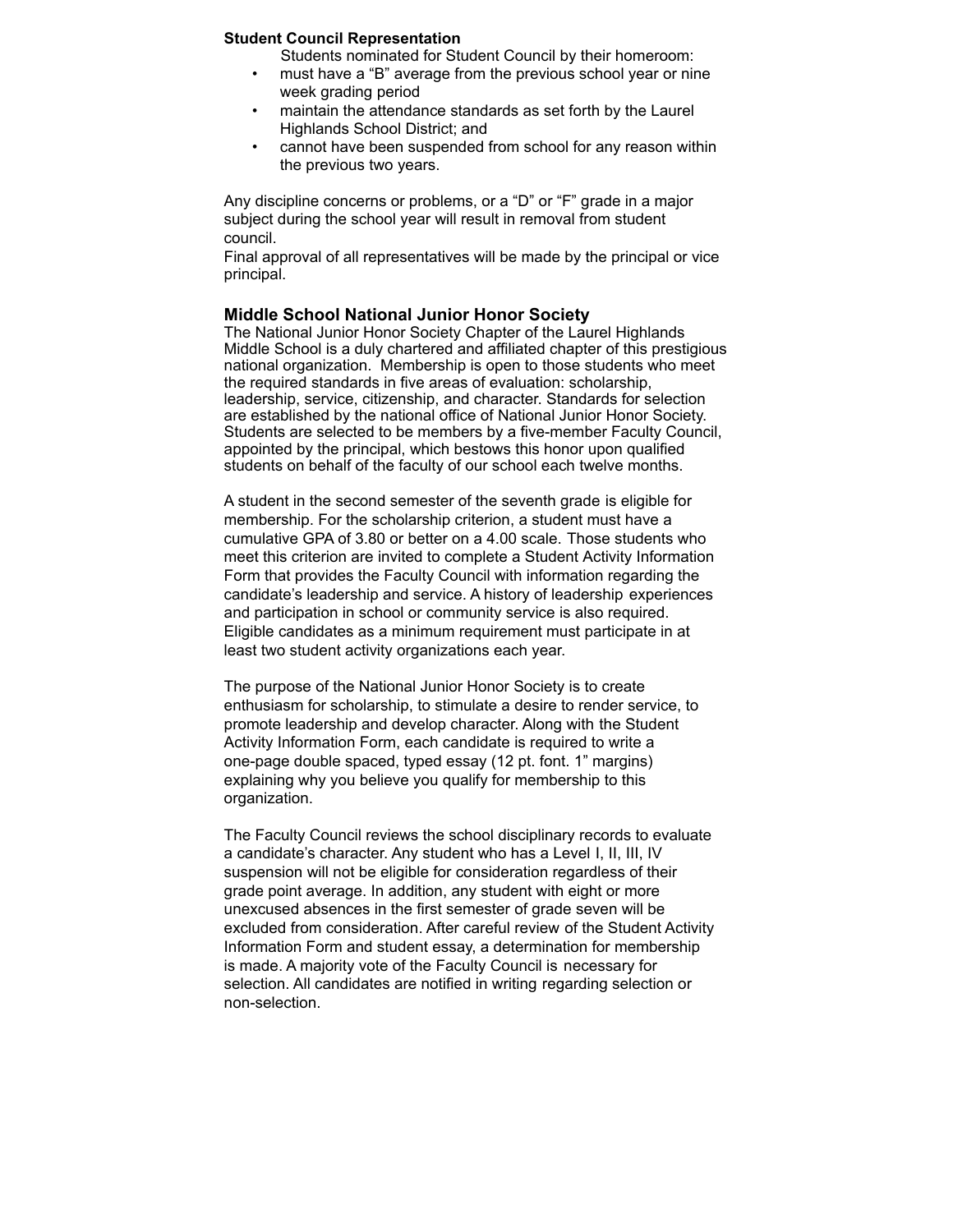Following notification, a formal induction ceremony is held at the school to recognize all the newly selected members. Once inducted, new members are required to maintain the same level of performance in all five criteria that led to their selection. This obligation includes regular attendance at chapter meetings held during the school year, and participation in a chapter service project.

Laurel Highlands Middle School Junior Honor Society Dismissal Policy

The procedure for dismissal is determined by the Faculty Council in compliance with the rules and regulations of the National Junior Honor Society.

All members of the Laurel Highlands Middle School Chapter of the NJHS are required to maintain his or her academic standing and take an active role in service and leadership for his or her school and community

Any member who falls below the standards of scholarship, leadership, service, citizenship or character may be considered for dismissal from the National Junior Honor Society.

If a member's cumulative grade point average falls below the 3.80 standard which was the basis for their selections; the member will be given one nine week grading period to correct the deficiency. If the deficiency is not corrected, the member will be notified in writing that further action will be taken

by the Faculty Council which includes consideration of dismissal from the chapter.

Any member who receives more than eight unexcused absences in a semester during eighth grade will be given a warning that if their unexcused absenteeism continues over the next nine week grading period that further action will be taken. The member will be notified in writing that consideration of dismissal from the chapter will occur.

Violation of civil laws or the school discipline code will result in dismissal of a member. These violations include, but are not limited to, academic dishonesty, destruction of property, possession, selling or being under the influence of drugs, alcohol or tobacco use at school or school related activities. Any member who receives a Level I, II, III, IV suspension according to the Laurel Highlands discipline code will be notified in writing that dismissal will occur without warning.

A member will be given the opportunity to respond to the charge against him or her at a hearing before the Faculty Council prior to the vote or dismissal. A majority vote of the Faculty Council is needed to dismiss any member and their vote is final. The member will receive written notification of their dismissal. Dismissed members must surrender any membership emblems. When a student is dismissed, he or she is no longer a member and may not be reconsidered for membership in the National Junior Honor Society.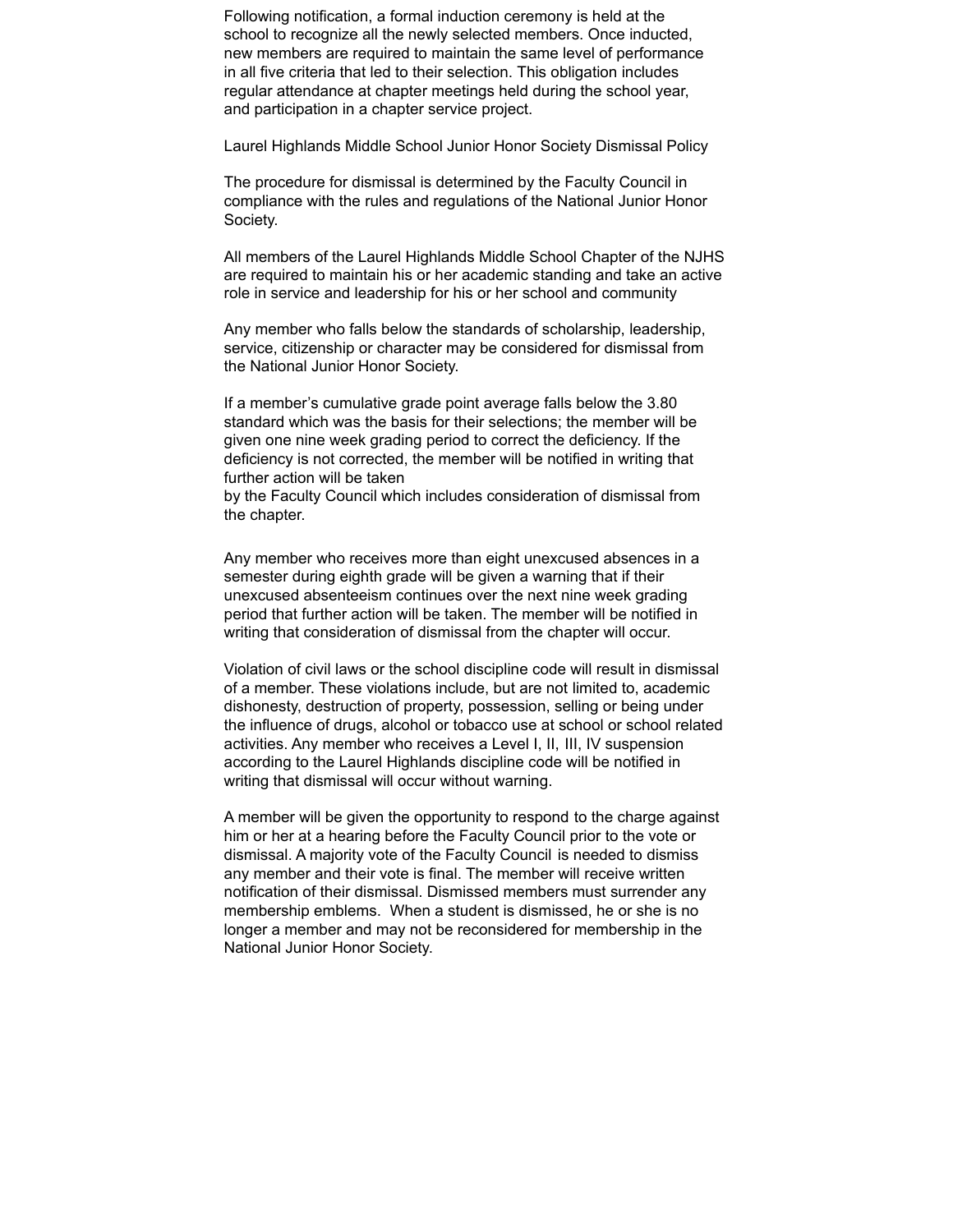5

# **Rules and Regulations Dress Code Laurel Highlands School District**

Laurel Highlands School District reserves the right to question any mode of dress/jewelry/hair style that is beyond current community/school accepted standards or in any manner jeopardizes the health, welfare or safety of the student or other students. Any clothing judged to be a disruptive influence in class, or interfering with the educational rights of others, is considered improper dress.

Students not adhering to the Dress Code will not be permitted to attend classes until they have changed or altered their clothing. Students will notify their parents if a change of clothes is necessary. Students not adhering to the dress code or students who are deemed to be dressed inappropriately will be placed in the In-School Suspension room until a change of clothes is provided. Repeat offenses will result in progressive discipline.

These rules and procedures have been developed according to Board Policy regarding student dress and grooming. However, solutions to situations not specifically covered are the responsibility of building level administrators. Appropriate decisions will be made based on the intent and spirit of Board Policy. Students and parents are expected to exercise careful judgment in the selection of appropriate attire for school.

#### **SECTION 1: GENERAL**

1. Upon entering any district building any person may be scanned by

metal detection equipment. (Typically a "walk through" or hand held device.)

- 2. Torn or ripped clothing that exposes skin is not permitted. Torn or ripped pants are only permitted if holes are below fingertip length. To ensure the safety and welfare of all students the administration will have final determination as appropriateness.
- 3. Coats, jackets, or garments designed for protection from outside weather are not to be worn in school during the school day.
- 4. Students may be required to wear certain types of clothing while participating in physical education classes, industrial technology, extra-curricular activities and other situations where special attire may be required to ensure health and/or safety of the student.
- 5. At the principal's discretion, "School Spirit Day", Jump a Thons, Steeler Days, etc., may be held. Appropriate attire for these days will be determined by the building principal.
- 6. Game day dress for cheerleaders and athletes will be at the discretion of the building principal.
- 7. Baggy or excessive layers of clothing or any clothing considered to pose a safety threat may not be worn. Clothing should be neat and properly fitted and sized to the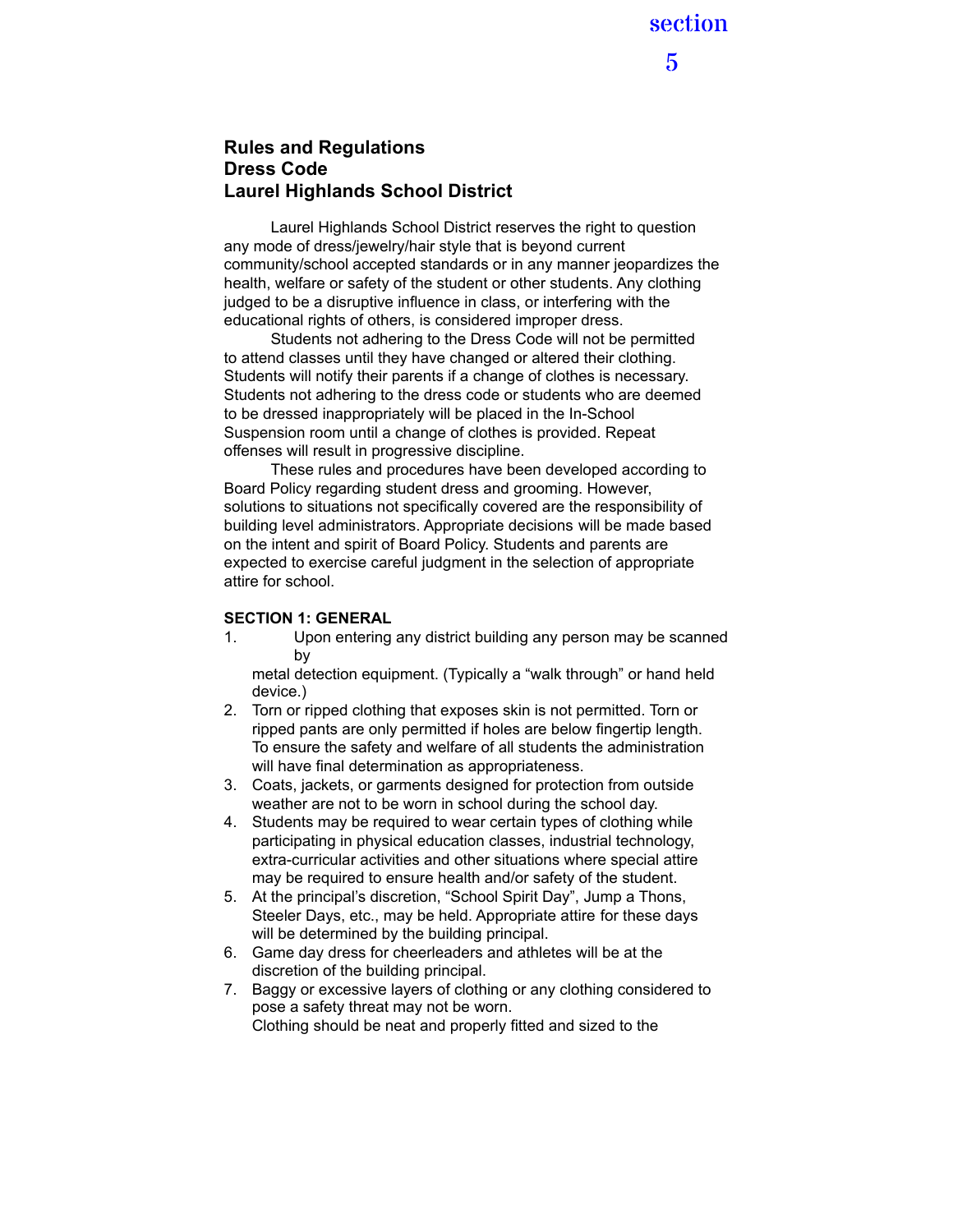individual.

8. Students with written medical excuses should submit them to the building Principal for review and possible exemption as it applies to the dress code.

# **SECTION 2: TOPS**

- 1. Tops that can be classified as undergarments are not permitted. Tops shall not have any writing, pictures, insignias, etc., that are obscene, sexually explicit, violence, drug, alcohol or tobacco related, display con- federate/rebel flags, or considered to have double meanings. Also prohibited are any gang related or hate symbols.
- 2. Halter tops or mesh tops are considered unacceptable and will not be permitted to be worn. Also considered unacceptable are see through blouses or shirts, tube tops, crop tops, tank tops, or spaghetti straps; also, tops may not be low cut or exposing. Bare midriffs, sides, and bare backs are not permitted.

# **SECTION 3: PANTS/SHORTS/SKIRTS/SKORTS**

- 1. Tear away pants are not permitted.
- 2. Yoga pants, spandex and leggings are permitted as long as an appropriate shirt/cover is worn that is at least finger length with the arms and fingers fully extended straight down towards the floor and no undergarment are visible.
- 3. Shorts, skirts, and skorts must not be higher than fingertip length above the knee; this includes the slits in skirts.
- 4. Pants, shorts, skirts, or skorts must be secured and worn at the waist, no lower.
- 5. Undergarments must not be exposed in any way.
- 6. Cut offs are not permitted.

# **SECTION 4: FOOTWEAR**

- 1. Shoes must be worn at all times.
- 2. Dress sandals are permitted. Shower shoes, slides, and flip flops are permitted in the locker room areas. However, the final decision of appropriateness will be made by the building administrator.
- 3. Bedroom slippers are not acceptable footwear and are not permitted.
- 4. While participating in PE class, athletic footwear must be worn.

# **SECTION 5: JEWELRY/ACCESSORIES**

- 1. Spiked jewelry, chains, or any jewelry that may cause injury or is considered a hazard to student safety, will not be permitted. Chains connecting jewelry or chained wallets are not permitted.
- 2. Pins, tattoos, jewelry, belts, purses, book bags, shoes etc. shall not have writing, pictures, insignias, etc. that are obscene, sexually explicit, violent, drug, alcohol, or tobacco related. Also prohibited are any gang related symbols, hate symbols, or confederate/rebel flags.

# **SECTION 6: HEADWEAR**

- 1. Hats, sunglasses, visors, sweat bands, bandanas, or any type of headwear is not permitted to be worn in school.
- 2. Any exception to headwear must be documented by an authorized official in the office.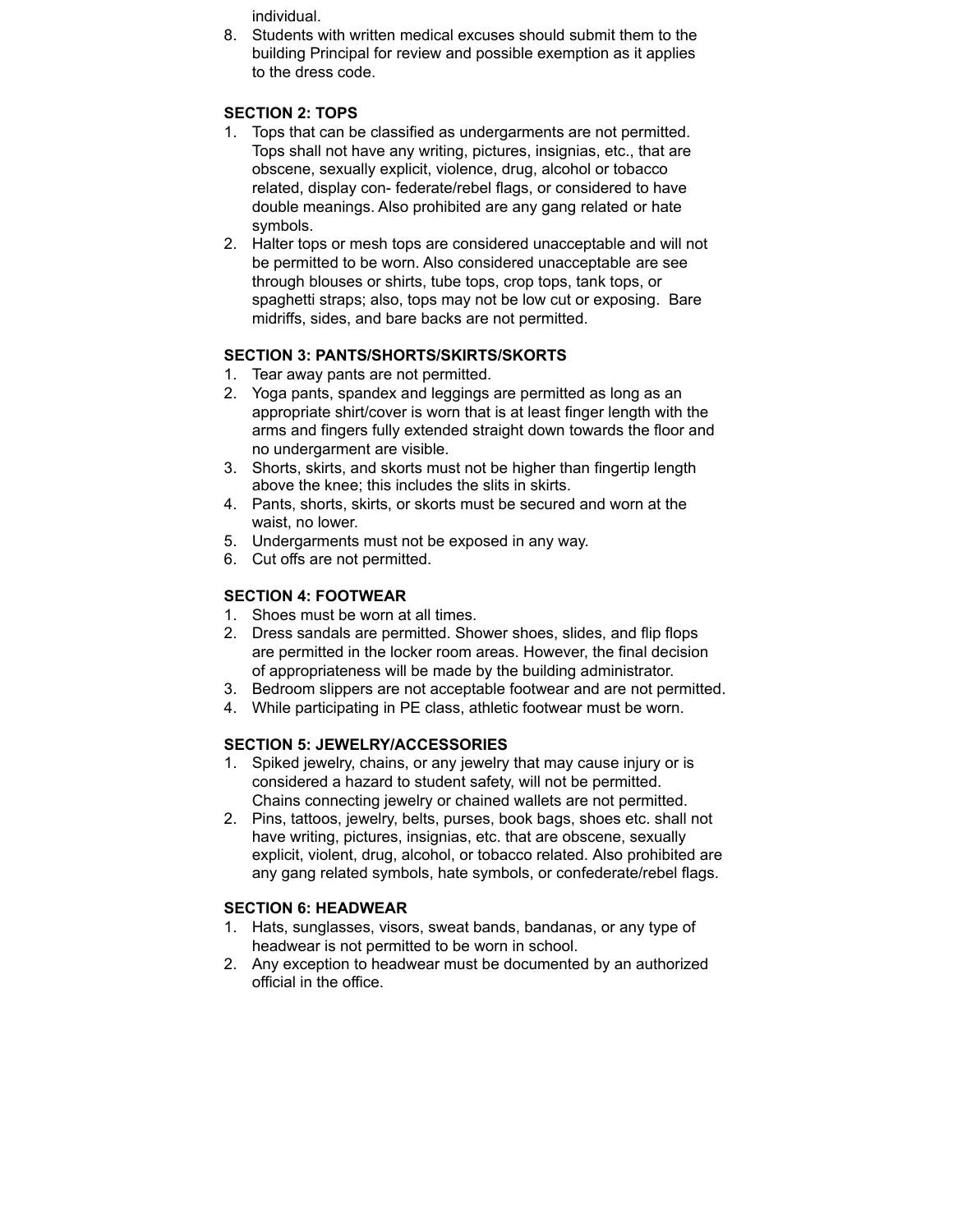#### **SECTION 7: HEALTH & HYGIENE**

- 1. Any apparel that is judged unhealthy or unsanitary (i.e. clothing that is dirty and/or gives off a foul odor) is not permitted.
- 2. All students are expected to maintain good personal hygiene.

#### **SECTION 8: BOOKBAGS**

- 1. Bookbags/Gymbags are permitted as designated by the building principal.
- 2. Bookbags/Gymbags brought to school are subject to random searches. In other words, these are no longer your total private property. Anything found in the bags that is illegal, unlawful, or violates a school rule will be the student's responsibility and appropriate legal and discipline measures will be taken. Items of this nature will be confiscated to ensure the safety and welfare of our children.

# **Bullying/Cyberbullying Policy Purpose**

The Laurel Highlands School Board is committed to providing a safe, positive learning environment for district students. The district recognizes that bullying creates an atmosphere of fear and intimidation, detracts from the safe environment necessary for student learning, and may lead to more serious violence. Therefore, the Laurel Highlands School Board prohibits bullying by district students.

#### **Definitions**

**Bullying** means an intentional electronic, written, verbal or physical act or series of acts directed at another student or students, including hazing, which occurs in a school setting that is severe, persistent or pervasive and has the effect of doing any of the following:

- 1. Substantially interfering with a student's education.
- 2. Creating a threatening school environment.
- 3. Substantially disrupting the orderly operation of the school.

**Bullying**, as defined in this policy, includes cyberbullying in a school setting.

**School setting** means in the school, on school grounds, in school vehicles, at a designated bus stop or at any activity sponsored, supervised or sanctioned by the school.

#### **Authority**

The Laurel Highlands School Board prohibits all forms of bullying by district students. The Laurel Highlands School Board encourages students who believe they or others have been bullied to promptly report such incidents to the building principal or designee. Students are encouraged to use the district's report form, available from the building principal, or to put the complaint in writing; however, oral complaints shall be accepted and documented. The person accepting the complaint shall handle the report objectively, neutrally and professionally, setting aside personal biases that might favor or disfavor the student filing the complaint or those accused of a violation of this policy. The Laurel Highlands School Board directs that verbal and written complaints of bullying shall be investigated promptly, and appropriate corrective or preventive action be taken when allegations are substantiated. The Laurel Highlands School Board directs that any complaint of bullying brought pursuant to this policy shall also be reviewed for conduct which may not be proven to be bullying under this

policy but merits review and possible action under other Board policies.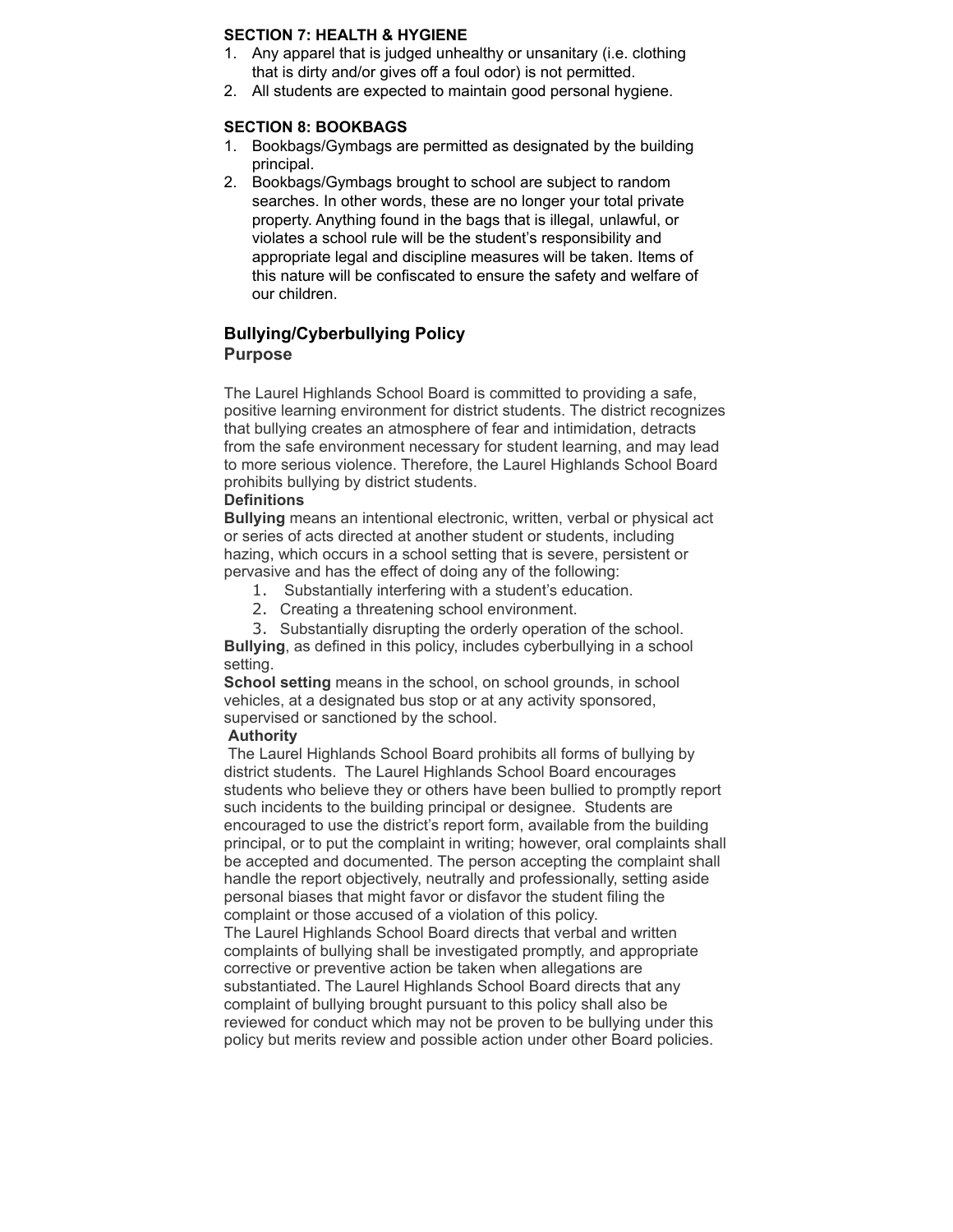#### Discrimination/Discriminatory Harassment

Every report of alleged bullying that can be interpreted at the outset to fall within the provisions of policies addressing potential violations of laws against discrimination and discriminatory harassment shall be handled as a joint, concurrent investigation into all allegations and coordinated with the full participation of the building administrator or designee. If, in the course of a bullying investigation, potential issues of discrimination or discriminatory harassment are identified, the building administrator or designee shall be promptly notified, and the investigation shall be conducted jointly and concurrently to address the issues of alleged discrimination as well as the incidents of alleged bullying. **Confidentiality** 

Confidentiality of all parties, witnesses, the allegations, the filing of a complaint and the investigation shall be handled in accordance with this policy and the district's legal and investigative obligations. Retaliation

Reprisal or retaliation relating to reports of bullying or participation in an investigation of allegations of bullying is prohibited and shall be subject to disciplinary action.

#### **Delegation of Responsibility**

Each student shall be responsible to respect the rights of others and to ensure an atmosphere free from bullying.

The Superintendent or designee shall develop administrative regulations to implement this policy.

The Superintendent or designee shall ensure that this policy and administrative regulations are reviewed annually with students.

The Superintendent or designee, in cooperation with other appropriate administrators, shall review this policy every three (3) years and recommend necessary revisions to the Board.

District administration shall annually provide the following information with the Safe School Report:

- 1. Board's Bullying Policy.
- 2. Report of bullying incidents.
- 3. Information on the development and implementation of any bullying prevention, intervention or education programs.

# **Guidelines**

The Code of Student Conduct, which shall contain this policy, shall be disseminated annually to students.

This policy shall be accessible in every classroom. The policy shall be posted in a prominent location within each school building and on the district website.

#### Education

The district shall develop, implement and evaluate bullying prevention and intervention programs and activities. Programs and activities shall provide district staff and students with appropriate training for effectively responding to, intervening in and reporting incidents of bullying. Consequences for Violations

A student who violates this policy shall be subject to appropriate disciplinary action consistent with the Code of Student Conduct, which may include:

- 1. Counseling within the school.
- 2. Parental conference.
- 3. Loss of school privileges.
- 4. Exclusion from school-sponsored activities.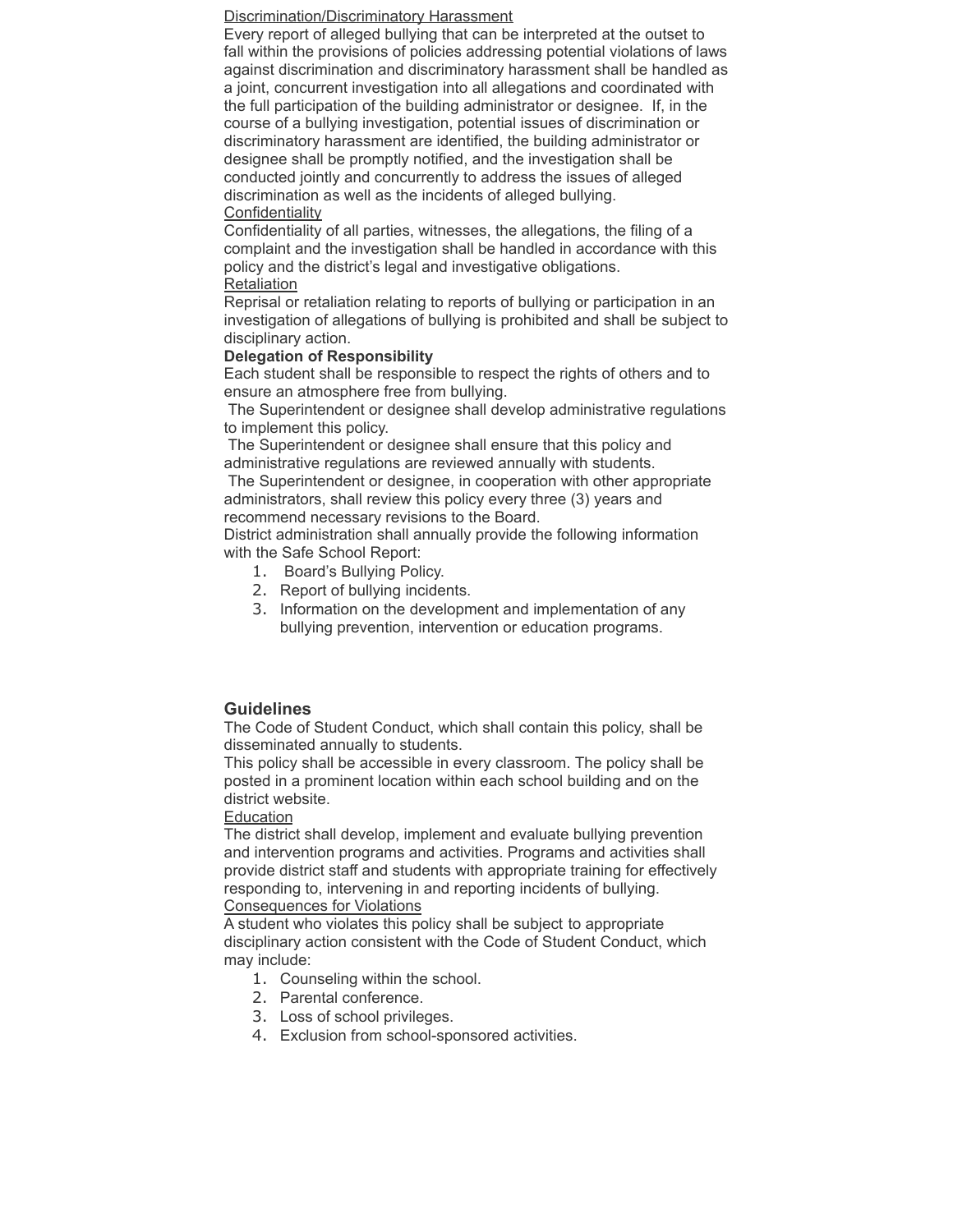- 5. Detention.
- 6. Suspension.
- 7. Expulsion.
- 8. Referral to law enforcement officials.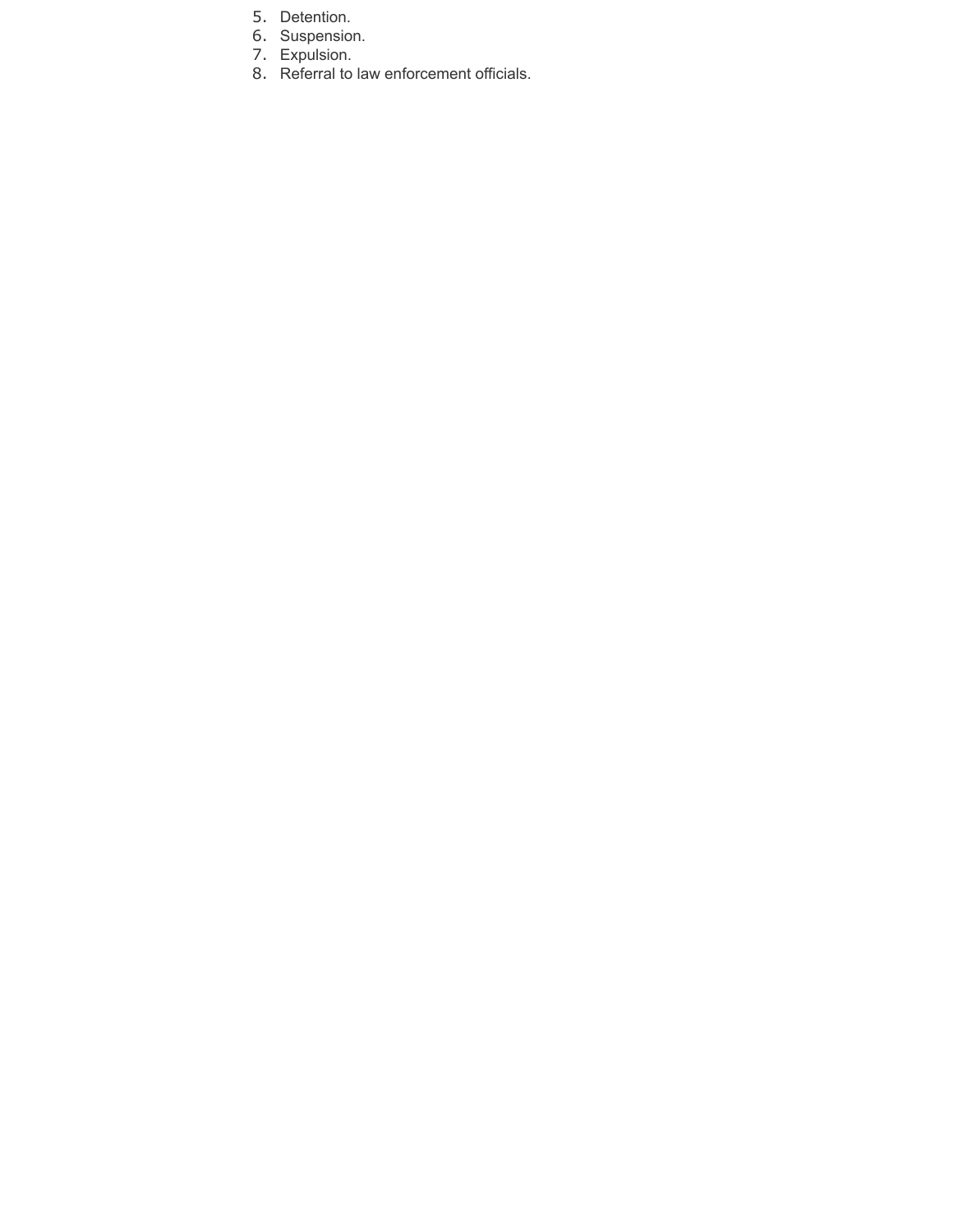section

6

Attendance, Discipline\* and Drug/ Alcohol Policies

### **Philosophy**

#### **1. Statement of Student Behavior**

The Laurel Highlands School District believes that our schools should provide a varied environment conducive to learning the basic values and standards incorporated in the community. These include the development of self-discipline and individual responsibilities fundamental to a democratic society. Because irresponsible behavior and violations of good conduct can substantially disrupt or materially interfere with this kind of learning environment, it is necessary to establish and enforce disciplinary regulations and procedures. Accordingly, the following guidelines for student behavior were drafted after careful study by acting upon the recommendations of a representative group of parents, students, faculty, and administrators.

# **2. Student Responsibilities**

Proper student behavior is achieved when each student develops the desire and the ability to live as a responsible citizen. According to the directions from The Pennsylvania Department of Education entitled Regulations and Guidelines on Student Rights and Responsibilities, adopted on July 2, 1975, the responsibilities of students are as follows:

- 1. Student responsibilities include regular school attendance, conscientious effort in classroom work, and conformance to school rules and regulations. Most of all, students share with the administration and faculty a responsibility to develop within the school a climate that is conducive to wholesome learning and living.
- 2. No student has the right to interfere with the education of fellow students. It is the responsibility of each student to respect the rights of teachers, students, administrators, and all others who are involved in the educational process.
- 3. Students should express their ideas and opinions in a respectful manner so as not to offend or slander another.
- 4. Student responsibilities will include, but not necessarily by limited to the following:
	- Be aware of all rules and regulations for student behavior and conduct themselves in accord with them.
	- Be willing to volunteer information in matters relating to the health, safety, and welfare of the school community and the protection of the school property.
	- Dress and groom themselves so as to meet fair standards of safety and health and so not to cause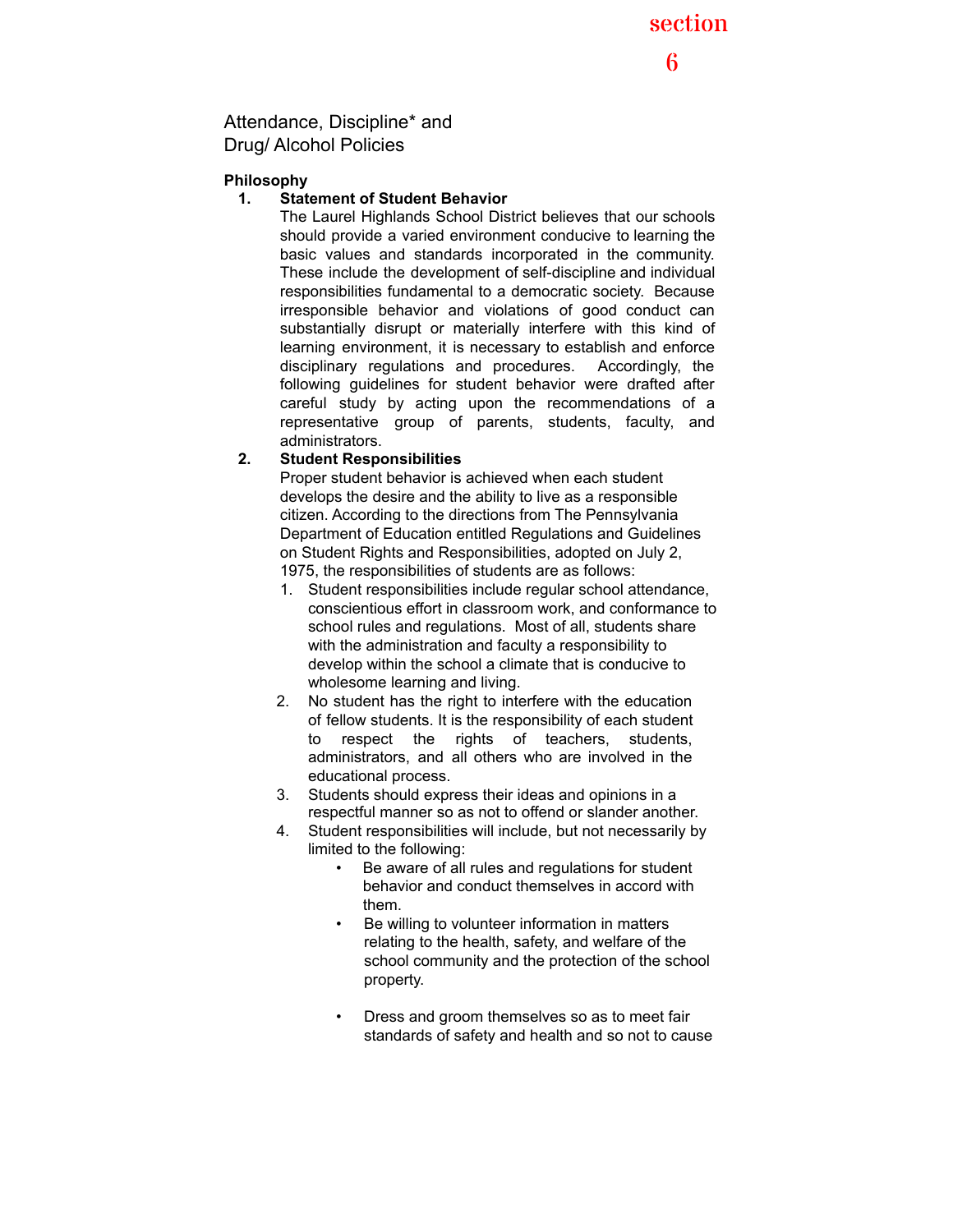disruption to the educational process.

- Assume that a rule is in full effect until it is waived, altered, or repealed.
- Assist the school staff in operating a safe school for all students enrolled therein.
- Be aware of and comply with state and local laws.
- Exercise proper care in the use of public facilities and equipment.
- Attend school daily and be on time at all classes and other school functions.
- Make all necessary arrangements for making up work missed during absence from school.
- Pursue and attempt to complete satisfactorily the courses of study prescribed by state and local school authorities.
- Avoid any inaccuracies in student newspapers or publications.
- **3. Flag Salute and the Pledge of Allegiance**

It is the responsibility of every citizen to show proper respect for his country and its flag.

- 1. Students may decline to recite the Pledge of Allegiance and may refrain from saluting the flag on the basis of personal belief or religious convictions.
- 2. Students who choose to refrain from such participation shall respect the rights and interest of classmates who wish to participate.

# **Attendance Policy**

Approved 8/11/10

The Laurel Highlands School District requires that school age students enrolled in district schools attend school regularly, in accordance with state laws. The educational program offered by the district is predicated upon the presence of the students and requires continuity of instruction and classroom participation in order for students to achieve academic standards and consistent educational progress.

# **ATTENDANCE**

- Regular school attendance is imperative for pupil achievement. Students are expected to be in attendance each day school is in session except for personal illness, exempt holidays or emergencies in the family.
- Students are permitted ten will be allotted ten (10) absences per school year. Parental excuses, unexcused/illegal absences, early dismissals and late arrivals/tardies will count towards the allotted ten (10) absences. In addition, the student is permitted to submit up to (10) parent excuses per school year and must submit an excuse within 3 days of the infraction for the tardy to be excused. After the permitted ten (10) parental excuses for tardiness are exhausted all other tardies must have a medical/doctor excuse to be excused. If a student receives an unexcused absence, all class work (tests, quizzes, homework, etc.) for that day will receive a grade of zero (0).
- Students have three (3) days to submit all excuses or the excuses will be coded as unexcused.
- It is the parent's responsibility to notify the school if the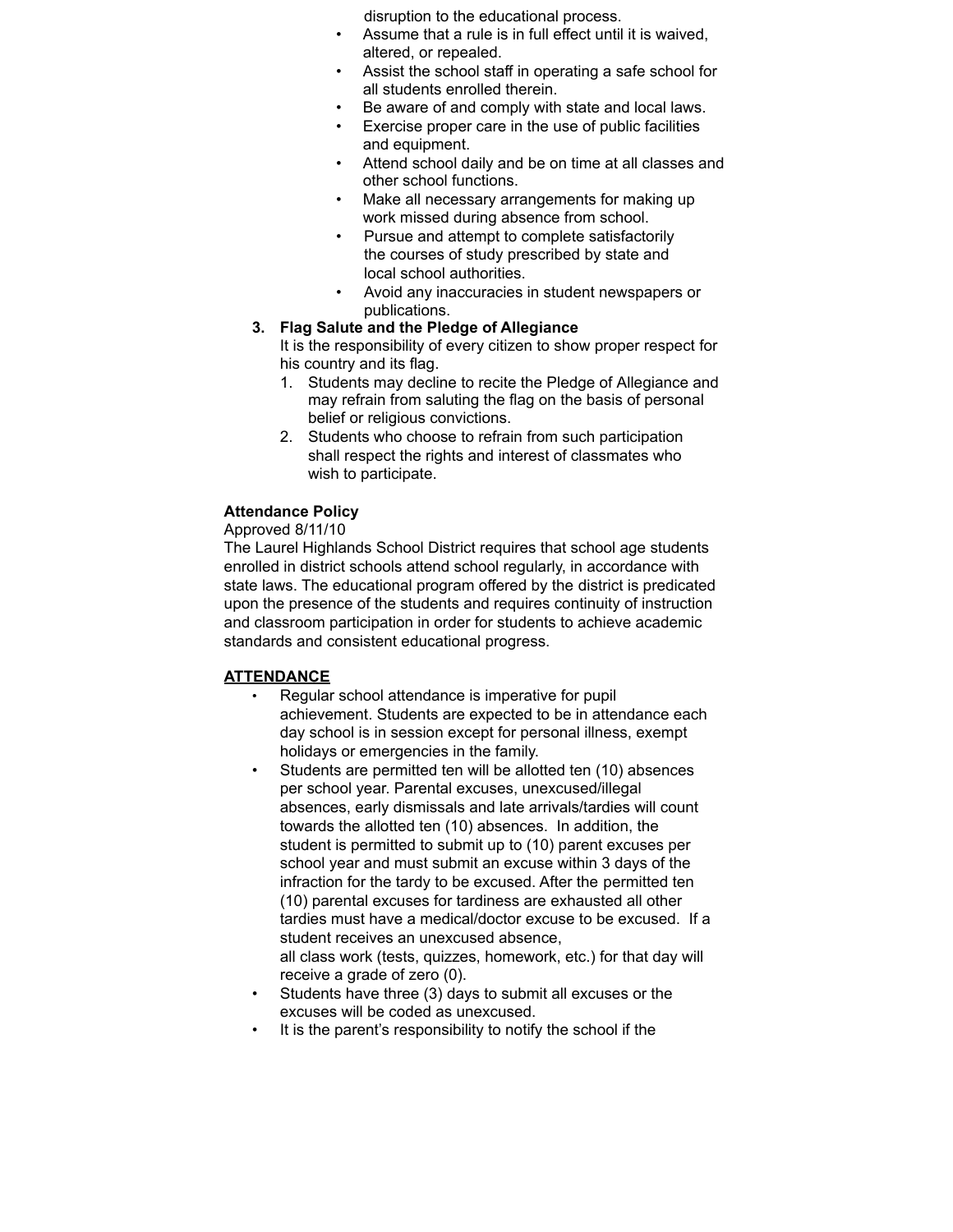student is absent for these reasons. Excessive absences without a reasonable excuse may constitute truancy. Repeated absences jeopardize the pupil's continued progress in school.

- The school calendar may be changed due to weather or other emergencies. Parents are advised to plan family vacations around the school calendar and adjust accordingly for an extended school year due to weather or other emergencies.
- Students will not be permitted to take their final exams earlier than the scheduled exam period. The principal will announce the final exam schedule as soon as possible.

# **WRITTEN EXCUSES FOR ABSENCES**

Whenever a student has been absent from school, upon return an excuse must be presented to his/her homeroom teacher. The excuse must be written by the student parents/ guardians. If the student fails to present an excuse within three (3) days after an absence, the day(s) will be marked unexcused. When an absence is coded unexcused, students will receive a zero for any class work missed because of the absence.

#### **A. Excessive Absences**

The attendance record of each student shall be monitored during the school year and when excessive absences occur, action will be taken by the administration and the attendance officer. Such action shall include phone calls, home visits, and letters sent to the student's home. The letters sent home shall contain the days on which the student was absent and will state that the student's attendance records will be submitted to the home school visitor/attendance office for further investigation including possible prosecution.

If excessive absences continue to occur and are deemed to be unexcused/illegal, the district shall mail a citation warning to the student's home while the pending magistrate hearing is scheduled. The building principal reserves the right to require a physician's excuse at any time to verify the validity of an absence.

In cases where teachers or school officials believe that attendance laws are being abused, a physician's statement may be required for each absence, stating that the student was under his/her care and was too ill to be in school on a certain date. Without the required certification, the absence will be considered unexcused/illegal.

The excuse must be presented to the home-room teacher within three (3) school days upon the student's return to school. If no excuse is presented, or if it is not presented in the specified amount of time, the absence shall be considered unexcused/illegal.

Whenever a student has been unlawfully/illegally absent to the extent that his/her parents/guardians have received a letter of notification explaining the student has been absent unlawfully/illegally, the parents/guardians will be prosecuted for noncompliance with compulsory attendance laws. If the absences continue a new citation shall be issued each week. Students with excessive absences will be removed and will not be permitted to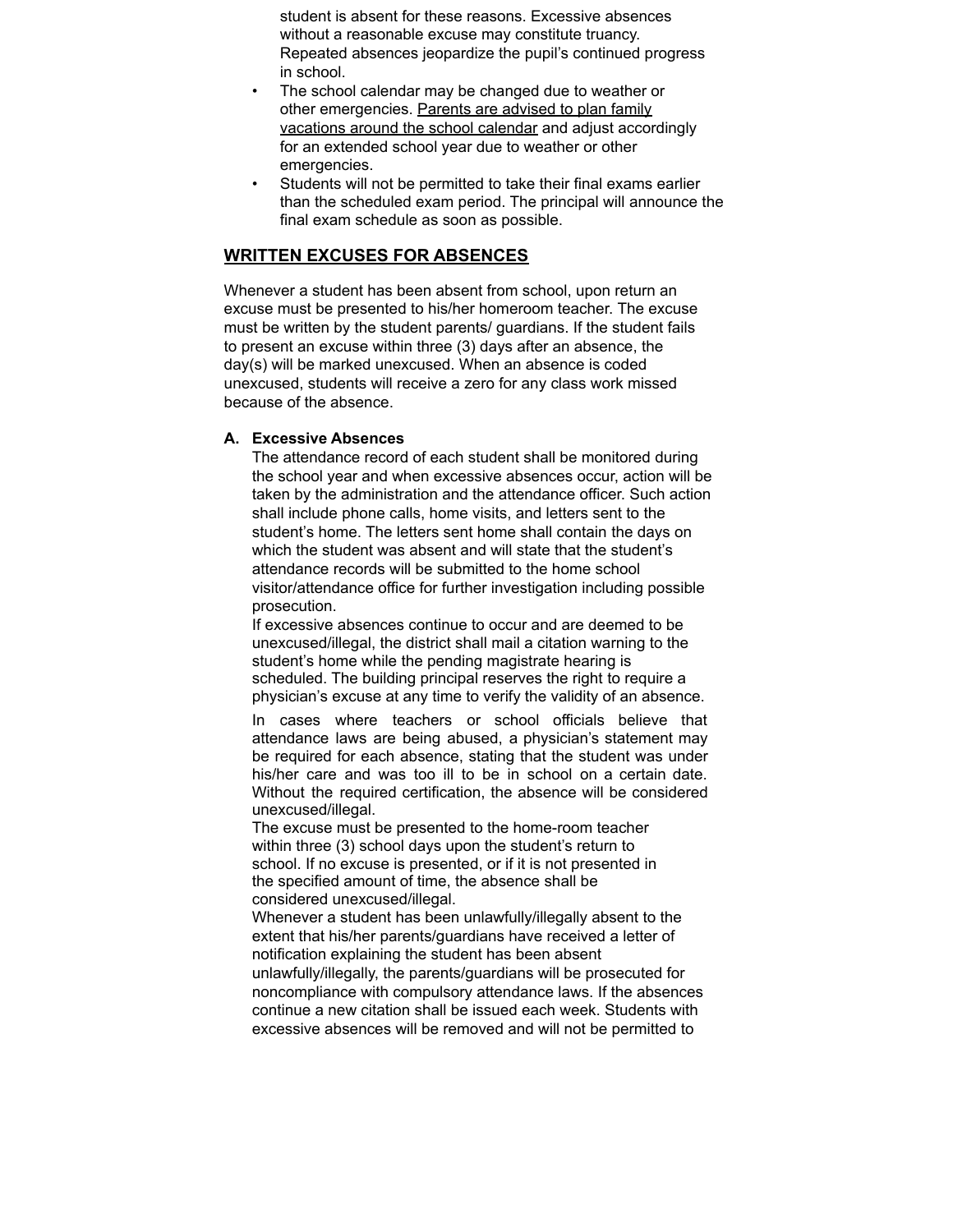participate in extracurricular activities.

#### **B. Unexcused absences**

When an absence is coded as unexcused, students will receive a zero for any class work missed because of this absence.

#### **C. Request for Family Travel Policy**

The parent of a student wishing to have that student excused from school for family travel must get prior approval for this absence. The parent must come to school and fill out a family travel request form, which will be evaluated by the home school visitor, who will either permit or deny the request. If proper approval is not received the absence will be coded as unexcused. Forms are available at the Middle School office between 7:45 am and 3 p.m.

#### **D. Make Up Work**

Students returning from an excused absence must contact the classroom teachers on the day they return to school concerning make up work. The teacher and student will arrange a schedule to make up work and tests.

#### **E. Class Participation and Class Attendance**

Teachers have the right to use class participation and class attendance as a component of their grading procedure.

#### **F. Student Requests for Excusal from School**

1. Excusals for student participation in activities during the school day which are not directly related to the school curricular or extracurricular programs School employees (Administrators, Teachers, and Ancillary Professionals) shall use utmost discretion when giving permission to students to participate during school hours in activities which are not directly related to the educational process.

Student absences due to participation in non-school related activities are to be marked excused or unexcused in accordance with the interpretation of the school law of Pennsylvania.

#### **2. Excusals for Medical and Dental appointments During the School Day**

Medical appointments which cannot be scheduled outside the school day when the absence is verified by a physician and verified by the school will be excused. We recommend that parents make appointments outside the school day. Students excused for medical or dental services must submit a doctor's excuse upon return to school. If feasible, students are to return to classes on the day of the excuse.

#### **3. Exceptions to this Policy can be made Only in Cases of Extreme Emergency**

#### **Discipline Policy**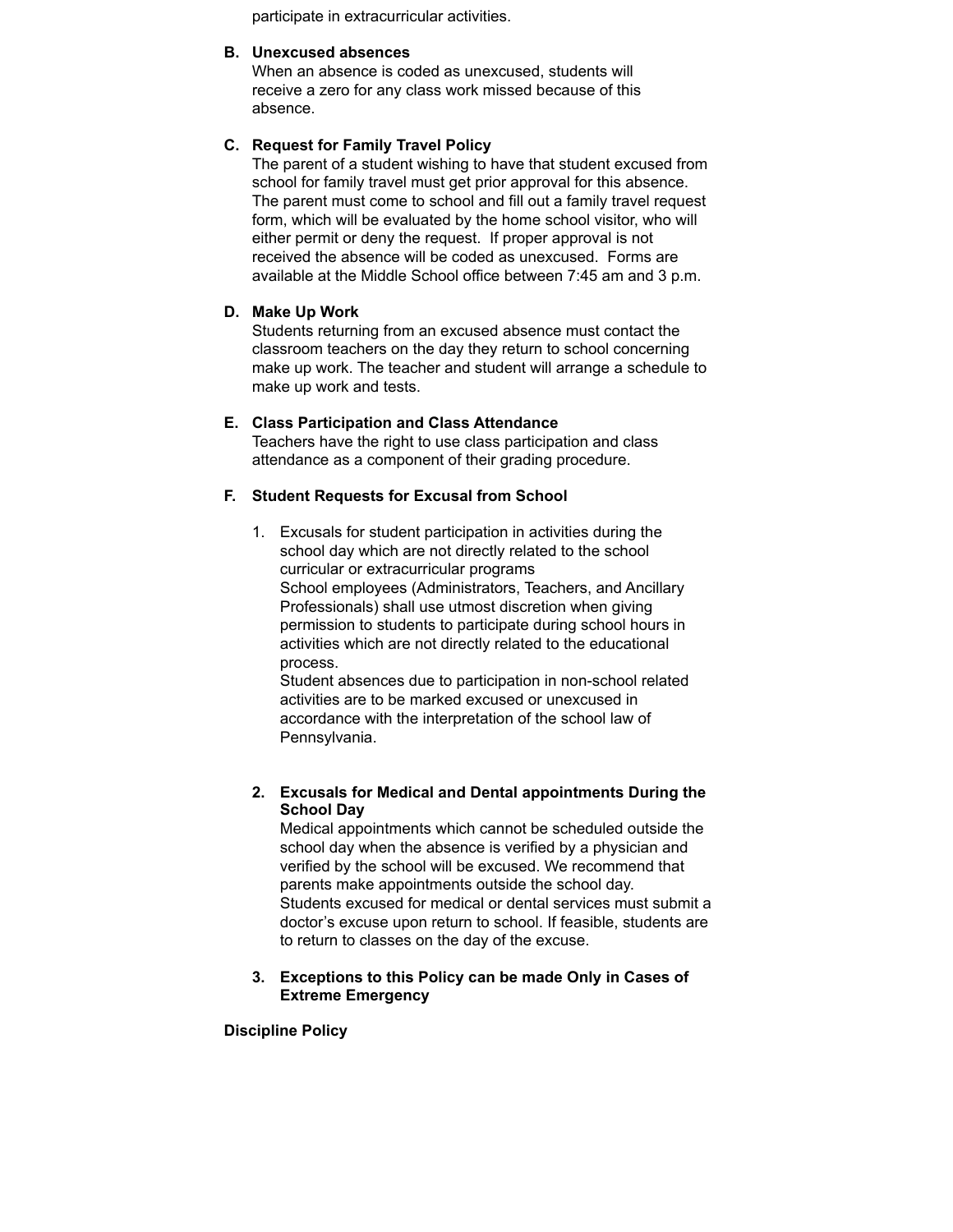Laurel Highlands School Officials have the responsibility of regulating student behavior so as to maintain the order necessary for learning to take place and to protect the rights of other students. When Laurel Highlands School District spells out in a code what students and the staff can or cannot do, it then bars either party from claiming ignorance of the rules. It also ensures that there is a step by step process for handling behavior problems which must be followed. Furthermore, it provides a due process procedure for students.

If it should become necessary to decide during a hearing what is fair or not fair a trial-and-error method is eliminated and the Laurel Highlands code will rule. On the other hand, an unwritten process for administering discipline would be awkward, unfair and time consuming.

#### **A. Definitions of Disciplinary Responses**

### 1. **Detention**

Detention is held as needed in an assigned room, after the regular school day. Every student who is assigned detention will report to the assigned room on the day(s) designated by the teacher. The requirements for detention are promptness, silence and constructive writing or studying. Detention may be assigned upon the recommendation of a teacher. Detention is held during lunch time.. If the student violates any of these requirements, suspension is in order.

### 2. **Suspension**

A suspension is out of school at the discretion of the administration for a period of one to ten days. The student's parents will be notified, and the suspension will officially start when designated by the administrator. Further, the student may not participate in any school activity during the day or evening of the suspension.

#### A. **Temporary Suspension**

Pupils may be suspended temporarily for a period of from one to three days after an informal hearing. The following procedures must be adhered to in implementing temporary suspension:

- a. The administrator must notify the parents or guardians of the suspended pupil by phone and/or letter of the cause of the temporary suspension and its duration. Also, a letter should be sent home with the pupil at the time of the suspension.
- b. Following a temporary suspension, the administration may, with just cause, reinstate a pupil prior to the expiration of his temporary suspension.
- c. The administrator shall notify the pupil in conference of the cause of his temporary suspension and its duration.
- d. The pupil must be given the opportunity to respond to the charges before the temporary suspension becomes effective.

# 3. **Full Suspension**

An administrator may impose a full suspension on a pupil for a period of four to ten days following an informal hearing. The following procedures must be adhered to in implementing a full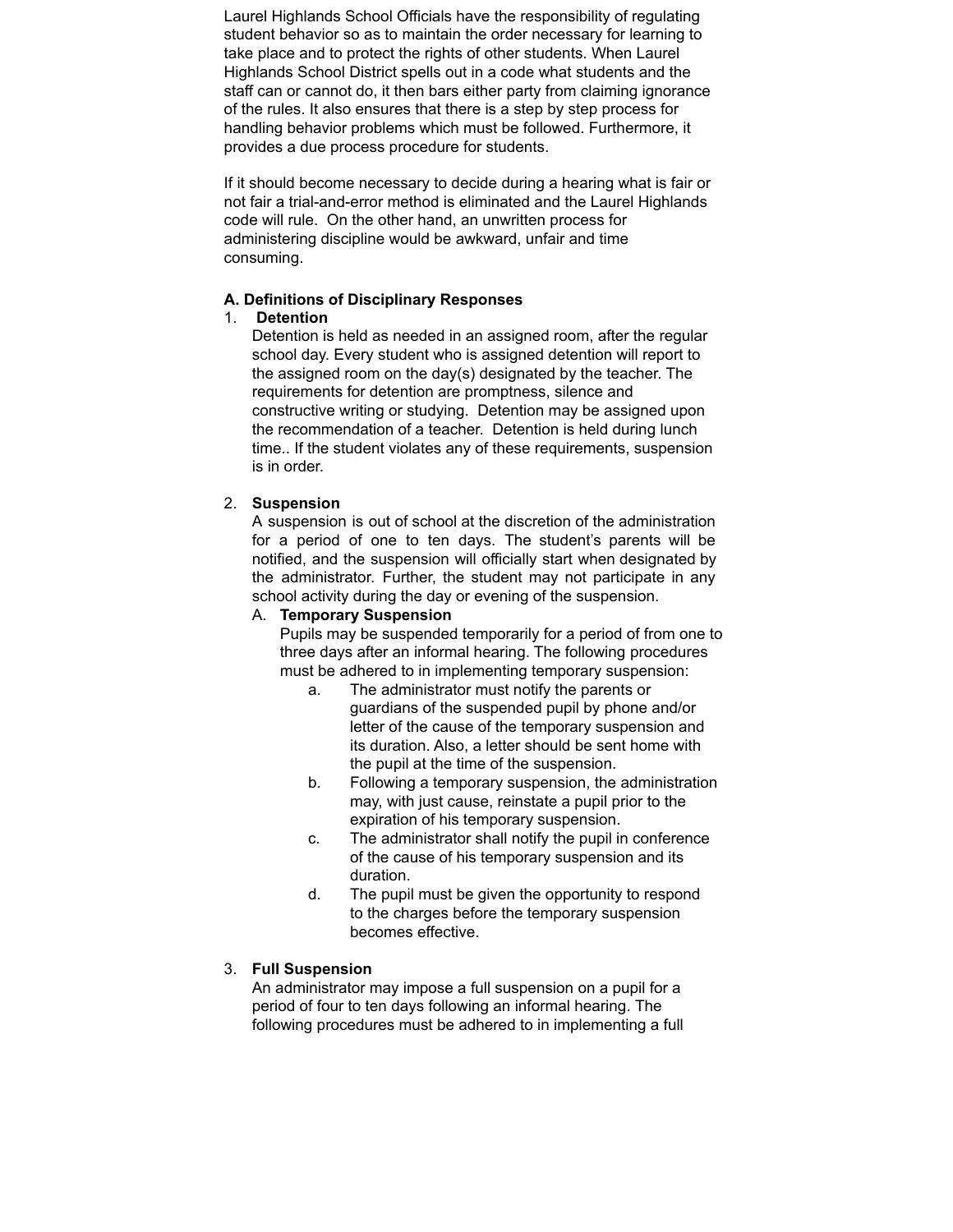suspension:

- e. Prior to a full suspension, the administrator must conduct an informal hearing with the accused pupil and his parents or guardians to determine the guilt of the accused pupil or mitigating circumstances surrounding his violation of the student discipline code.
- f. Prior to the informal hearing the accused pupil and his parents or guardians must be given at least twenty-four hour notice of the hearing and list of the charges brought against the student.
- g. The accused pupil shall have the right to produce friendly witnesses and to cross examine all witnesses to the alleged violation at the informal hearing.
- h. Following a parental conference, an administrator may, with just cause, reinstate a pupil prior to the expiration of his full suspension.

# 4. **Expulsion**

Pupils may be suspended for a period exceeding ten school days or permanently by a majority vote of the board of school directors or a committee of the board composed of no fewer than three members.

The following procedures must be adhered to in implementing a formal hearing for consideration of expulsion:

- i. Notification in writing of the charges lodged against the pupil must be sent to the parents or guardians by certified mail.
- j. Sufficient notice of the time and place of the hearing must be given.
- k. The accused pupil must be accorded the right to be represented by counsel.
- l. The right to call friendly witnesses and to cross examine all prosecution witnesses must be granted to the pupil, his parents or guardians, or his counsel.
- m. An accurate record of the hearing must be kept and made available to the accused pupil. A copy of the transcript will be made available to the student and the cost of such transcript shall be the responsibility of the student and his parents.
- n. The board of education will conduct a formal hearing in private unless the accused pupil requests a public hearing.
- o. Any pupil absolved of alleged violation by a formal hearing of the board of school directors shall have any evidence of the alleged offense expunged from the school record.

# 5. **Reciprocal Expulsion**

Students expelled or suspended from the Fayette County Area Vocational Technical School or from the local Intermediate Unit classes are automatically expelled or suspended from Laurel Highlands School District classes and vice versa.

# 6. **Discipline/ Attendance/ Academic Review Committee**

The Laurel Highlands School District has established a Discipline Review Committee to deal with students that have not responded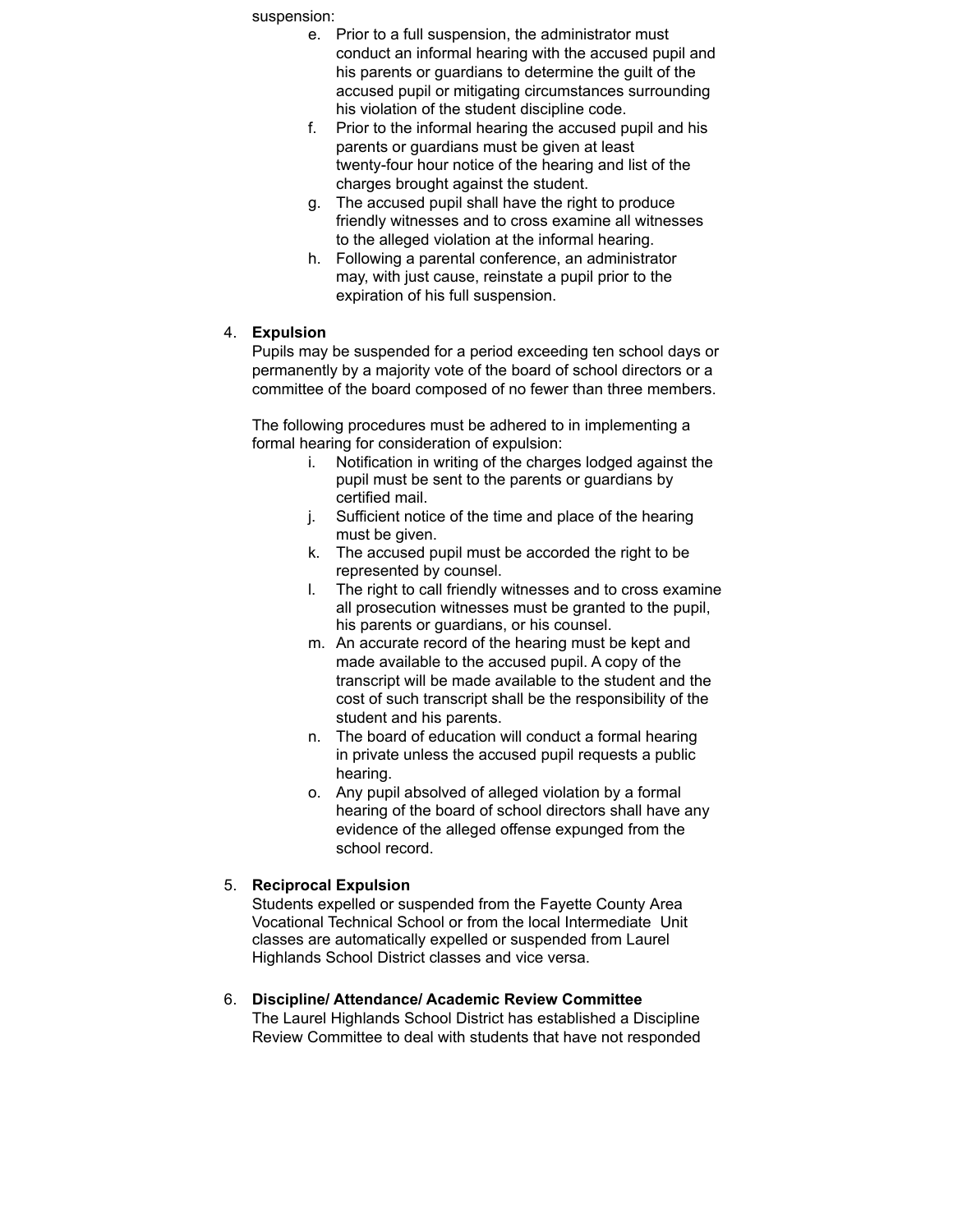to the discipline responses which have been assigned to them. The Discipline Review Committee consists of:

The Superintendent of Schools,

The Director of Secondary Education,

The Director of Elementary Education,

The Director of Pupil Personnel Services,

The principals involved,

The guidance counselors involved an d

The Home School Visitor.

The student and the parents or guardians are called in to meet this committee.

The committee listens to and questions the student concerning the problems that the student has experienced. The committee then makes recommendations as to what can be done to modify the behavior of the student. If the problems are serious enough, the committee may recommend the student be brought before the Laurel Highlands School Board for expulsion proceedings. Also, if the recommendations of the committee are not followed by the student, the committee can recommend that the student be brought before the board for expulsion proceedings. Hopefully, through the efforts of this committee the behavior of the student will improve and expulsion can be avoided.

#### **Student Control Policies**

The following actions and activities on the part of a student shall be considered offenses and violations of the policies and regulations of the Laurel Highlands School District.

In any case where a violation of the laws of the Commonwealth of Pennsylvania has occurred, the administration shall have the right to refer the offense to the civil authorities and police for appropriate action.

In any case where an offense or violation has occurred, the student committing the offense or violation shall be fully and completely responsible for any and all damages and personal injuries. The parent of the said student shall be responsible for all damages to the extent provided by the laws of the Commonwealth of Pennsylvania. When a student faces multiple charges because of the commission of a series of infractions, each infraction shall constitute a separate offense or violation and the student will receive all applicable penalties consecutively beginning with the most serious first.

Violations occurring on school buses are subject to the same policies as if they happened on school grounds.

Violations occurring after regular school hours, during extra-curricular activities held on school grounds are subject to these same policies.

#### **The following rules apply to the Laurel Highlands School District.**

#### A. **Categories of Misconduct**

The Laurel Highlands School District has adopted the following categories of Misconduct and has applied rules and procedures for the administration of fair and consistent treatment for each separate offense or violation as stated below.

#### **The categories have been based on the seriousness of the act**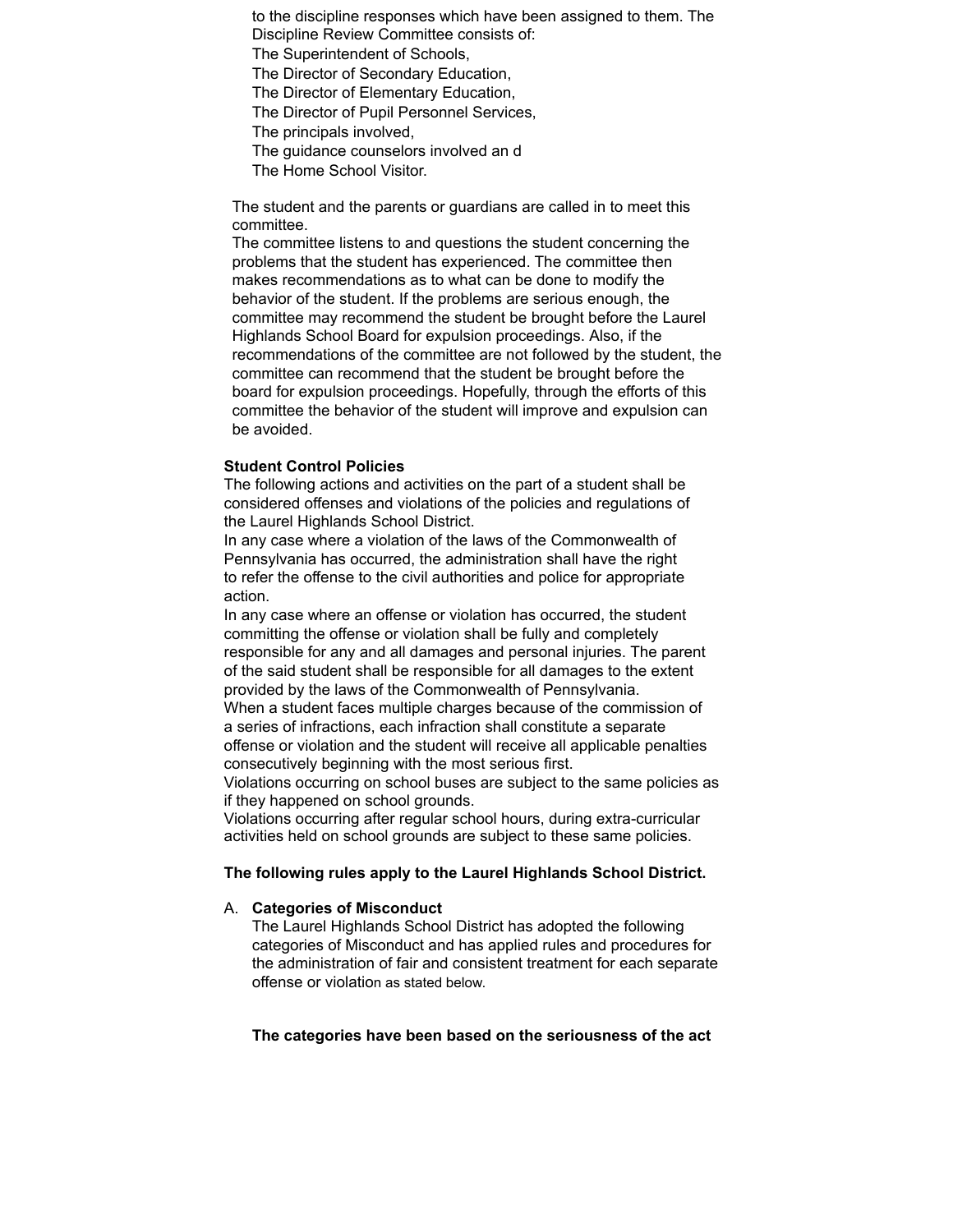**and the frequency of the occurrence. Therefore, the infractions classified at Level I are relatively minor and involve acts which only minimally disrupt the orderly conduct of the educational process. By contrast, Level IV classified at Level I could move to Level II and subsequently to lower level. Although the seriousness of the infraction remains the same, the frequency of the occurrence requires that it be classified at a higher level where a different set of disciplinary responses could be applied.**

In terms of seriousness, most Level II misbehavior could probably be characterized as "victimless infractions," since they generally do not involve the welfare of others but could have a serious effect on the student's own education. On the other hand, misconducts in Level III take on added gravity because they frequently involve a violation of the personal or property rights of others.

An effort should be made to match the seriousness of the misconduct with the severity of the disciplinary actions. This would suggest that it would be reasonable in some rare instances to use options for a lower level to deal with the higher level infractions. Higher level options are not recommended for use at lower levels. Those more serious options should be employed for less serious infractions only when the offense is repeated or when the lower level options fail to correct the misconduct. In the case of a Level IV, the gravity of the misconduct and the requirements to involve law enforcement authorities serve to limit the number of options available to the administrator and, in large part, preclude the use of most options prescribed for the lower levels

#### Level I

#### **1. Definition**

Minor misbehaviors on the part of the student which impede orderly classroom procedures or interfere with the orderly operation of the school. These misbehaviors can usually be handled by an individual staff member but sometimes require the intervention of other school support personnel.

# 2. **Level I Procedures**

There is immediate intervention by the staff member who is supervising the student or who observes the misbehavior. Repeated misbehavior requires a parent/teacher conference, conference with the counselor and/or administrator. A proper and accurate record of the offenses and disciplinary action is to be maintained by the staff member. Reports shall be kept in separate files.

#### **3**. **Disciplinary Options/ Responses for Level I Offenses**

- a. Detention
- b. One-day suspension
- c. Withdrawal of privileges

All privileges include free periods, intra-murals, riding buses, extra-curricular activities, etc. These options can be at the recommendation of the teacher and shall be applied separately or in combination at the discretion of the administration.

### **4. Level I Offenses**

#### a. **Class Cut**

Class cut is the failure to attend a particular class or study hall when the student is present at school. If the student is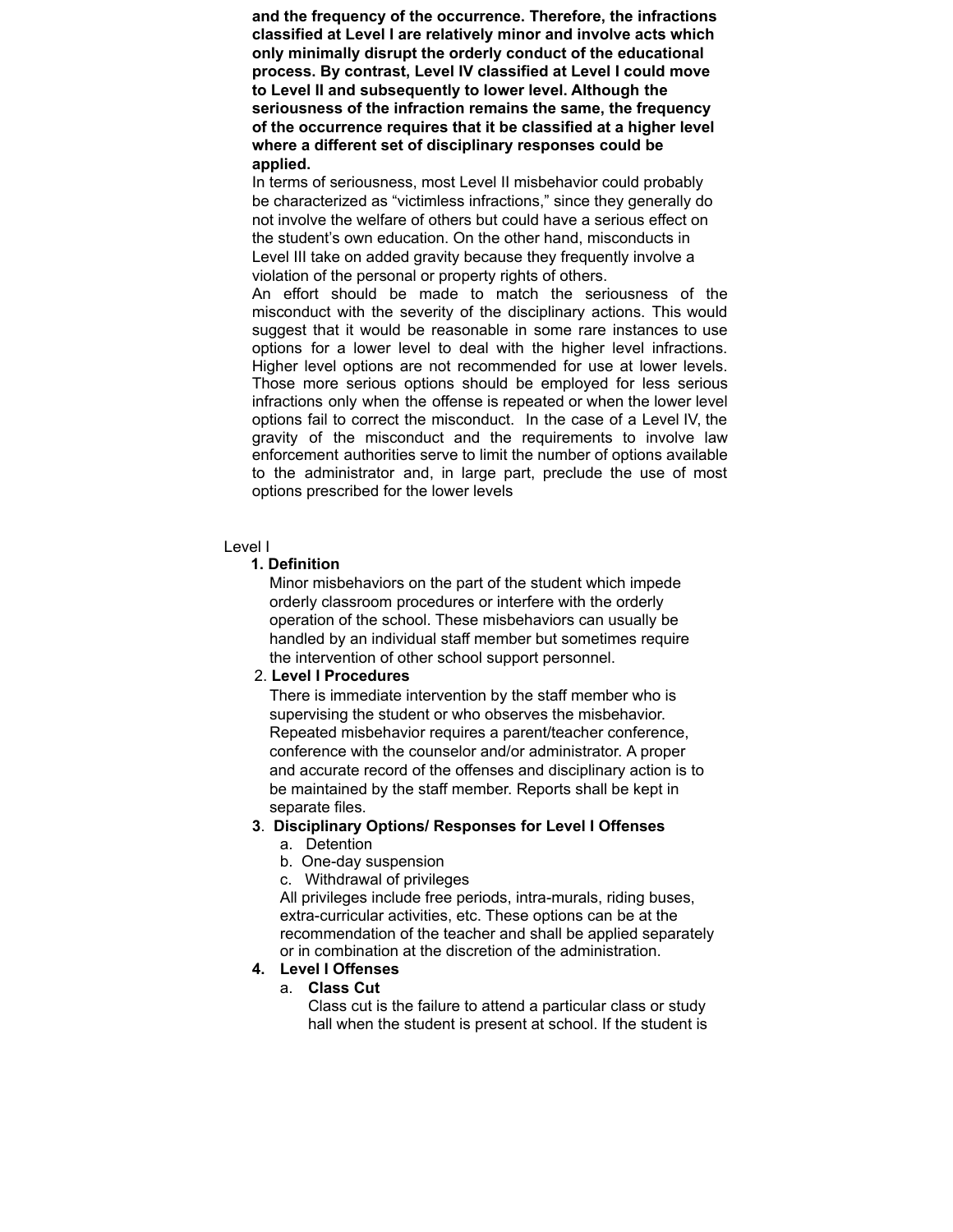absent from the school for the entire day, his or her absence from a particular class that day shall not be considered as a class cut. Students absent from class to participate in approved school activities shall not be considered as having cut a class.

b. **Cafeteria Misbehavior**

A student who misbehaves during lunch time (leaving tray, throwing food, etc.)

- c. **Snowballing** Students throwing snowballs that pose a threat to the safety of other students.
- d. **Leaving School Building Without Permission** A student who leaves the school building without permission or who arrives at school and fails to report to homeroom or the office.

# e. **Classroom or School Disruption**

Any student who causes or acts in such a manner as to cause a disruption of a classroom or the normal functioning purpose of the school.

f. **Classroom Tardiness**

Chronic unexcused tardiness which can be documented by the teacher's records.

- g. **Assignments** Non-defiant failure to complete assignments or follow directions.
- h. **Academic Dishonesty** Lying or cheating about individual performance on tests or other assignments.
- i. **Any other Misbehavior that is Detrimental** to the School District and falls within this Level of Misconduct.

# **Level II**

1. Definition

Misbehavior whose frequency or seriousness tends to disrupt the learning climate of the school. These infractions, which usually result from the continuation of Level I misbehavior, require the intervention of personnel on the administrative level because the execution of Level I disciplinary options have failed to correct the situation. Included in this level are misbehaviors whose educational consequences are serious enough to require corrective action on the part of administrative personnel.

# **2. Level II Procedures**

The student is referred to the administration for appropriate disciplinary action. The administration meets with the student and/or teacher and affects the most appropriate response. The teacher is informed of the administrative action. A proper and accurate record of the offense and the disciplinary action is maintained by the administration. A parental conference may be held.

- 3. Disciplinary Options/ Responses for Level II Offenses
	- 1. Withdrawal of Privileges
	- 2. 2-3 Day Suspension (Temporary)
	- 3. Referral to Outside Agency
	- 4. Referral to Chief of Security

# 4. **Level II Offenses**

- a. **Continuation of unmodified Level I misbehavior**
- b. **Failure to attend detention**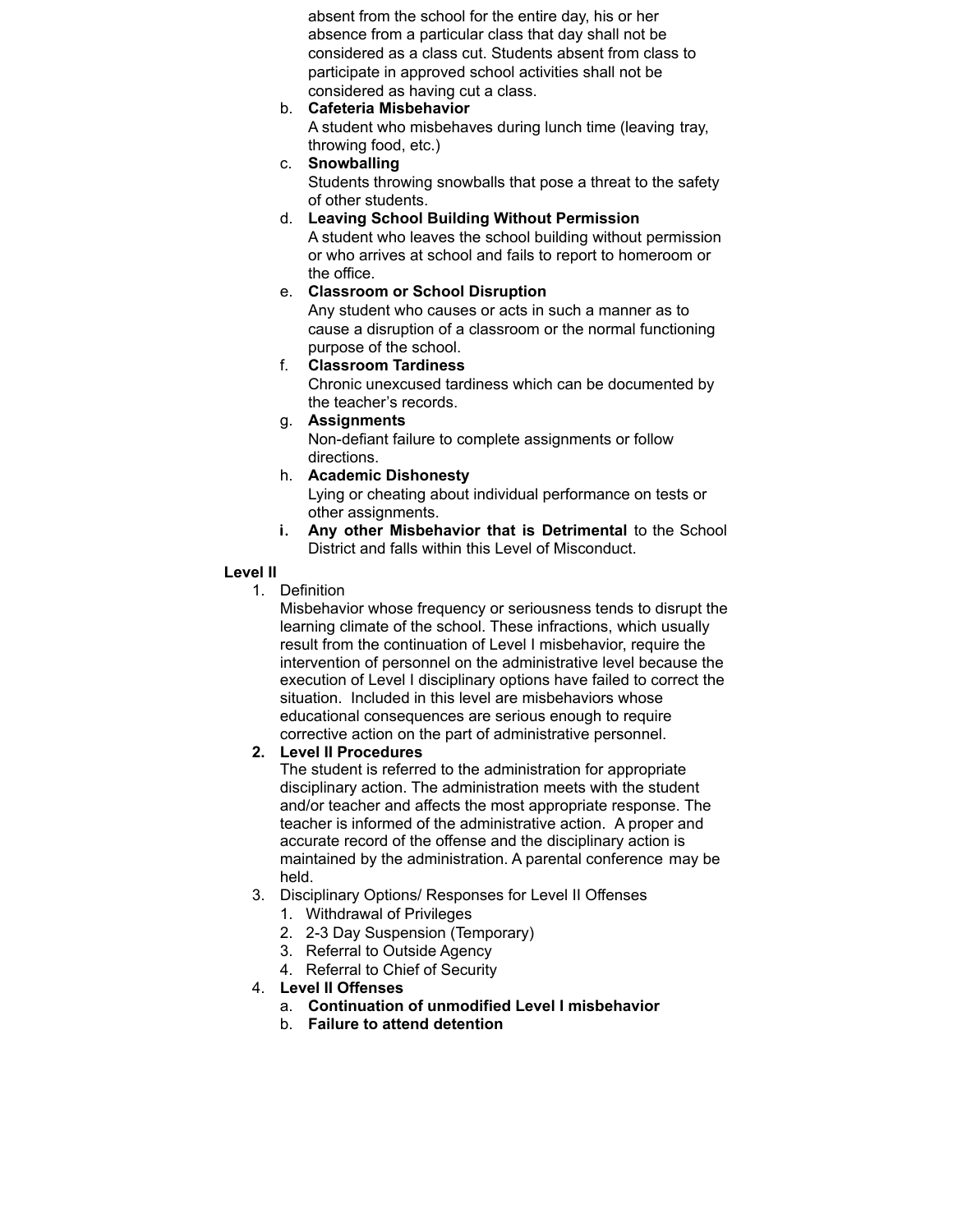All students are expected to fulfill their detention obligation on the day assigned.

- c. **Falsifying passes and excuses** (hall passes, library slips, parental excuses, etc.) Any alteration of a pass is a contradiction of the authority or intention of the person who assigned the pass. Falsifying parental excuses will be considered a violation of this regulation.
- d. **Gambling/ card games**

Card games/ gambling will not be permitted except in instructional situations under supervision.

e. **School tardiness**

Chronic tardiness which can be documented by the school office records. Three unexcused tardies in a school year would constitute chronic tardiness.

f. **Smoking**

The use or possession of tobacco products, including e-cigarettes, vape or look alike products by students on any part of the school property (which includes school busses) is strictly prohibited. Any student acting as a 'lookout' for another student who is smoking will be subject to the same penalties as the smoker. Repeated offenses will be subject to disciplinary action at Levels III and IV which include expulsion.

**g. Truancy**

Truancy at this level is considered to be the student's failure to report to the school building or the classroom to which he is assigned without the knowledge of his parents or guardians ("playing hooky")

**h. Fighting**

An altercation between two or more individuals regardless of the reasons shall not be permitted.

**i. Indecent acts**

As defined in the Pennsylvania Penal Code

**j. Disrespect and indecent and abusive language and wearing apparel**

Students must refrain from written, verbal or suggestive use of indecent or abusive language or gesture. Students will not be permitted to wear any distracting apparel of indecent or abusive design or which may be disruptive to the educational program. Public petting will not be tolerated.

- **k. Any other misbehavior that is detrimental to the school district falls within this level of misconduct**
- 5. Special note:

All students must abide by all PIAA rules, regulations and guidelines regarding behavior at interscholastic athletic events. This shall include, but is not limited to, the following:

- 1. Chanting or derogatory slogans and/or cheers which serve only to taunt visiting teams and/or fans will not be tolerated.
- 2. Offensive signs or slogans shall not be displayed or used.
- 3. Artificial noisemakers such as horns or whistles may not be used.
- 4. Actions or behaviors deemed injurious to Laurel Highlands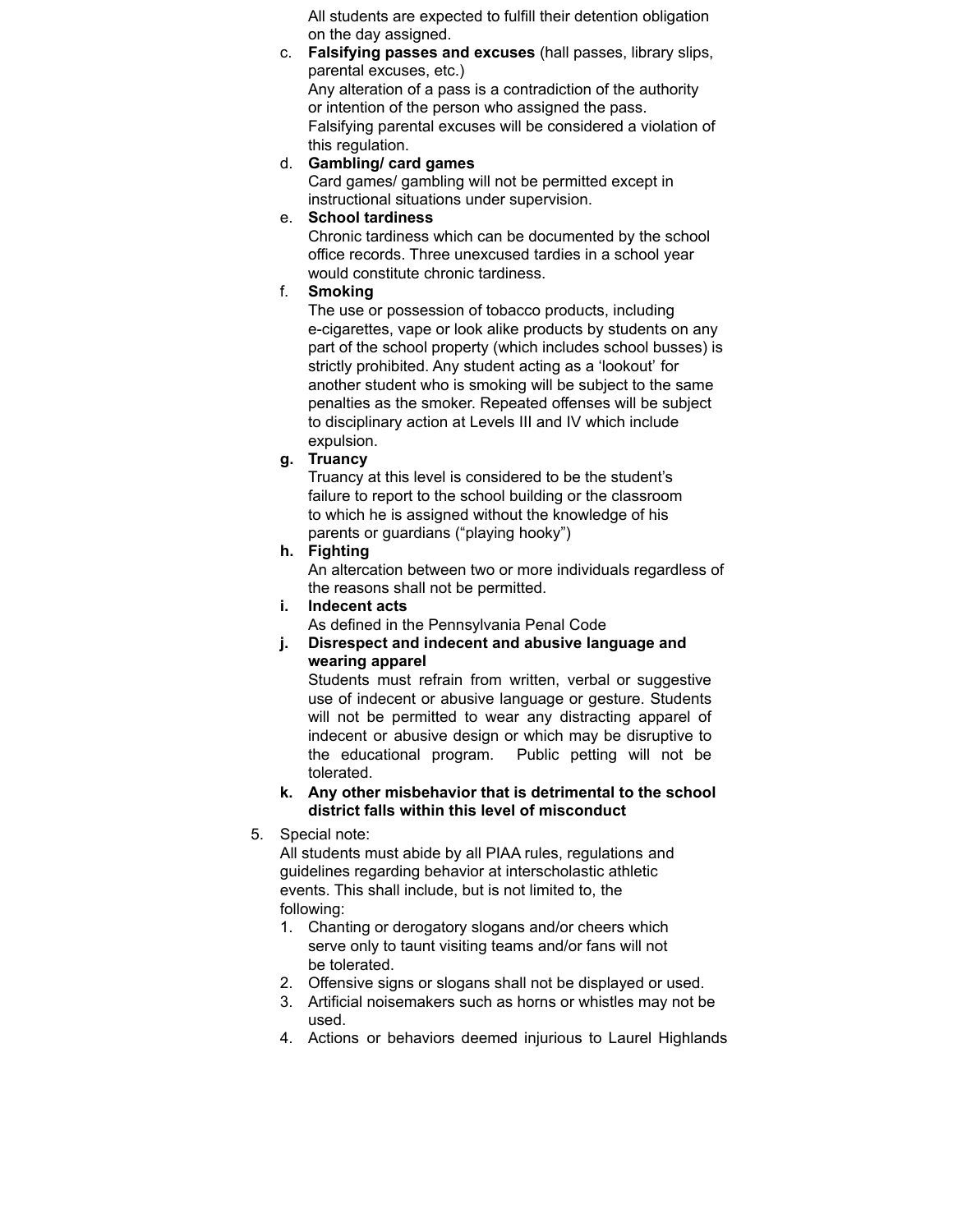or any other participating school will not be tolerated.

# **Level III**

1. Definition

Acts directed against the persons or property but whose consequences could seriously endanger the health or safety or others in the school.

These acts might be considered criminal but most frequently can be handled by the disciplinary mechanism in the school.

2. Level III Procedures

The administrator initiates disciplinary action by investigating the infraction and conferring with staff on the extent of the consequences.

The administrator meets with the student and confers with the parent about the student's misconduct and the resulting disciplinary action. The informal hearing procedure in the definition of 'full suspension' as found in this code shall be followed.

A proper and accurate record of offenses and disciplinary actions is maintained by the administrator. There is restitution of property and damages.

- 3. Disciplinary options/ responses for Level III offenses
	- e. 4-10 day suspension (full)
	- f. Fayette County Drug & Alcohol Student Assistance Program Social Adjustment Class
	- h. Special Work Assignments
	- j. Withdrawal of privileges

These Options shall be applied separately or in combination at the direction of the administration.

- 4. Level III Offenses
	- a. **Continuation of unmodified Level II misbehaviors**
	- b. **Alcohol and drugs**

A student who is in possession of or under the influence of or selling alcohol/ drugs, including drug paraphernalia on school property or at any school sponsored activity.

- c. **Setting off false fire alarms** Any student setting off a false fire alarm or any offense or violation concerning setting off false fire alarms.
- d. **Tampering with fire extinguishers** In addition to any disciplinary action as stated above the student shall be required to pay the cost of refilling the extinguisher if necessary. \*Note: see D/A Policy and Administrative Guidelines at Laurel Highlands Administrative Offices
- e. **Destruction or defacing school property**, busses, private property going to or from school, and student property

In addition to any discipline action as stated above the student will be required to pay for damages done.

- f. **Fireworks and smoke bombs** Any student in possession of or setting off fireworks or smoke bombs on school property or on a school bus.
- g. **Harassment or extortion of students** or school personnel Students who harass or intimidate others for any reason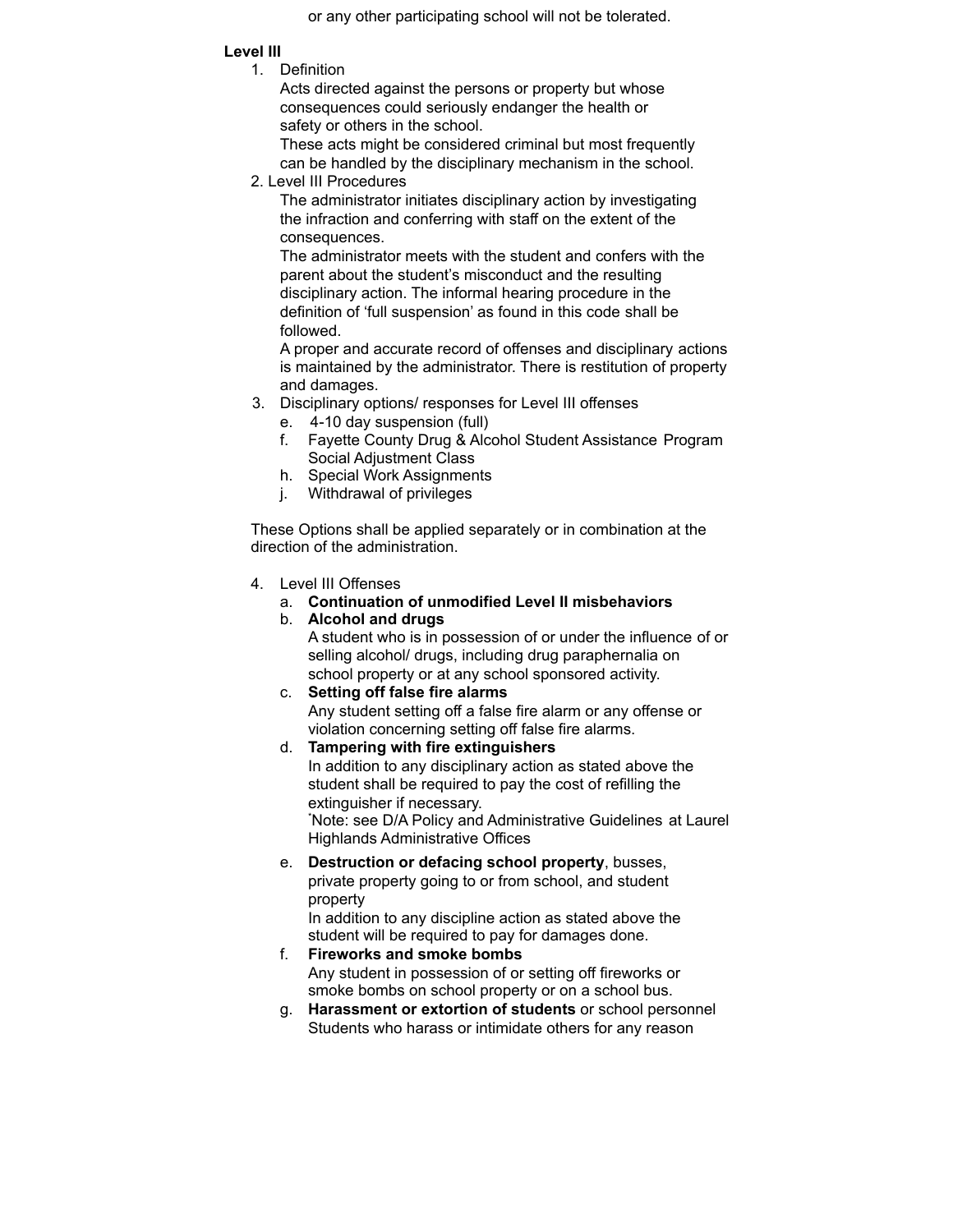including vindictiveness or gain.

h. **Stealing**

Stealing is considered to be the taking and/or using of another student's or any personnel's personal property. In addition to any disciplinary action as stated above the student will be responsible for making full restitution. Misconduct in this matter would also include the sale of any stolen property which would take place in the schools.

i. **Insubordination**

Open defiance to follow the instruction of a teacher, staff member or any other school personnel.

j. **Hazing**

Hazing is defined as any activity that recklessly or intentionally endangers the mental health, physical health or safety of a student for the purpose of initiation or membership in or affiliation with any organization recognized by the school board. The school district will investigate all complaints of hazing and administer appropriate discipline to any individual who violates the hazing policy. For more information, refer to the school board policy on hazing.

### **Level IV**

- 1. Disciplinary options/ responses level IV offenses
	- a. Expulsion
	- b. Alternative Schools

c. Other Board Action which results in appropriate disposition These options shall be applied separately or in combination at the discretion of the school board. A consideration of the recommendations of the administration shall be given.

# 2. Level IV offenses

#### a. **Continuation of unmodified Levels I, II and III misbehaviors**

#### b. **Assault on a school employee or his/ her personal property**

This would include assaults on any school employee or contracted service employee or damages to the personal property of said employee.

#### c. **Setting fires on school property or school buses**

Any act of arson shall be considered an offense of a serious nature.

# d. **Bomb scares**

Any student who initiates a bomb scare or who commits any act with the intent to cause or perpetrate a bomb scare.

# e. **Weapons and dangerous instruments**

A student will not knowingly possess, handle, transmit, or use any object that can reasonably be considered a weapon:

- iv. on school grounds of any kind
- v. off school at any school event; and
- vi. on school buses at any time.

# f. **Alcohol/ drugs**

A student who is in possession of or under the influence of or who is discovered selling alcohol and/ or drugs on school property or during a school sponsored activity.

g. **Violating laws of the Commonwealth of Pennsylvania** Any student who acts in such a manner that such action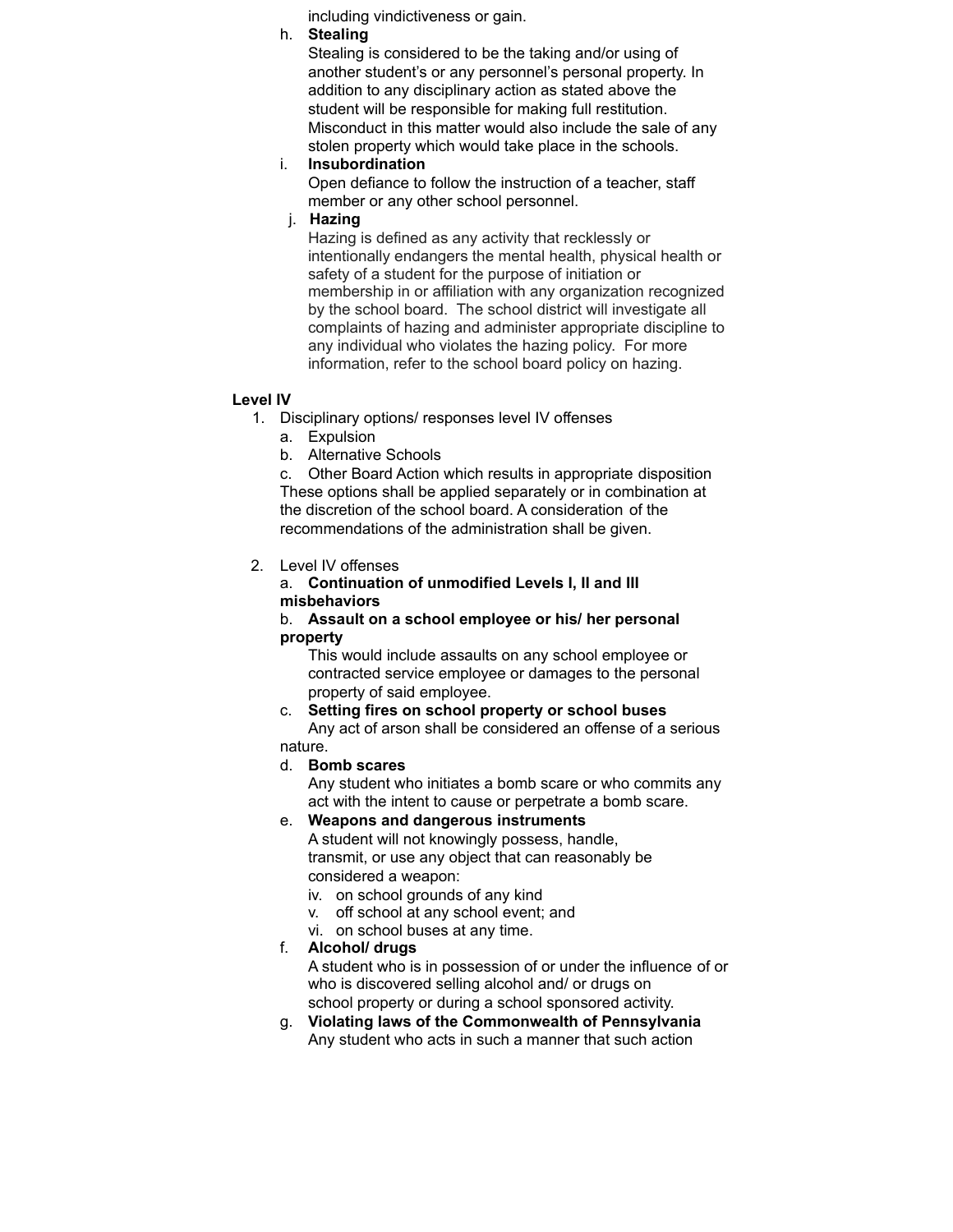constitutes a violation of any of the laws of the Common- wealth of Pennsylvania.

h. **Any other misbehavior that is detrimental** to the school district and would represent a direct threat to any other individual.

#### **General Provisions**

In any case where an offense or violation has occurred, the administration shall always have the right to refer the offense or violation to the Laurel Highlands Board of School Directors for Board hearing and Board action. It should be noted by the students, parents and guardians that when the offense or violation is referred to the Board of School Directors for Board hearing and Board action, the Board may suspend or exclude the student from school for a period exceeding ten (10) school days and may permanently expel the student from school rolls.

In any case where an offense or violation has occurred which involves the suspected possession of objects or materials relative to the offense the administration shall have the right to search lockers, the person, or any suspected form of conveyance of such materials or objects. The administration recognizes that the Fourth Amendment protects all students against unreasonable searches by requiring that "probable cause" exists for the search

#### **Drug and Alcohol Policy and Administrative Guidelines Preface**

This policy including its rules, regulations and guidelines is a coordinated effort by the Laurel Highlands School District to openly and effectively respond to the potential and current uses and abuses of alcohol or other drug, narcotics, or other health endangering compounds by members of its entire student population.

A. Statement of Policy

The following alcohol and drug policy is stated knowing that school authorities are dedicated to the welfare of the students of the Laurel Highlands School District. It is intended to protect the health, safety, welfare of all concerned as well as maintaining and improving the rapport existent among students and staff.

- 1. Responsibility of School Personnel
	- a. All personnel of the Laurel Highlands Schools are to report to their immediate supervisor any student or employee involved in the use, transfer of, or having alcohol or other drugs, narcotics, or other health endangering compounds in their possession while on or about the school property or while on a school related function.
	- b. All personnel of the Laurel Highlands Schools are to report to their immediate supervisor any person who is not a student or employee and who is found to be using, soliciting, or endangering compounds while on or about the school property or while on a school related function.
	- c. The supervisor is to report such information to the Superintendent immediately and confirm the same to the Superintendent as soon as possible in writing relating the specific sequence of events in each case.
	- d. The supervisor or the Superintendent will immediately notify the appropriate law enforcement agency in any case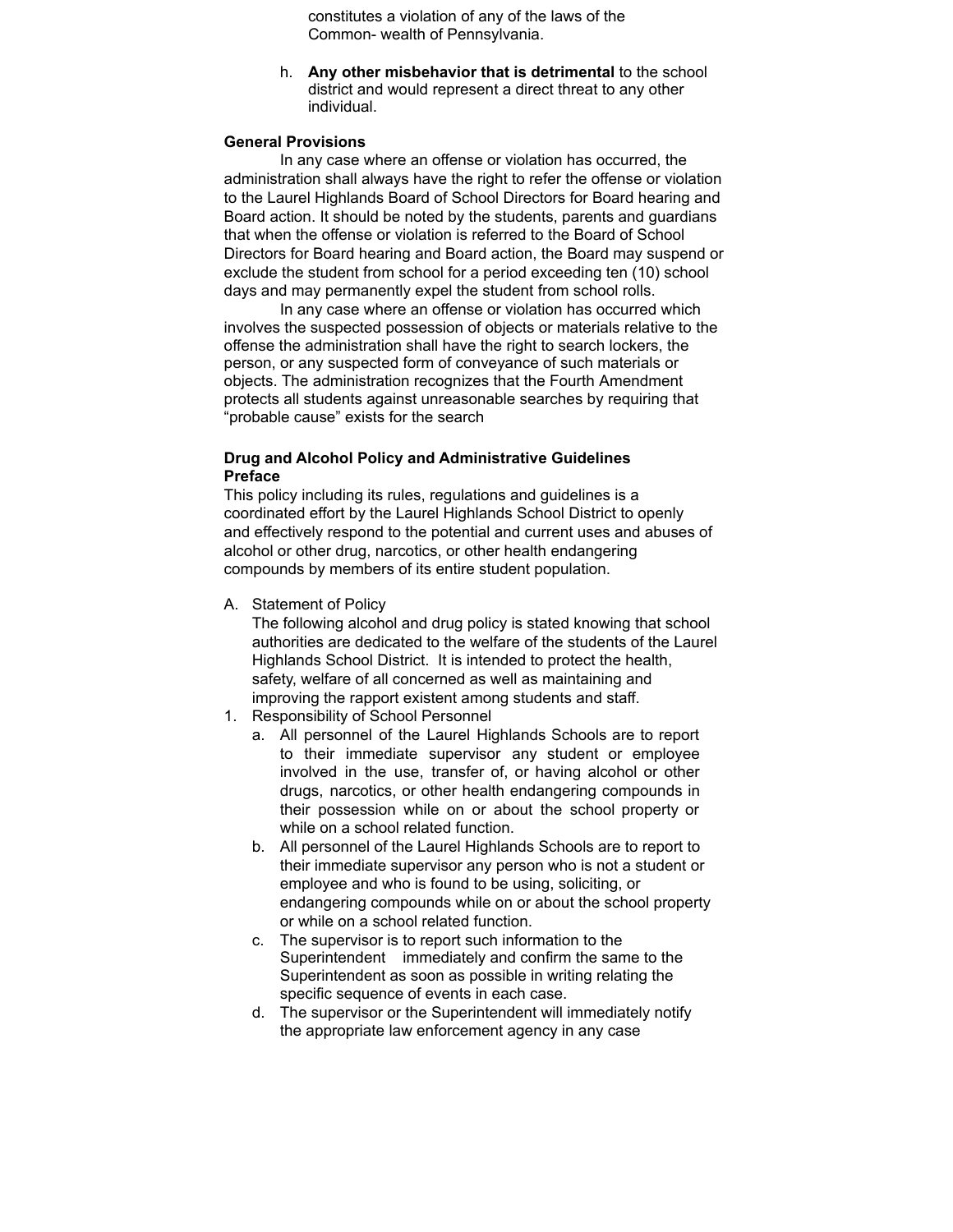involving a person not related to the district.

- 2. Students
	- a. Possession, use or abuse of alcohol or other drugs, narcotics, or other health endangering com- pounds - First Offense

A student who, while under the school's jurisdiction, is found to possess, use or abuse alcohol or other drugs, including drug paraphernalia, narcotics or other health endangering compounds for the first time shall be subject to the following action:

- 1. Immediate
	- a. Parents or guardians shall be immediately contacted by building administration and the student shall be sent home or removed from the school for medical attention if necessary. If parents or guardians cannot be reached, the decision to get medical attention for the student or to isolate the student from other students shall be made by the school administration.
	- b. Referral to Civil Authorities and/or Police for appropriate action.
	- c. The student will be suspended for ten (10) school days during which time an informal hearing will be scheduled.
- 2. Informal Hearing

Within three (3) days of suspension period above, preferably the day after the occurrence, an informal hearing shall be held with the student, his/ her parents or guardian, local police department representative, the school administration, any other person who, in the judgement of the administration, could make contributions to aid in determining a course of action. As a result of the meeting, the school district shall do one or more of the following:

- a. Refer the student to district personnel for counseling. Appropriate staff members may constitute one or more of the following:
	- i. Administrative Assistant (Principal)
	- ii. School Nurse
	- iii. Student Guidance Counselor iv. School Psychologist
	- v. Laurel Highlands Student Assistance Team
	- vi. Other appropriate trained staff members selected by the Principal
- b. Require the student, under parental supervision, to obtain guidance or psychological counseling from an outside professional agency. Confirmation of such contact shall be required to be submitted with a prescribed time will be cause for suspension within the guidelines of this policy.

Possible Outside Contacts (with Parent Consent)

- i. Juvenile Probation Officer
- ii. Physician
- iii. Psychologist or Psychiatrist
- iv. Appropriate local or state rehabilitation centers. Confirmation of such contact shall be required to be submitted with a prescribed time to the school administration. Failure to comply with the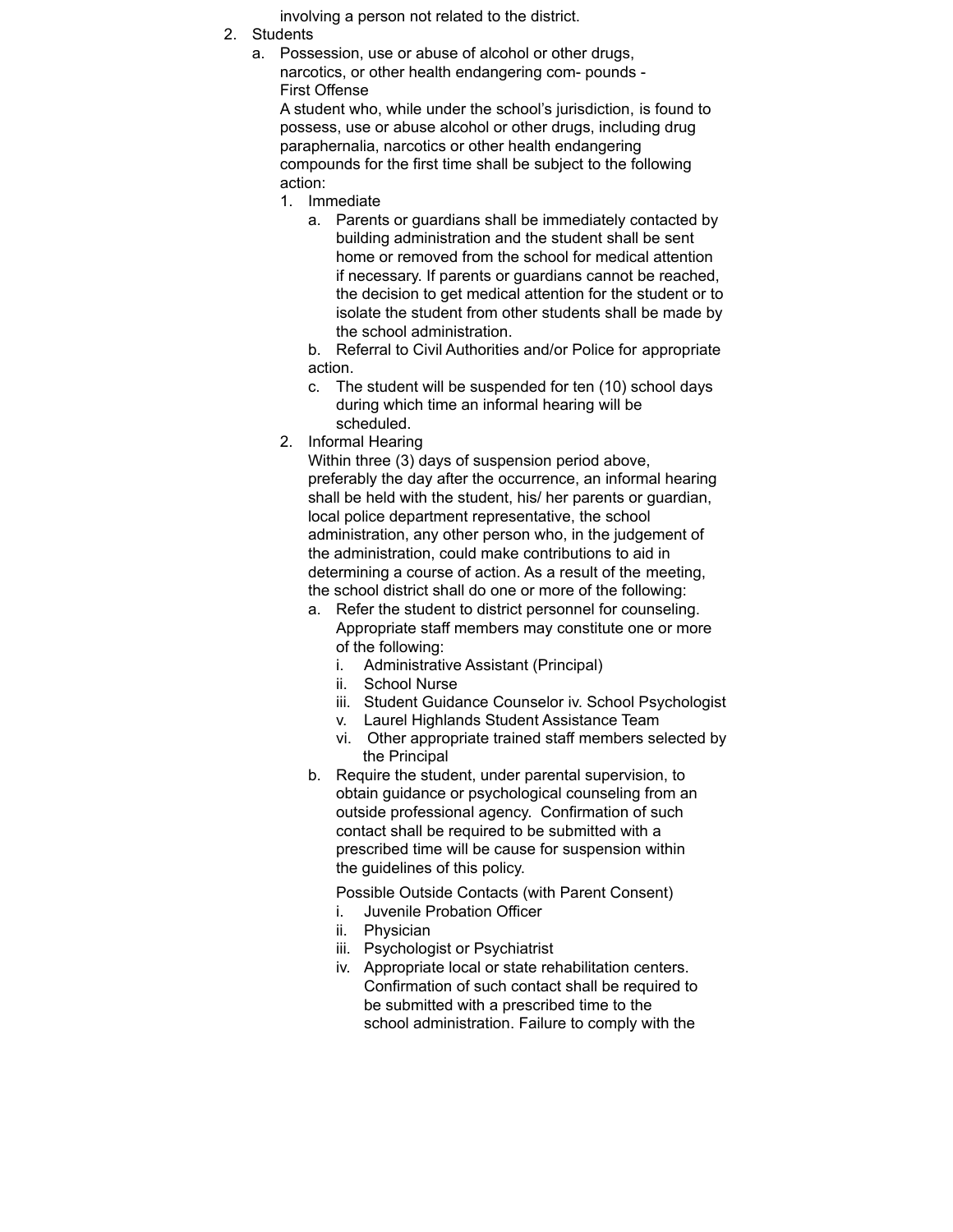prescribed time will be cause for suspension within the guidelines of this policy.

- v. Other agencies identified by the Fayette County Drug and Alcohol Commission.
- b) Second Offense Possession, Use or Abuse of Alcohol or Other Drugs, Narcotics, or Other Health Endangering **Compounds**

#### "OR"

Transfer or Intent to Transfer - Second Offense A student who, while under the school's jurisdiction, is found to possess, use or abuse alcohol or other drugs. narcotics, or other health endangering compounds for the second time, or a student, who while under the school's jurisdiction is found to transfer or intend to transfer alcohol or any other drugs, narcotics, or other health endangering compounds for the first time shall be subject to the following actions:

- 1. Immediate suspension from school.
- 2. Informal hearing
- 3. Referral to the District Discipline Review Committee for possible recommendation to the School Board for expulsion.
- 4. Referral to the appropriate law enforcement agency with the strong recommendation the student be prosecuted.
- c) Transfer or Intent to Transfer "Look Alike Drugs" (1) A student who, while under the school's jurisdiction, is found to transfer or intend to transfer "look alike drugs" shall be subject to conditions outlined in Section 2-a above.
- 3. Procedures and Practices
	- a) Dealing with Suspects
		- 1. All students and staff members of the Laurel Highlands School District shall report to the principal any person suspected of soliciting, giving or using alcohol or other drugs, narcotics, or other health endangering compounds while on or about the school property or while on school-related functions.
		- 2. Persons who have been in a position to make such a report and have failed to do so shall be subject to administrative intervention by their immediate supervisor when reasonable evidence is presented indicating that such person has ignored the responsibility.
		- 3. School administrative personnel shall have the authority to require students or other persons under the administrator's jurisdiction to submit to a thorough search of clothing, handbags, wallets, and lockers to take possession of any unauthorized materials suspected of being in their possession. Prior to any body search of students an attempt shall be made to contact parents for their consent or attendance at the search. Such searched shall be conducted with an appropriate witness, which may be the parent or staff member, and must not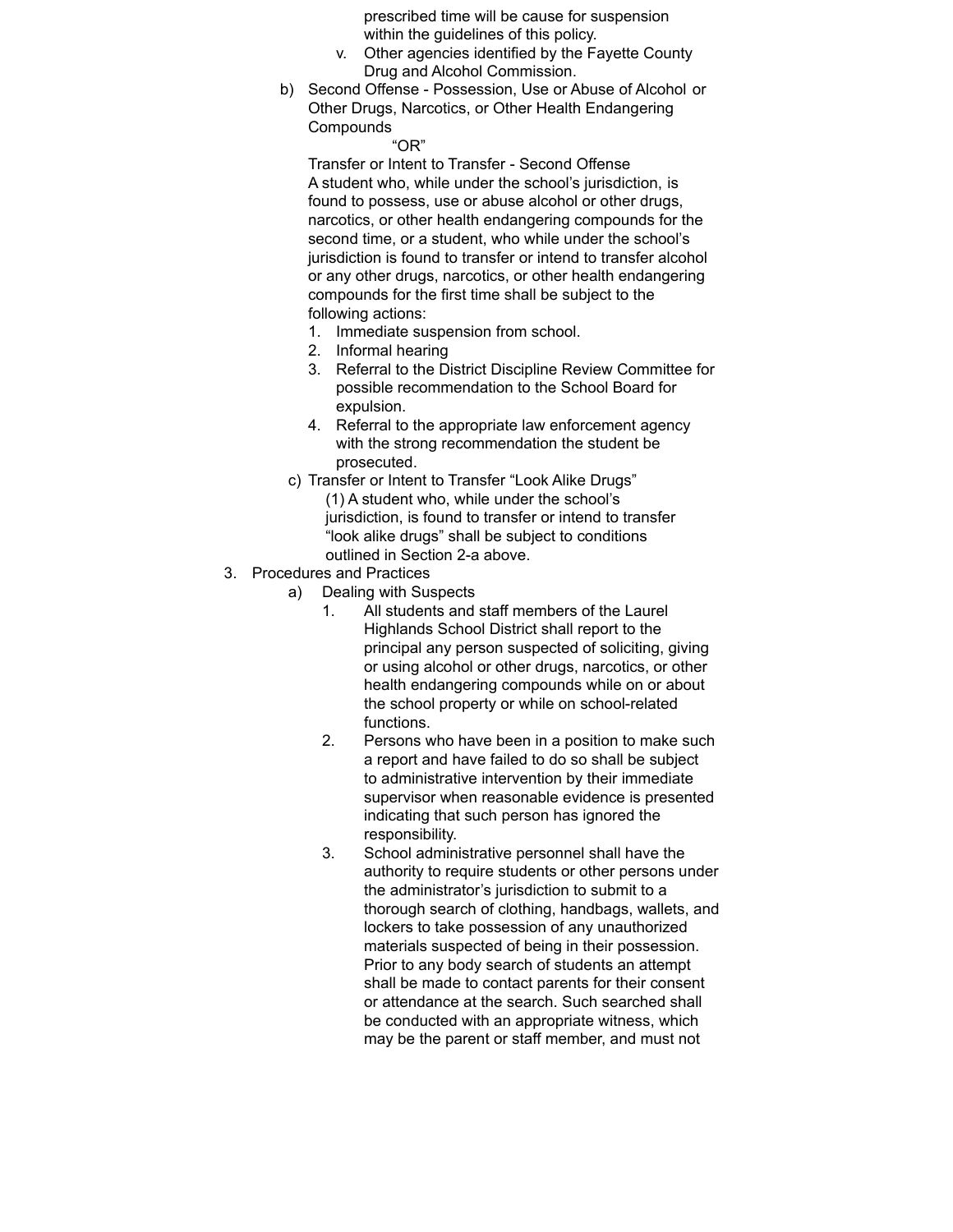be conducted without reasonable suspicion. Body searches will be made by persons of the same sex.

- 4. Students who refuse to submit to a reasonable cause search as outlined in the policy shall be immediately suspended from school and referred to the enumerated designations in Article 2-a of this policy.
- 5. Persons found to possess, use, abuse or transfer alcohol or other drugs, narcotics, or other health endangering compounds are to be promptly subjected to the steps outlined in this policy.
- 6. Persons who, after submitting to a search, are not to be in possession of alcohol or other drugs, narcotics, or other health endangering compounds, are to be promptly excused and no further action is to be taken. A report of the incident shall be filed with the immediate supervisor for further reference, but shall not be retained for a period of more than one year from the date of the report if no similar instances are reported.
- b) Medicine in Schools (Storage and Taking of Medicine) All medicine taken in school is to be either stored or cleared through the school or nurse's office.
- c) Students Who Come Voluntarily A student who voluntarily comes, or is referred, to the principal seeking help and not under the immediate influence of, or transferring, or in the possession of alcohol or other drugs, narcotics, or other health endangering compounds within the school, is not subject to the provisions of this policy, but will be provided with all the appropriate help as defined in Section 2-a.
- 4. Definitions
	- a. Superintendent refers to the Superintendent of the Laurel Highlands School District or his designee.
	- b. Building Administrator refers to the principal or his/ her designee.
	- c. District Disciplinary Committee refers to a committee of the School Board Members specifically designated to deal with student discipline problems.
	- d. Immediate Supervisor refers to administrative and supervisory members or the certified or service staff.
	- e. Alcohol or other drugs, narcotics, or other health endangering compounds - include but is not limited to alcohol, alcohol beverages, tranquilizers, amphetamines, synthetic opiates, marijuana, LSD, and other hallucinogens, glue solvent-containing substances.
	- f. Look alike drugs are any substances manufactured or designed to resemble drugs, narcotics or other health endangering compounds included in Sections E above.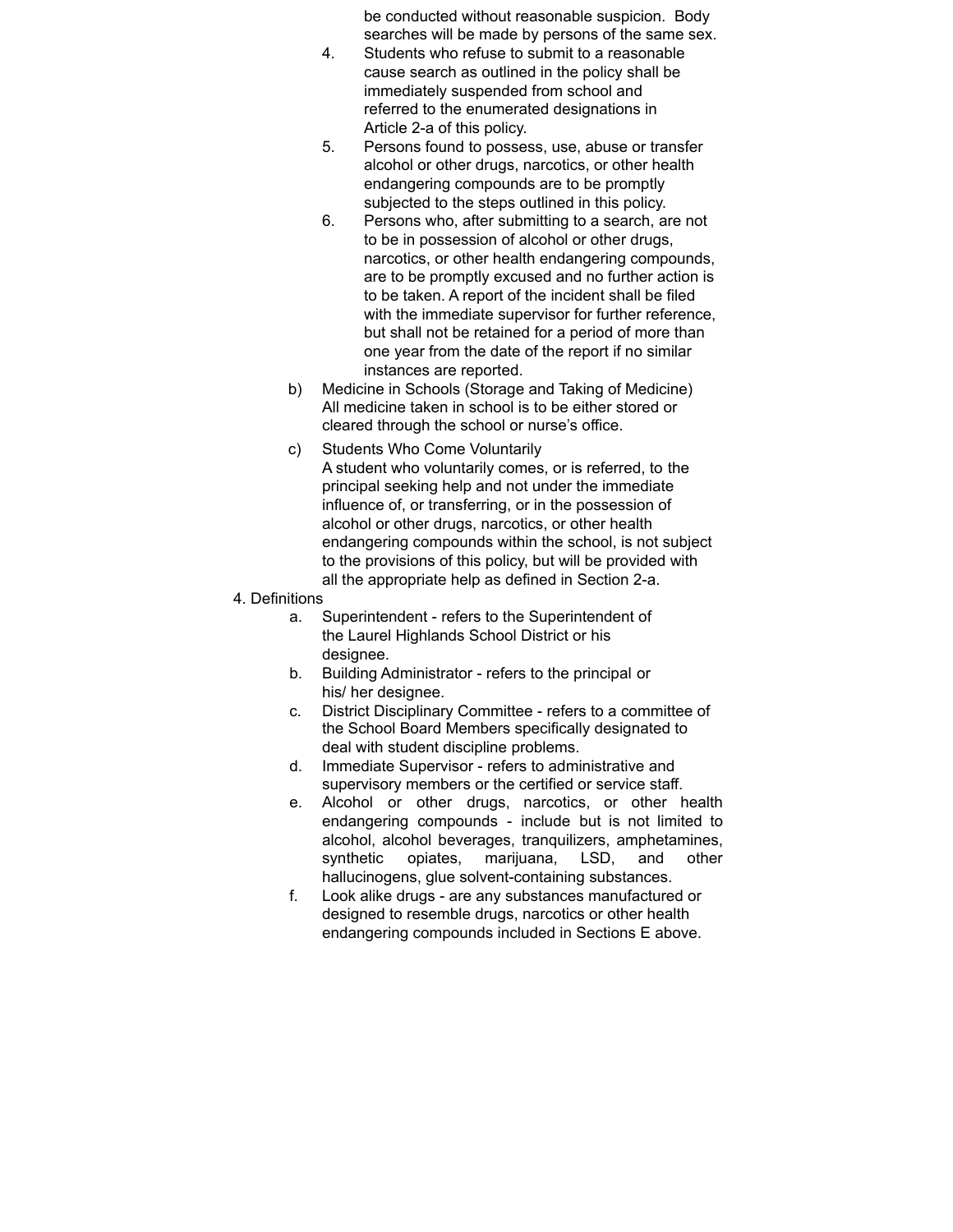#### **Use of Personal Electronic Devices by Students**

The use of personal electronic devices by students is not permitted at any time throughout the school day.

The school district strongly recommends that students do not bring these items to school and the school district will not be responsible for any lost, stolen, or damaged items. If brought to school, these items, cell phones, CD/DVD/MPS players, IPODS, and any other mobile telecommunications devices, must be turned off prior to entering the school and must be locked in your locker throughout the school day.

In the case of an emergency, all emergency calls made by students must be made on the school's phone in the main office, or by the nurse in the nurse's office. Parents wishing to contact their children must call the school's main office, not a student's personal cell phone.

Progressive violations;

**First Offense** - Warning, student turns phone over to teacher and it is given to the office. Parent/ Guardian must pick up the phone.

**Second Offense** – One-day detention, student turns phone over to teacher and it is given to the office. Parent/ Guardian must pick up the phone.

**Third Offense** - One Day In School Suspension, loss of cell phone privilege for the remainder of the year.

**Fourth Offense** - 1-3 Days Out of School Suspension, student turns phone over to teacher and it is given to the office. Parent/ Guardian must pick up the phone.

At any time if a student refuses to give the principal or teacher the cell-phone an automatic 3 Days Out of School suspension, and loss of cell phone privilege remainder of the year.

\*Discipline subject to change as per LHSD School Board Policy.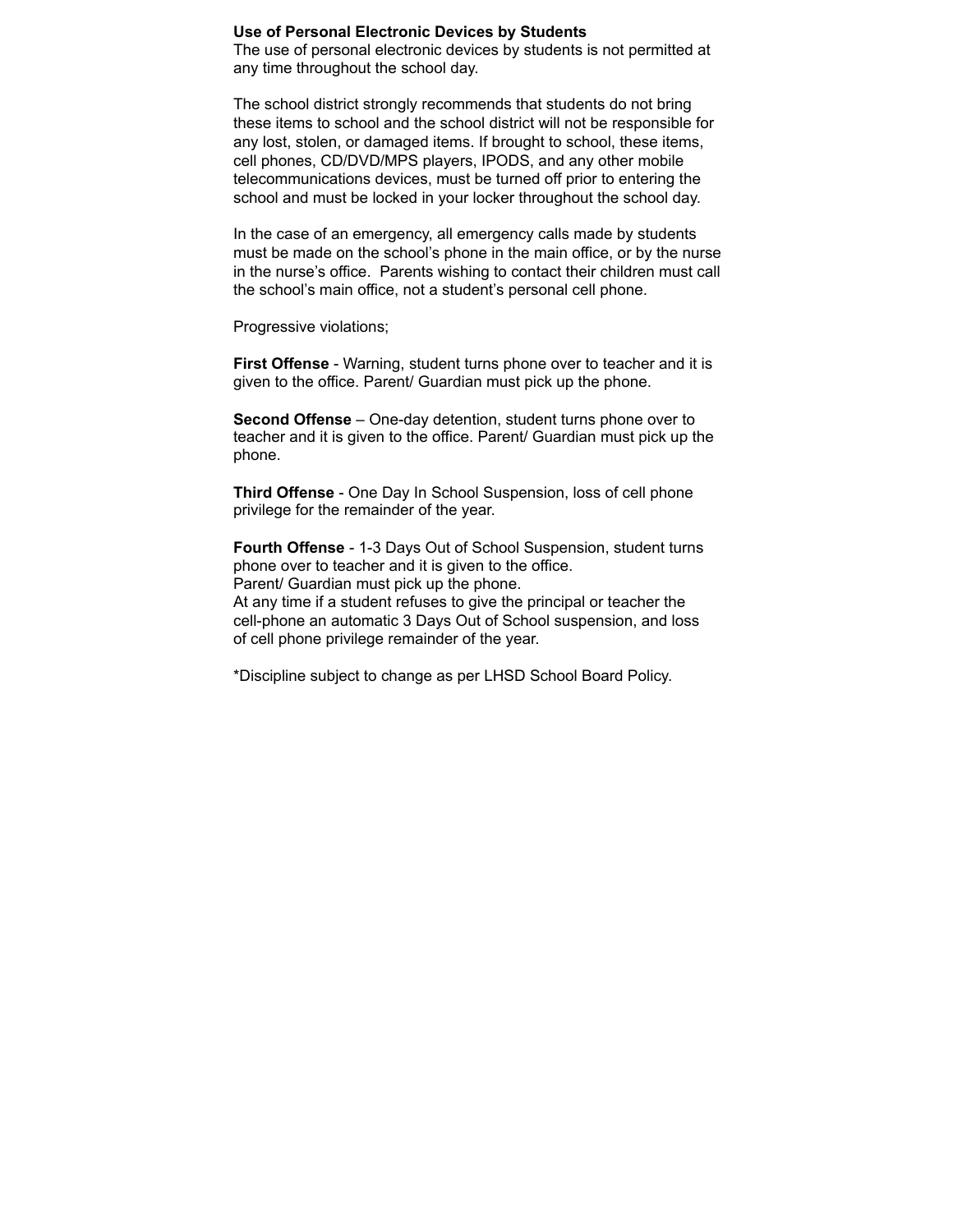# SCHOOL-PARENT COMPACT

The Laurel Highlands Middle School, and the parents of the students participating in activities, services, and programs funded by Title I, Part A of the Elementary and Secondary Education Act (ESEA) (participating children), agree that this compact outlines how the parents, the entire school staff, and the students will share the responsibility for improved student academic achievement and the means by which he school and parents will build and develop a partnership that will help children achieve the State's high standards.

This school-parent compact is in effect during school year 2021-2022

REQUIRED SCHOOL-PARENT COMPACT PROVISIONS School **Responsibilities** 

#### **The Laurel Highlands Middle School will:**

**1. Provide high-quality curriculum and instruction in a supportive and effective learning environment that enables the participating children to meet the State's student academic achievement standards as follows:**

Teachers in the Laurel Highlands School District are certified as highly qualified by the state of Pennsylvania. A variety of instructional strategies, programs, and approaches are utilized during the Middle School day. Examples include; Response to Intervention periods and Compass Learning. Each of these programs contributes to the overall academic success of the High School student. Support services are available to those students who need additional instruction beyond the scope of the regular classroom.

2. Hold parent-teacher conferences during which this compact will be discussed as it relates to the individual child's achievement. Specifically, those conferences will be held:

> Annual parent-teacher conferences are held in November throughout the Laurel Highlands School District to allow parents/ guardians the opportunity to discuss their child's growth, progress and possible areas of need.

- 3. Provide parents with frequent reports on their children's progress. Specifically, the school will provide reports as follows:
	- 1. Report Cards 4 times per year for grades 6-8
	- 2. State Assessments PSSA given in the spring to grades 6 - 8
	- 3. District Assessments CDT 6-8
	- 4. Progress Reports 4 times per year for grades 6-8
- 4. Provide parents reasonable access to staff. Specifically, staff will be available for consultation with parents as follows:
	- Conferences may be arranged thru the classroom teacher by appointment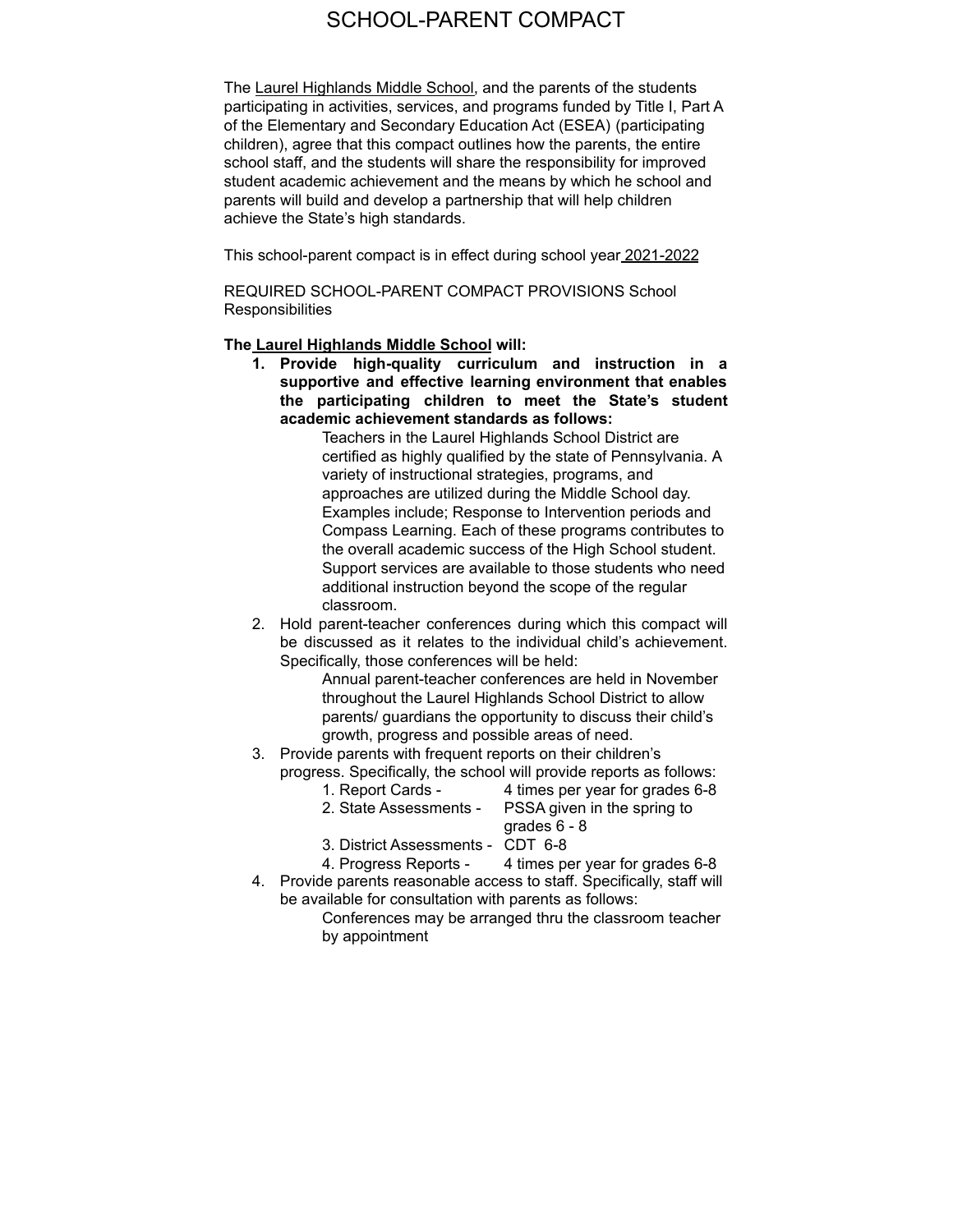Provide parents opportunities to volunteer and participate in their their their their their their their their their their their their their their their their their their

child's class, and to observe class- room activities, as follows:

Laurel Highlands School District schedules district-wide observation days during the course of the school year. Parent volunteers are utilized for monitoring students during special events that occur throughout the school year. Additionally, parents may contact the school to schedule an appointment to observe their child's classroom.

# **Parent Responsibilities**

### We, as parents, will support our children's learning in the following ways:

- See that my child is punctual and attends school regularly.
- Support the school in its efforts to maintain proper discipline
- Making sure that homework is completed. Establish a time for homework and review it regularly.
- Participating, as appropriate, in decisions relating to my children's education.
- Staying informed about my child's education and communicating with the school by promptly reading all notices from the school or the school district either received by my child or by mail and responding, as appropriate.
- Serving, to the extent possible, on policy advisory groups, such as being the Title I, Part A parent representative on the school's School Improvement Team, the Title I Policy Advisory Committee, the District wide Policy Advisory Council, the State's Committee of Practitioners, the School Support Team or other school advisory or policy groups.

# **Student Responsibilities**

- We, as students, will share the responsibility to improve our academic achievement and achieve the State's high standards. Specially, we will:
	- Attend school regularly
	- Do my homework every day and ask for help when I need to.
	- Conform to rules of student conduct.
	- Give to my parents or the adult who is responsible for my welfare all notices and information received by me from my school every day.

# **Additional Required School Responsibilities**

The Middle School will:

- 1. Involve parents in the planning, review, and improvement of the school's parental involvement policy, in an organized, ongoing, and timely way.
- 2. Involve parents in the joint development of any school-wide program plan, in an organized, ongoing and timely way.
- 3. Hold an annual meeting to inform parents of the school's participation in Title I, Part A programs, and to explain the Title I,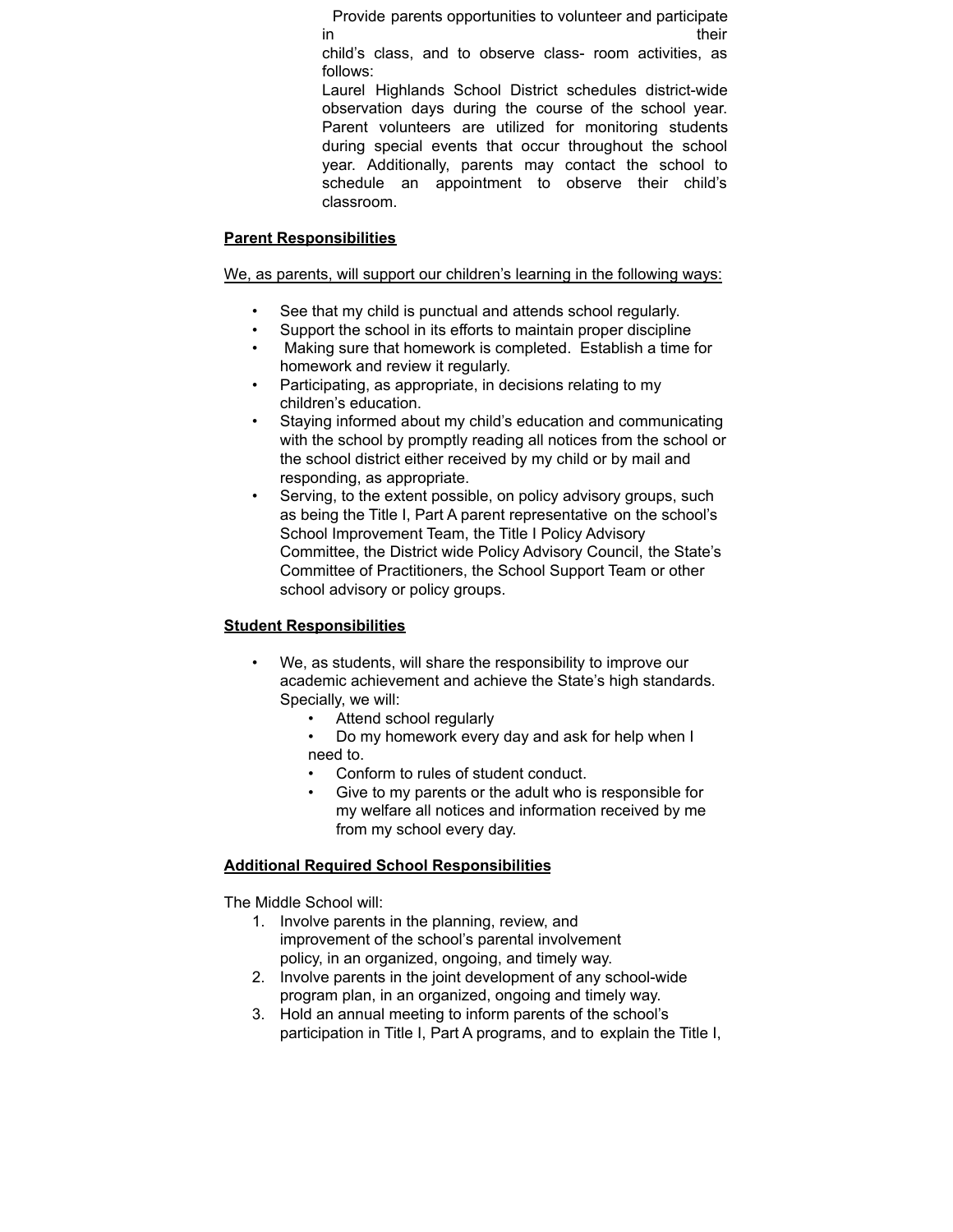Part A requirements, and the right of parents to be involved in Title I, Part A programs. The school will convene the meeting at a convenient time to parents, and will offer a flexible number of additional parental involvement meetings, such as in the morning or evening, so that as many parents as possible are able to attend. The school will invite to this meeting all parents of children participating in Title I, Part A programs (participating students), and will encourage them to attend.

- 4. Provide information to parents of participating students in an understandable and uniform format, including alternative formats upon the request of parents with disabilities, and, to the extent practicable, in a language that parents can understand.
- 5. Provide to parents of participating children information in a timely manner about Title I, Part A programs that includes a description and explanation of the school's curriculum, the forms of academic assessment used to measure children's progress, and the proficiency levels students are expected to meet.
- 6. On the request of parents, provide opportunities for regular meeting for parents to formulate suggestions, and to participate, as appropriate, in decisions about the education of their children. The school will respond to any such suggestions as soon as practicably possible.
- 7. Provide to each parent an individual student report about the performance of their child on the State assessment in at least math, language arts and reading.
- 8. Provide each parent timely notice when their child has been assigned or has been taught for four (4) or more consecutive weeks by a teacher who is not highly qualified within the meaning of the term in section 200.56 of the Title I Final Regulations (67 Fed. Reg. 71710, December 2, 2002).

# **Optional School Responsibilities**

To help build and develop a partnership with parents to help their children achieve the State's high academic standards, the Middle School will:

Recommend to the local educational agency (LEA), the names of participating children of Title I, Part A programs who are interested in serving on the State's Committee of Practitioners and School Support Teams.

Work with the LEA in addressing problems, if any, in implementing parental involvement activities in section 1118 of Title I, Part A. Work with the LEA to ensure that a copy of the SEA's written complaint procedures for resolving any issue of violation(s) of a Federal statute or regulation of Title I, Part A programs is provided to parents of students and to appropriate private school officials or representatives.

\_\_\_\_\_\_\_\_\_\_\_\_\_\_\_\_\_\_\_\_\_\_ \_\_\_\_\_\_\_\_\_\_\_\_\_\_\_\_\_\_\_\_\_\_\_

School Parent (s)

**Student**